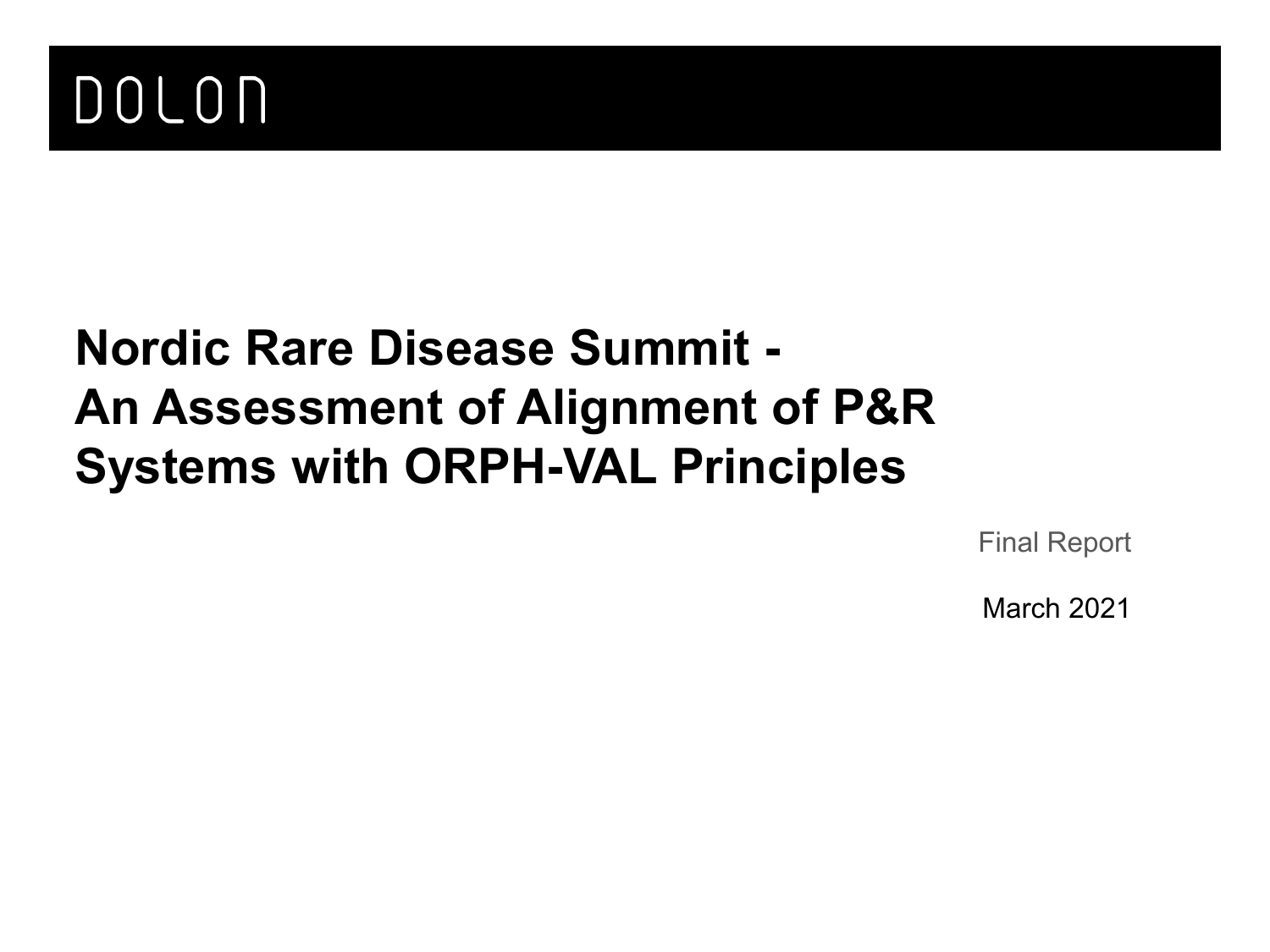#### **Report content**

 $\triangleright$  Background & methodology

- $\triangleright$  Cross-country summary and recommendations
- $\triangleright$  Nordic countries summary and recommendations
- $\triangleright$  Baltic countries top-line summary
- $\triangleright$  Appendix detailed country assessments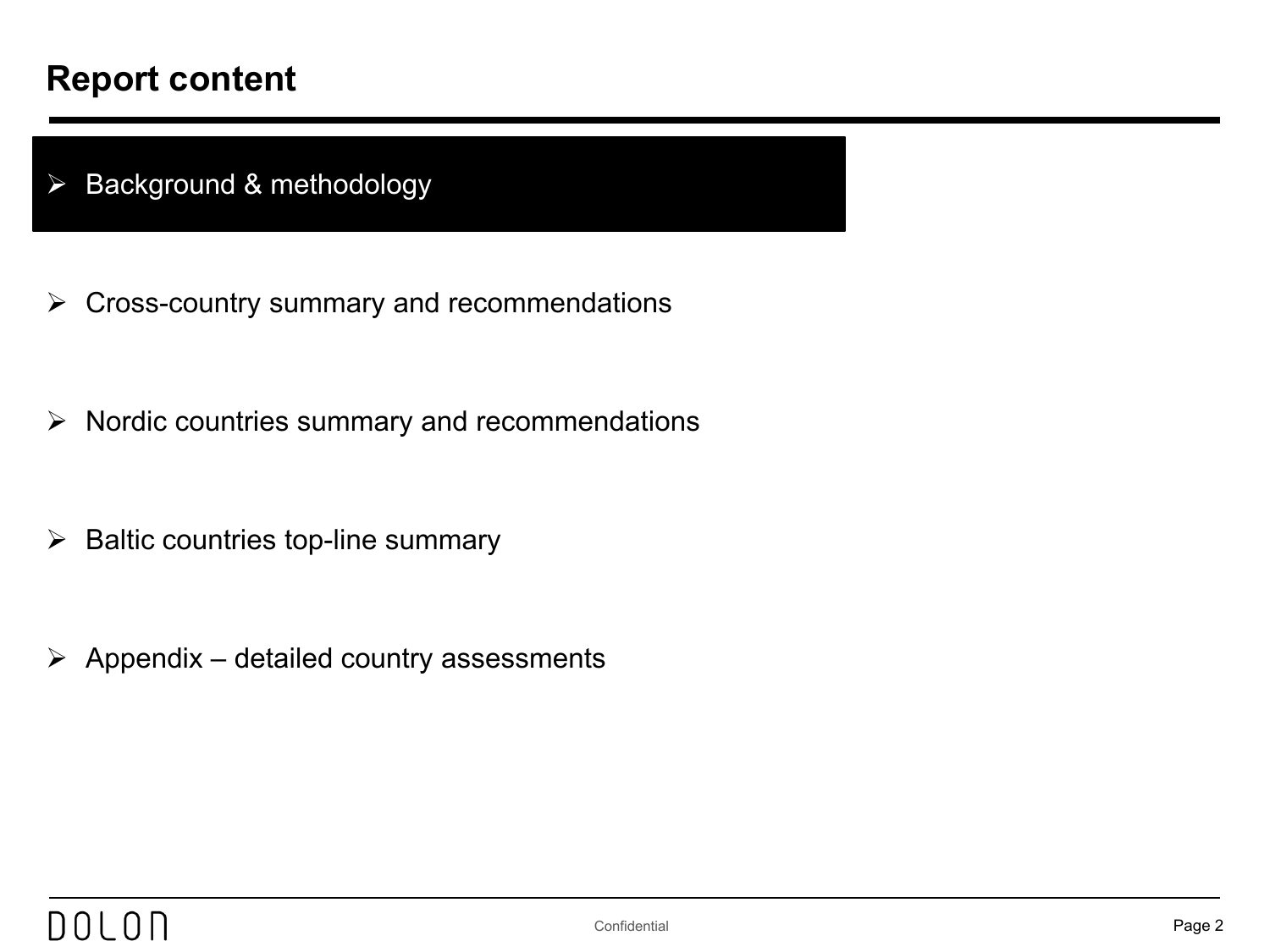#### **Background**

- Takeda is planning a **Nordic Rare Disease Summit** to help improve patient access to rare disease treatments (RDTs)
- The Summit will bring together **patient associations, policy makers, physicians and payers/economists**
- As part of this Summit, Takeda would like to present an assessment of the alignment of Nordic P&R systems for RDTs with the ORPH-VAL principles, as a way of generating discussion on opportunities to improve access



#### **ORPH-VAL initiative**

- $\checkmark$  ORPH-VAL published in the Orphanet Journal of Rare Diseases in March 2017
- $\checkmark$  9 Principles developed to improve patient access to RDTs through greater consistency in P&R processes in Europe

## DOL OD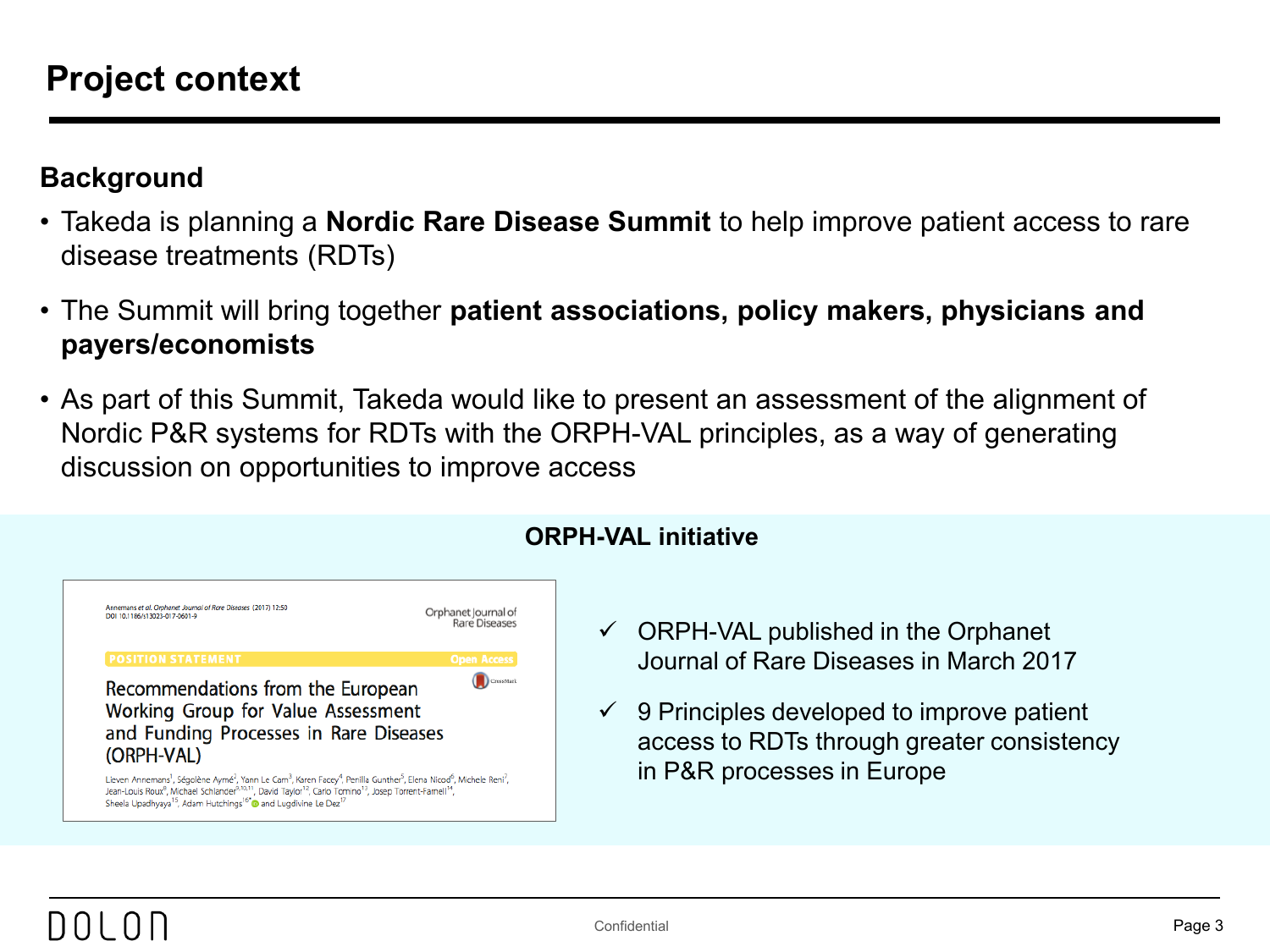### **Project methodology**

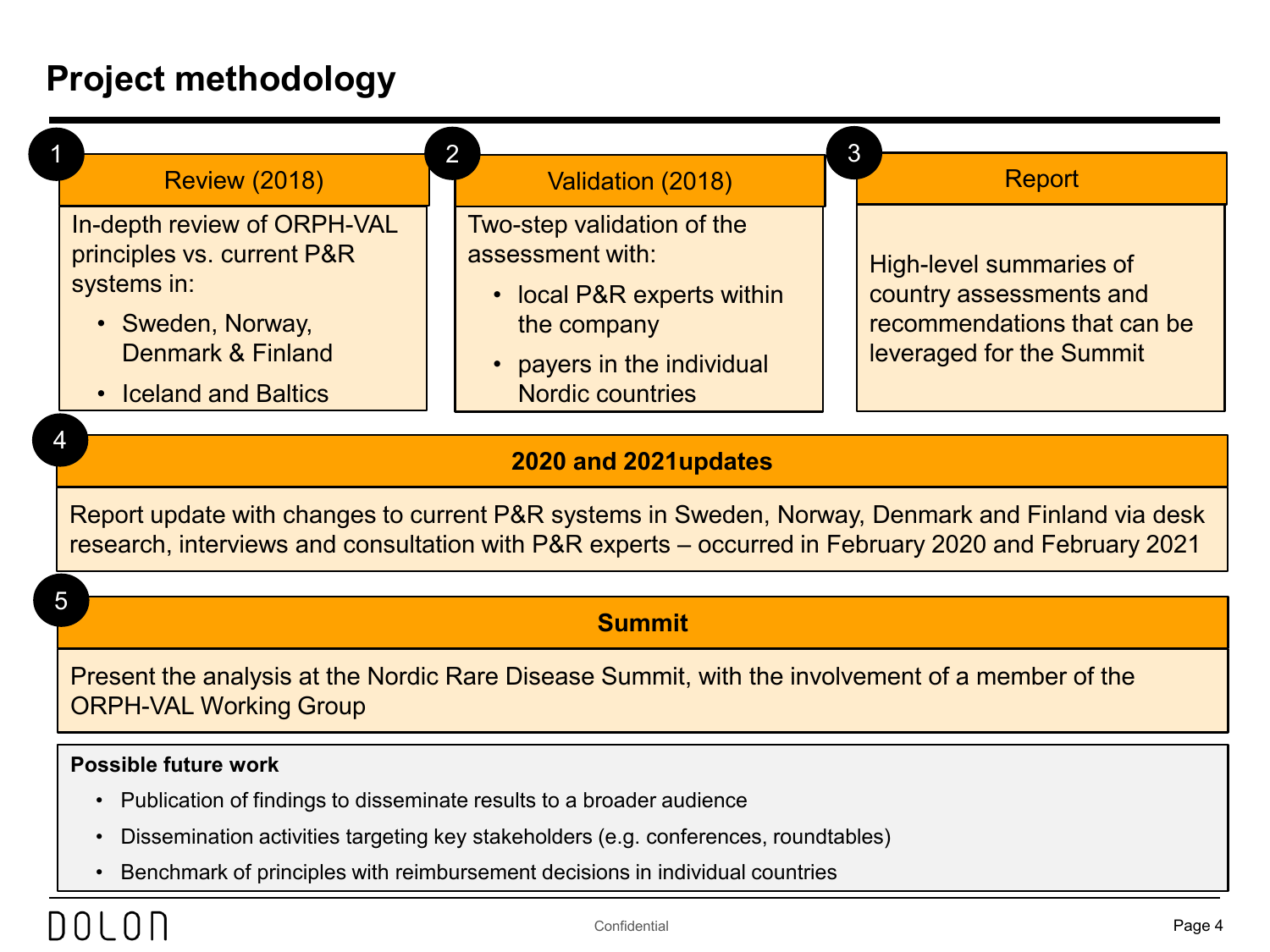### **Project limitations**

- In the 2018 assessment, insights were validated with external payers during the review phase, but payers were not asked to endorse final recommendations
- The application of the recommendations made for the Nordic countries are to be interpreted in their own context
- The abbreviated assessment performed for the Baltic countries relies on desk research only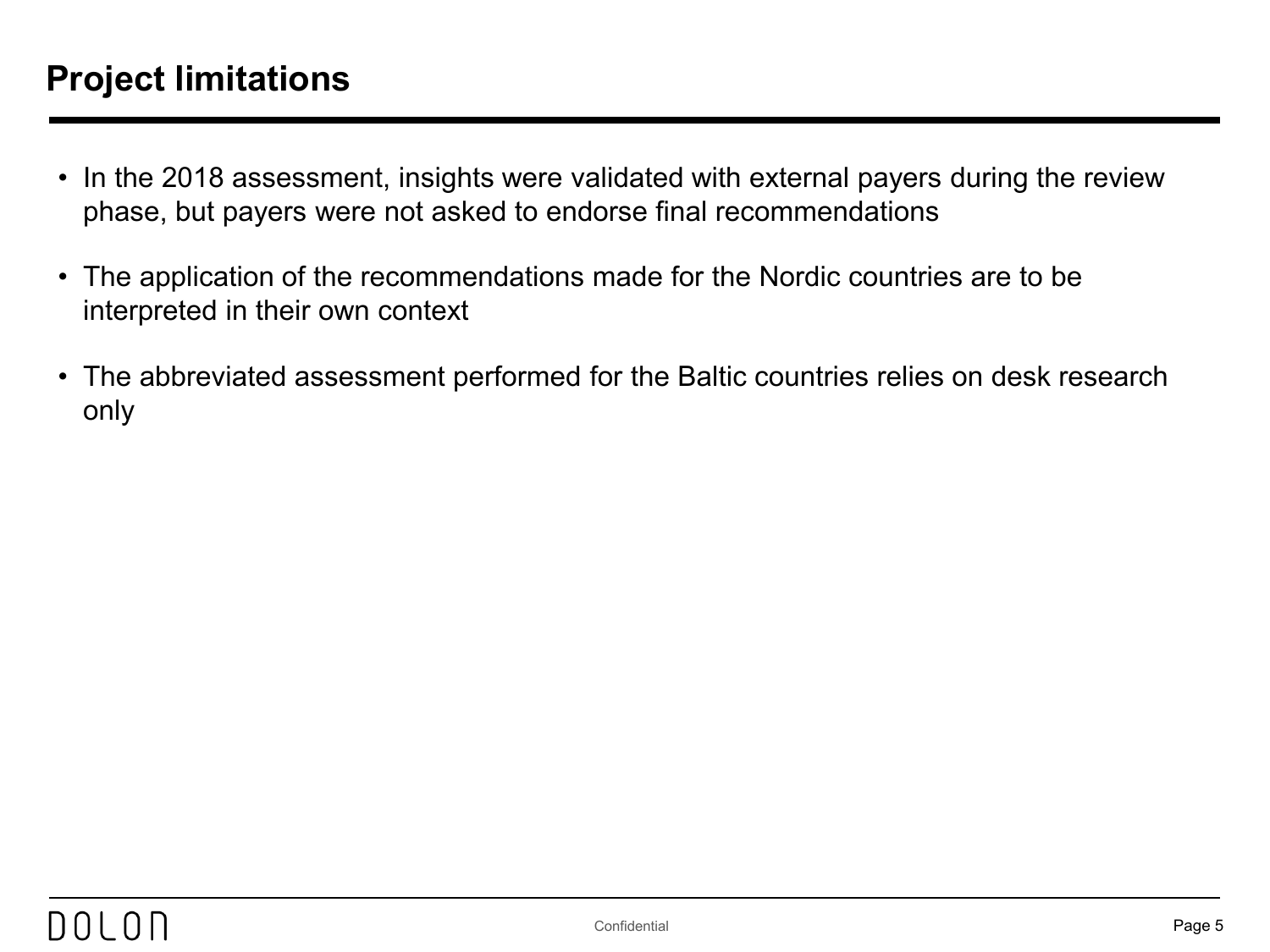$\triangleright$  Background & methodology

 $\triangleright$  Cross-country summary and recommendations

- $\triangleright$  Nordic countries summary and recommendations
- $\triangleright$  Baltic countries top-line summary
- $\triangleright$  Appendix detailed country assessments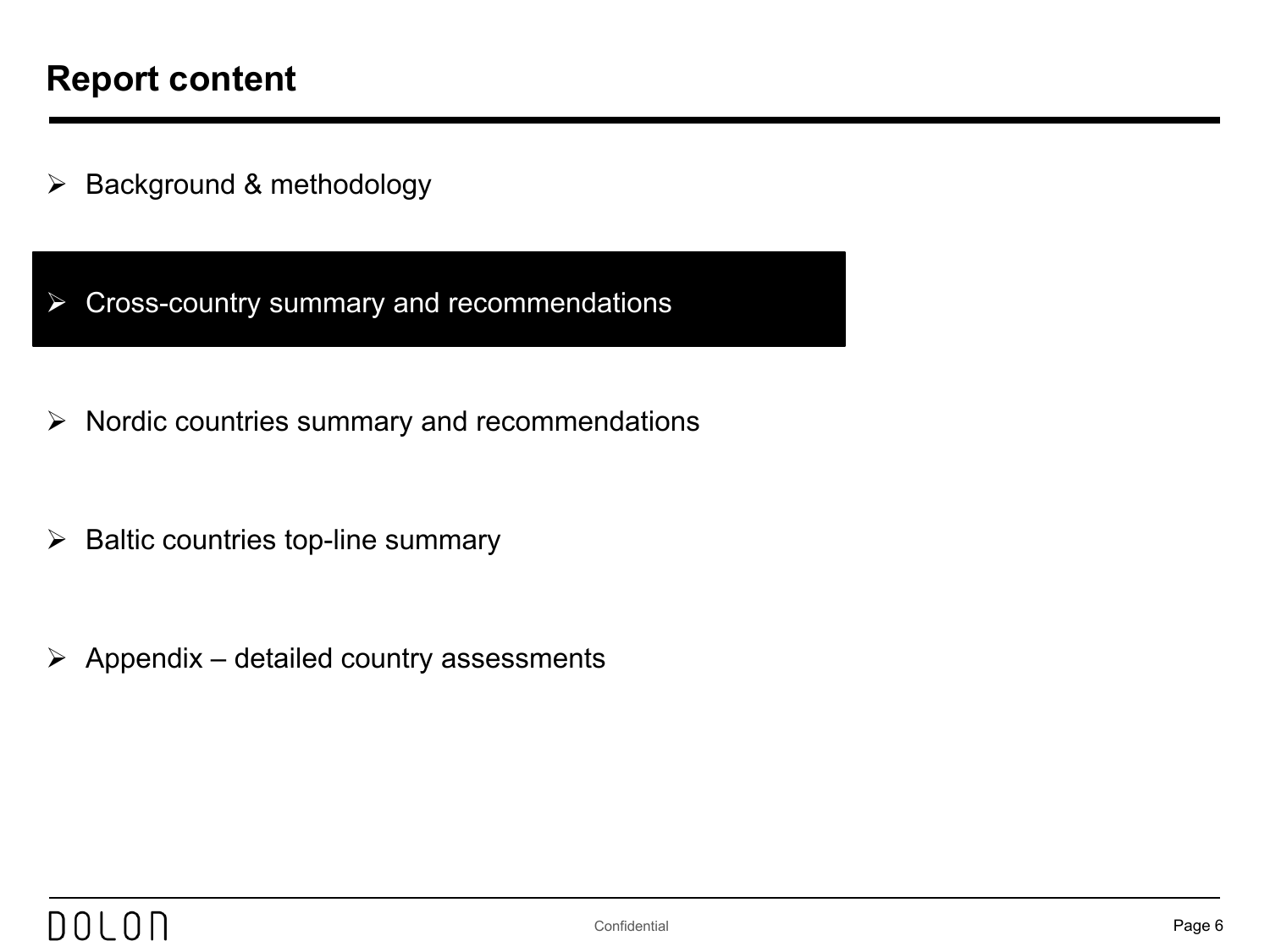### **Overview of Nordic country pricing and reimbursement systems for RDTs**

- The way RDTs are assessed depends whether they are delivered in the inpatient (hospital) vs outpatient setting
	- In **Denmark** and **Norway**, RDTs go through the hospital route only
	- In **Sweden**, and **Finland**, RDTs can be assessed through either route. The HTA process and responsible bodies differ depending on which route is used
- Regardless of the delivery setting, there is no formal distinction between RDT and non-RDT assessment in any of the Nordic countries. Denmark recognises that some medicines, such as RDTs, often have 'sparse evidence', but this recognition had little or no practical consequences
- P&R processes in **Sweden, Norway and Finland** all use a cost-effectiveness approach (cost/QALY) with no fixed threshold
	- **Sweden and Finland** are flexible in their willingness to pay (WTP) for ultra RDTs and may accept higher ICERs
	- **Norway** also has flexibility in WTP for RDTs, but in practice often rejects RDTs due to lack of cost-effectiveness
- As of Jan 1, 2021, the process in **Denmark** changed from a clinical benefit evaluation to a cost/QALY system
- In **Sweden**, **Finland** and **Denmark**, some aspects of rarity are indirectly considered, for example, product value is considered in light of disease severity and/or unmet need, which is often strongly correlated with rarity in those diseases
- In **Finland** and **Denmark**, RDTs are funded nationally, while in **Sweden** funding is national or regional depending on the route selected for assessment. In **Norway**, RDT funding has recently been shifted to hospitals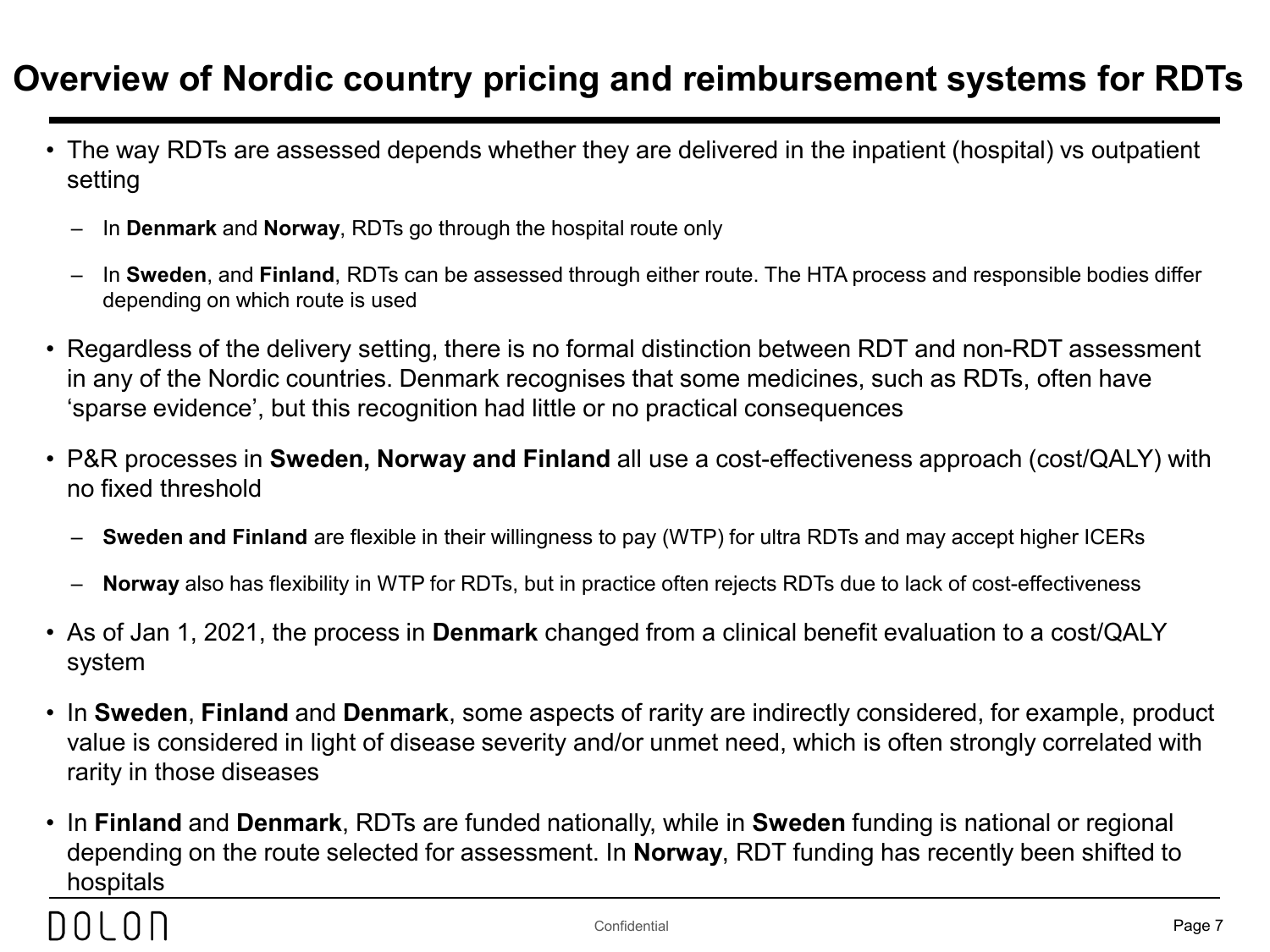#### **Possible areas for improvements in the Nordic countries**

2

**Value assessment processes should consider all RDT specificities in a consistent way**

1

- More comprehensive decision-making framework including all relevant criteria for RDTs
- More formalised and consistent consideration of these criteria through separate RDT pathways or special criteria, including better guidance on weight of criteria on decisions
- Better documentation of processes including reasons for decisions (weight of criteria on decisions, deliberative processes)

**More consistent disease-specific expertise should be incorporated in current processes**

- Involvement of diseasespecific expertise to provide knowledge on clinical data and pathways, and patient experiences, preferences, needs and values
- More formal and consistent integration of clinician and patient perspectives in the appraisal and decisionmaking

#### **RDT assessment processes should be adaptive and subject to the need and availability of information over time**

3

- Processes should allow review of decisions over time
- Decisions should be able to move up and down with new evidence
- Use of real-world evidence when reviewing decisions, preferably via supra-national registries
- Clarity around roles and responsibilities of all parties involved in the pathway

## $1)$  ()  $1$  ()  $1$  1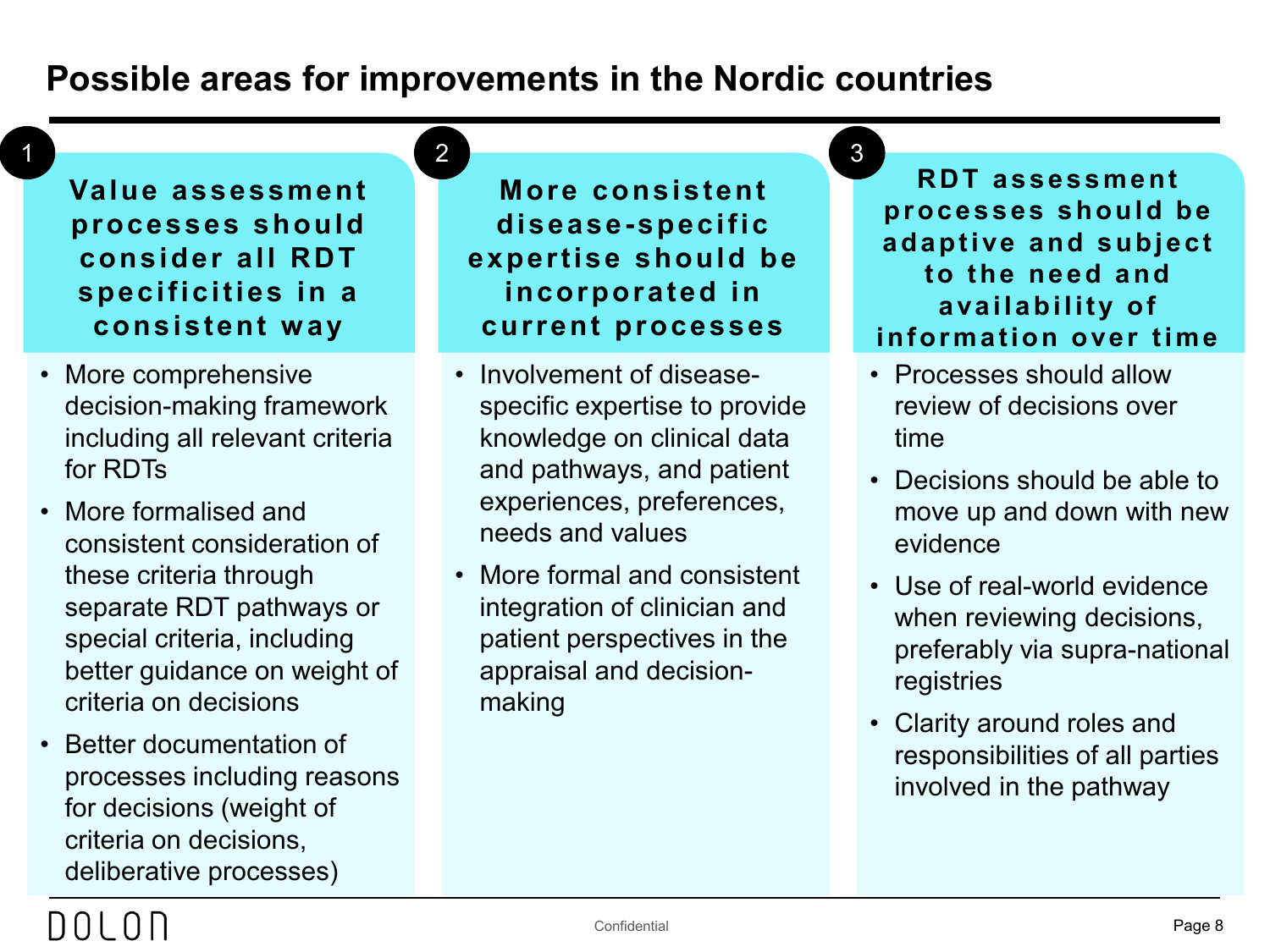$\triangleright$  Background & methodology

 $\triangleright$  Cross-country summary and recommendations

 $\triangleright$  Nordic countries summary and recommendations

- $\triangleright$  Baltic countries top-line summary
- $\triangleright$  Appendix detailed country assessments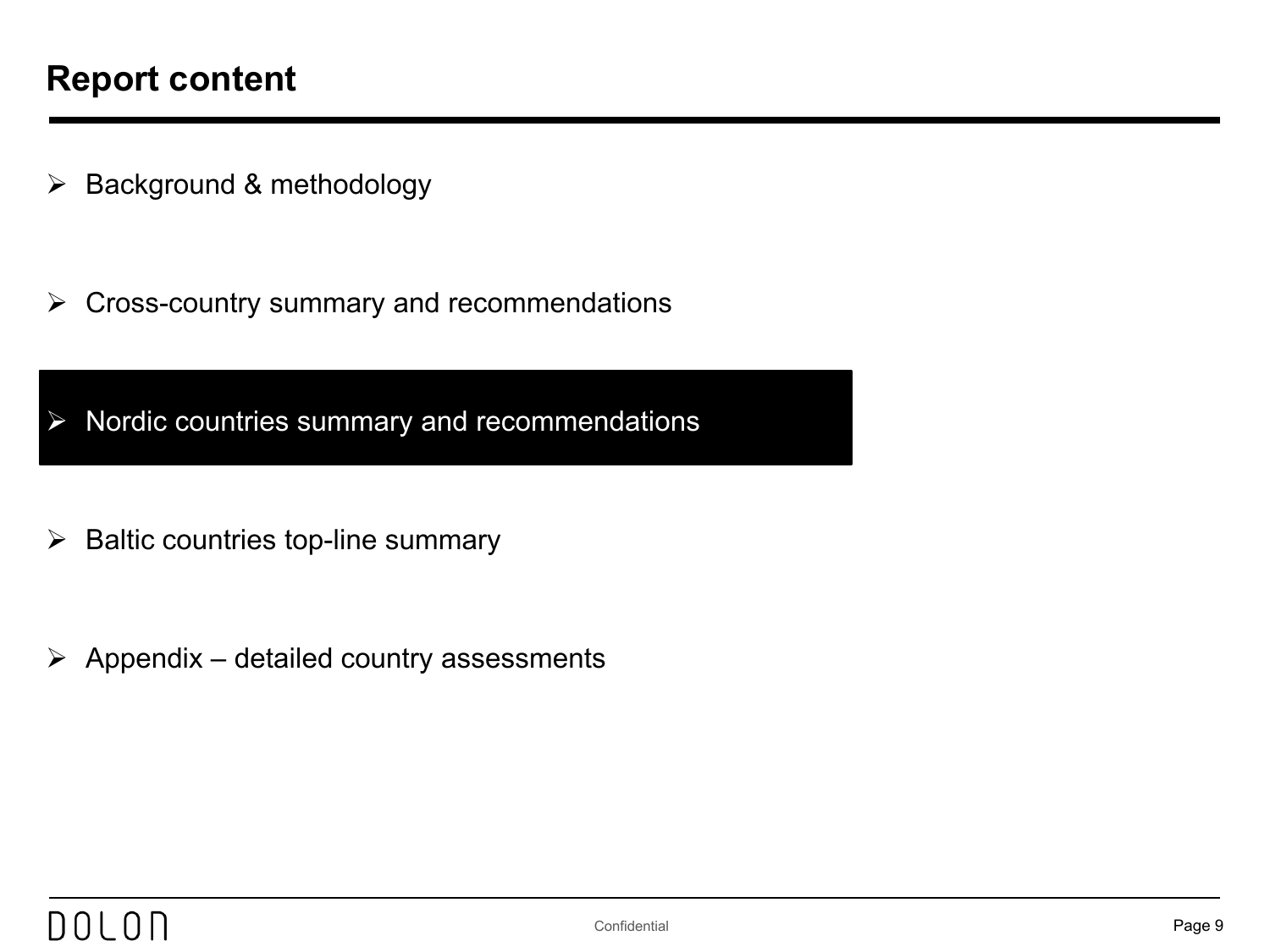

## **Country deep dive - Sweden**

- ▶ P&R process for rare diseases treatments in Sweden
- $\triangleright$  Overview of country alignment with 9 principles
- Area of improvements & recommendations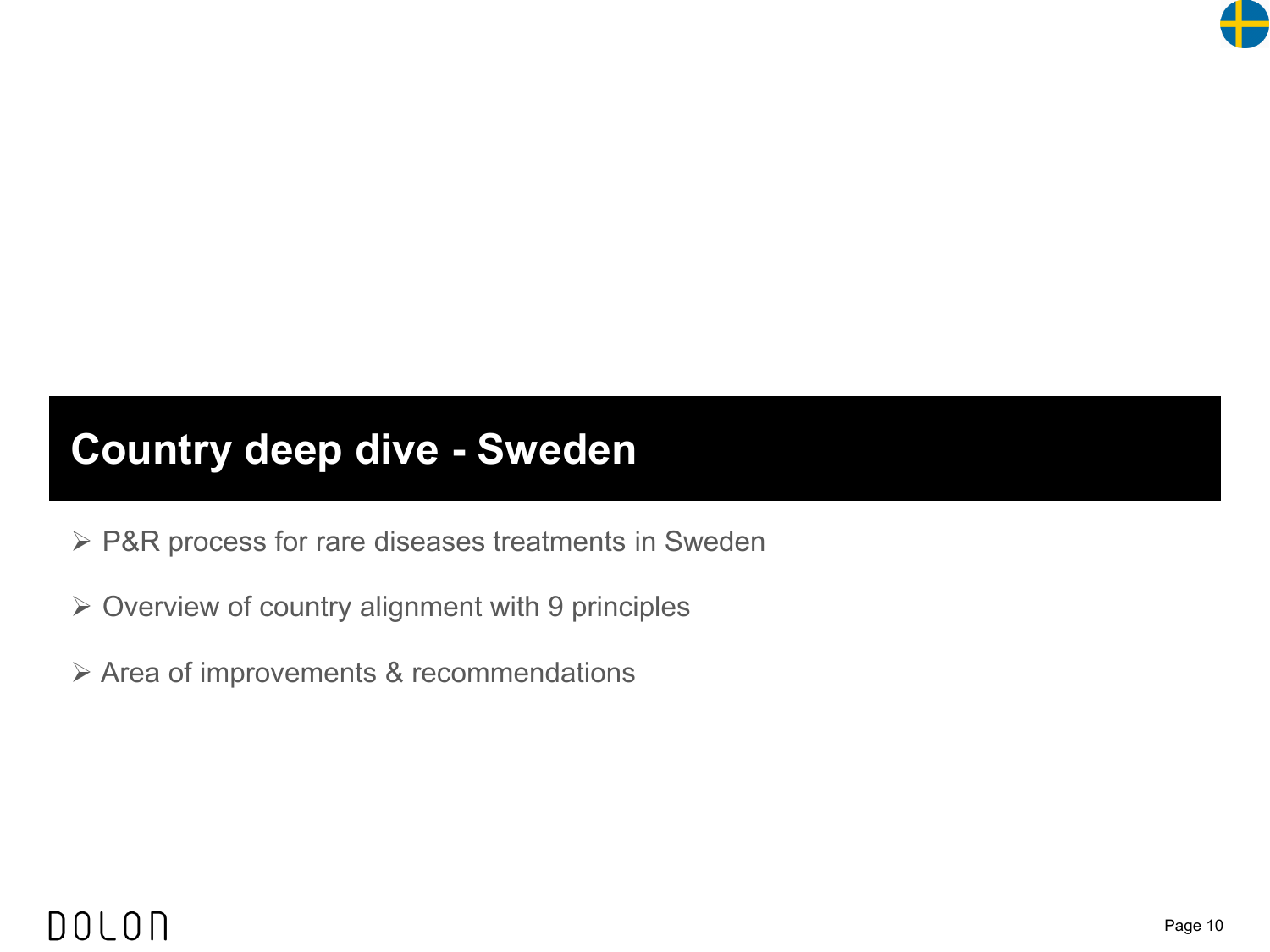

### **P&R processes in Sweden**

| <b>OUTPATIENT</b>                                                                                                                                                                                                                                                                                                                                                                                                                                                                                                              | <b>INPATIENT</b>                                                                                                                                                                                                                                                                                                                                                                                                                                                                                                                                                                                                                                                                                             |
|--------------------------------------------------------------------------------------------------------------------------------------------------------------------------------------------------------------------------------------------------------------------------------------------------------------------------------------------------------------------------------------------------------------------------------------------------------------------------------------------------------------------------------|--------------------------------------------------------------------------------------------------------------------------------------------------------------------------------------------------------------------------------------------------------------------------------------------------------------------------------------------------------------------------------------------------------------------------------------------------------------------------------------------------------------------------------------------------------------------------------------------------------------------------------------------------------------------------------------------------------------|
| • TLV is the HTA body that makes reimbursement<br>decisions for outpatient drugs (national positive list),<br>which are to be implemented across the 21 regions<br>• Value-based pricing system (human value, needs &<br>solidarity, cost-effectiveness) is in place. There is no<br>fixed threshold; willingness to pay (WTP) increases<br>with disease severity<br>• No special status for RDTs, except for new criteria<br>for ultra-RDTs (very effective, very severe, very<br>rare), where a higher WTP would be accepted | Most inpatient drugs are procured by the regions<br>(through tenders), no national list or prices exist as<br>this is done at a regional level<br>Council for New Therapies (NT Council) supports<br>$\bullet$<br>health authorities in making informed decisions.<br>They may request TLV to conduct HTA for a drug.<br>The same methods are used as for outpatient. The<br>NT Council then evaluates the assessment and<br>makes recommendations to the regions<br>Some drugs undergo three-party negotiations,<br>$\bullet$<br>where negotiations take place between the<br>manufacturer and NT Council, resulting in<br>recommendations at different price levels or a side<br>agreement (e.g. discount) |

#### **Key takeaways for rare disease treatments**

- RDTs are prescribed both outpatient and inpatient
- Increasingly, TLV is conducting HTA for NT Council to inform inpatient drug reimbursement recommendations (80% oncology treatments)
- TLV's HTA process is increasingly more central to reimbursement decisions for inpatient and outpatient drugs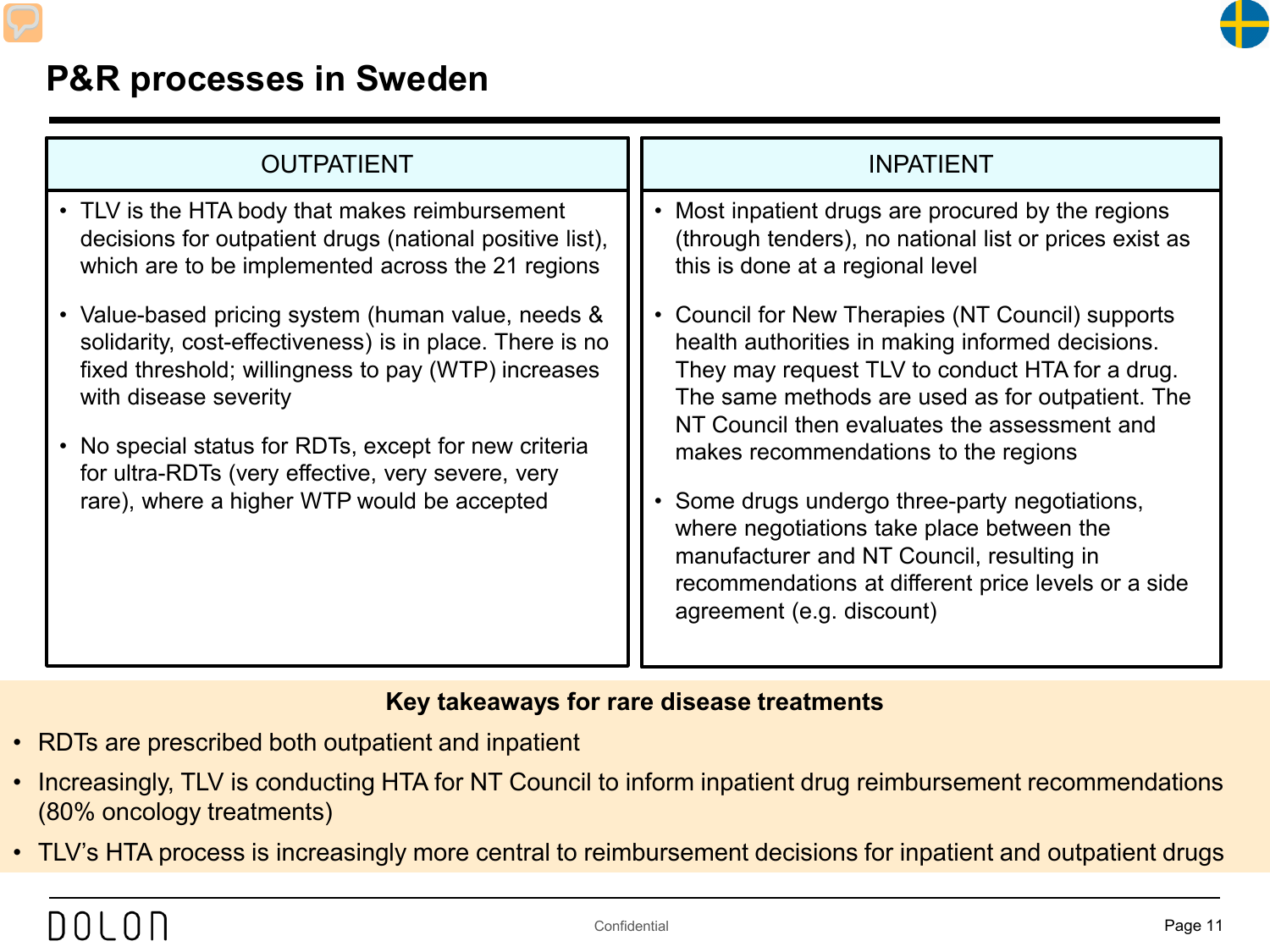

| <b>9 PRINCIPLES - ALIGNMENT IN SWEDEN</b>                                                                                                                                                                        | <b>Outpatient</b>                                  | <b>Inpatient</b>                           |
|------------------------------------------------------------------------------------------------------------------------------------------------------------------------------------------------------------------|----------------------------------------------------|--------------------------------------------|
| <b>Principle 1:</b> OMP assessment should consider all relevant elements of product value for<br>OMPs in an appropriate multi-dimensional framework                                                              | $\checkmark$                                       | $\checkmark$ -<br>$\checkmark\checkmark^*$ |
| Principle 2: Pricing and reimbursement decisions should be founded on the assessment<br>of OMP value for money and adjusted to reflect other considerations beyond product<br>value                              | $\checkmark\checkmark$                             | $\checkmark$ -<br>$\sqrt{\sqrt{x}}$        |
| <b>Principle 3:</b> All official regulatory and health technology assessments of OMPs<br>undertaken at the European level should be acknowledged by national health authorities                                  | $\checkmark\checkmark$                             | $\checkmark$                               |
| Principle 4: The assessment and appraisal of OMPs in Europe should incorporate rare<br>disease expertise including both the healthcare professionals' and patients' perspectives                                 | $\checkmark$                                       | $\checkmark$                               |
| <b>Principle 5:</b> To accommodate uncertainty, value assessment and pricing and<br>reimbursement decisions should be adaptive subject to the need and availability of<br>information over time.                 | $\checkmark$                                       | <b>NA</b>                                  |
| Principle 6: All eligible patients within the authorised label of an OMP should be<br>considered in the reimbursement appraisal although different decisions on access may<br>apply to different sub-populations | $\checkmark\checkmark$                             | $\checkmark\checkmark$                     |
| <b>Principle 7:</b> Funding should be provided at the national level to ensure patient access to<br><b>OMPs</b>                                                                                                  | $\checkmark\checkmark$ .<br>$\checkmark\checkmark$ | $\checkmark$ .<br>$\checkmark\checkmark^*$ |
| <b>Principle 8:</b> Evidence-based funding mechanisms should be developed to guarantee<br>long-term sustainability                                                                                               | $\checkmark$                                       | $\checkmark$                               |
| <b>Principle 9:</b> In the future there should be greater co-ordination of OMP value<br>assessment processes at a European level                                                                                 | ✓                                                  | <b>NA</b>                                  |

*\* Greater alignment if P&R decision relies on an HTA by TLV*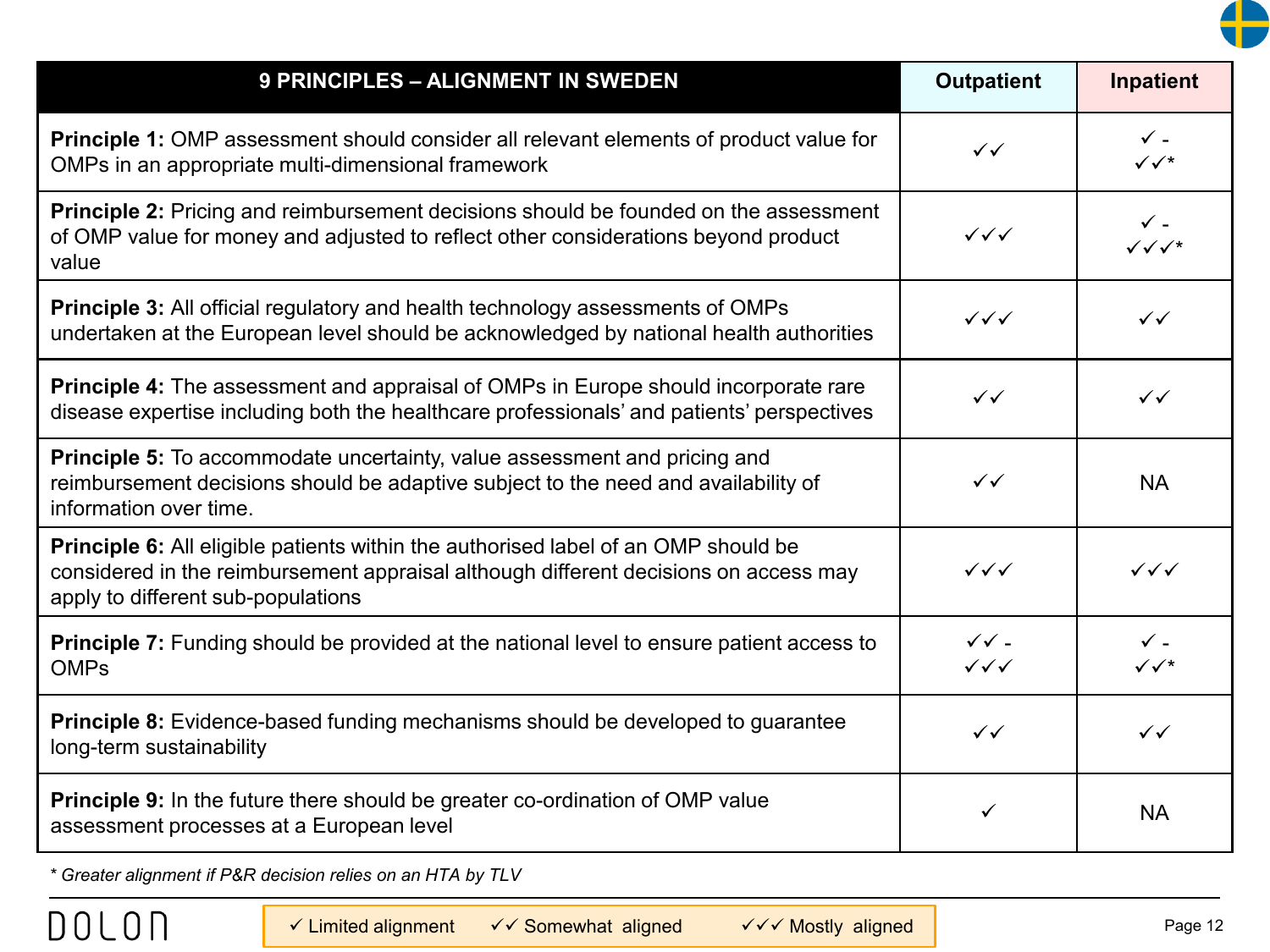## **Recommendation 1: Value assessment processes should consider all RDT specificities in a consistent way**

#### • Value-based system with cost-effectiveness assessment based on cost/QALY, with no fixed threshold • Willingness to pay (WTP) increases with disease severity • No special status for RDTs, but higher WTP accepted for ultra-RDTs (very effective, very severe, very rare) • TLV's approach captures patient, healthcare and societal perspectives • However, there is limited consideration of criteria that are not quantified or measured with reliable instruments, • e.g. treatment convenience requires strong evidence of value, or aspects such as family/carer burden are typically considered not reliable • Steps are being taken via discussions between TLV, NT council and manufacturers to improve the deliberative processes, but more consistent consideration of relevant criteria is still needed for all RDTs • Better documentation of deliberative processes and the influence of different criteria on decision are needed • Development of a more comprehensive decisionmaking/appraisal framework is required for RDTs to ensure relevant criteria are considered **consistently Value based system which accounts for disease severity Greater & consistent consideration of multiple criteria relevant for RDTs CURRENT STATUS RECOMMENDATION**

## 110 L O LI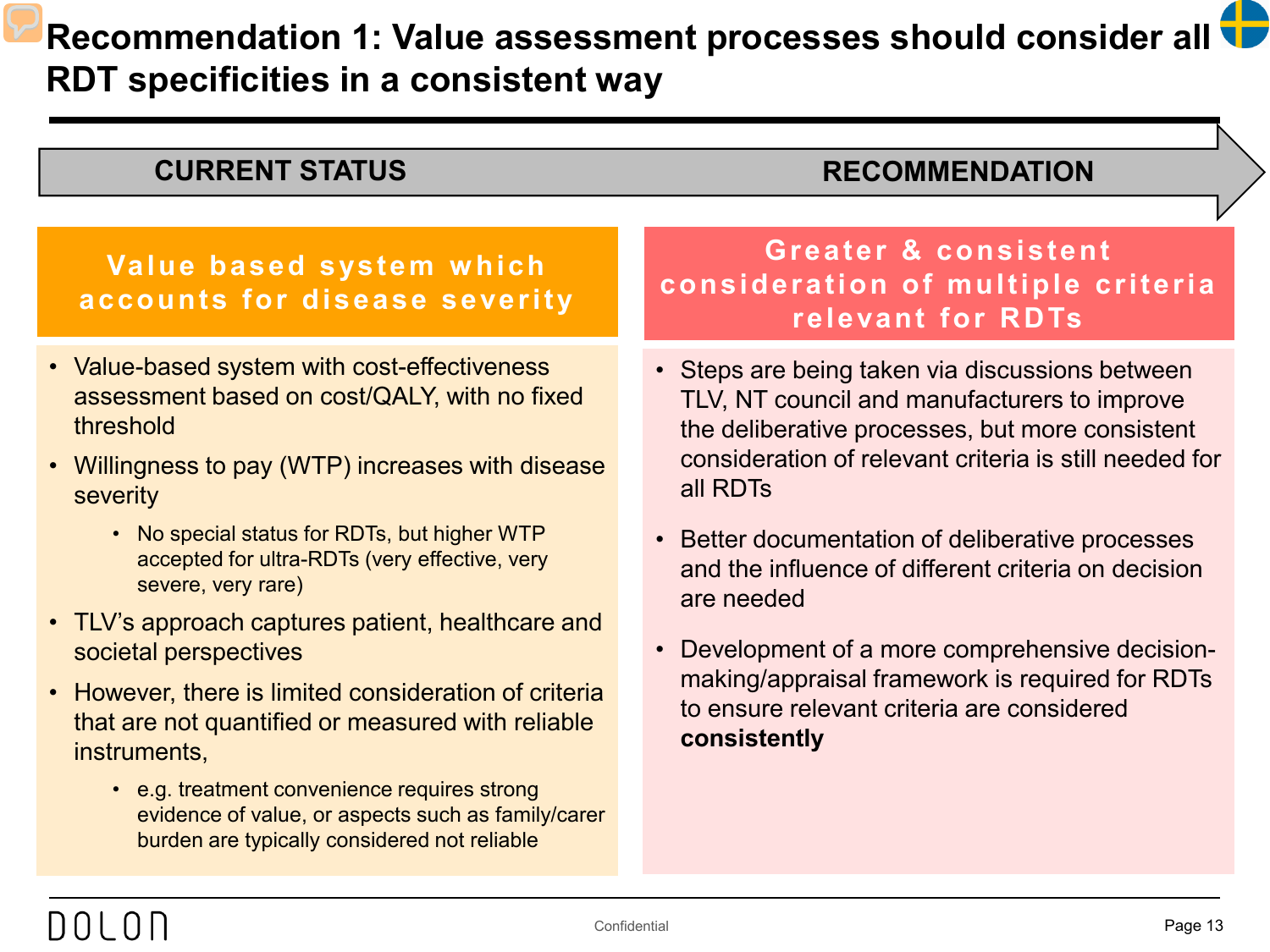## **Recommendation 2: Disease-specific expertise should be formally and consistently considered in pricing and reimbursement processes**



#### **CURRENT STATUS RECOMMENDATION**

#### **Disease-specific expertise is consulted, but not consistently**

- Feedback is collected from clinical experts and discussed during appraisal meetings
- Clinicians are consulted when needed to provide information about uncertainty, but are not given the possibility to provide their own perspective, including their preferences, values and needs
- There are initiatives aiming to increase patient involvement in decision making, but currently patient involvement is limited
- There are patient representatives on TLV board, but they are not disease specific

**Formal & consistent consideration of disease-specific expertise**

- Generally, better documentation of the influence and impact of clinicians' and patients' expertise on decisions is needed
- More formal and consistent process for patient input (e.g. patient submissions) is required
- Consideration of patient experiences, preferences, needs and values would be valuable

## 110 L O LI

Confidential **Page 14**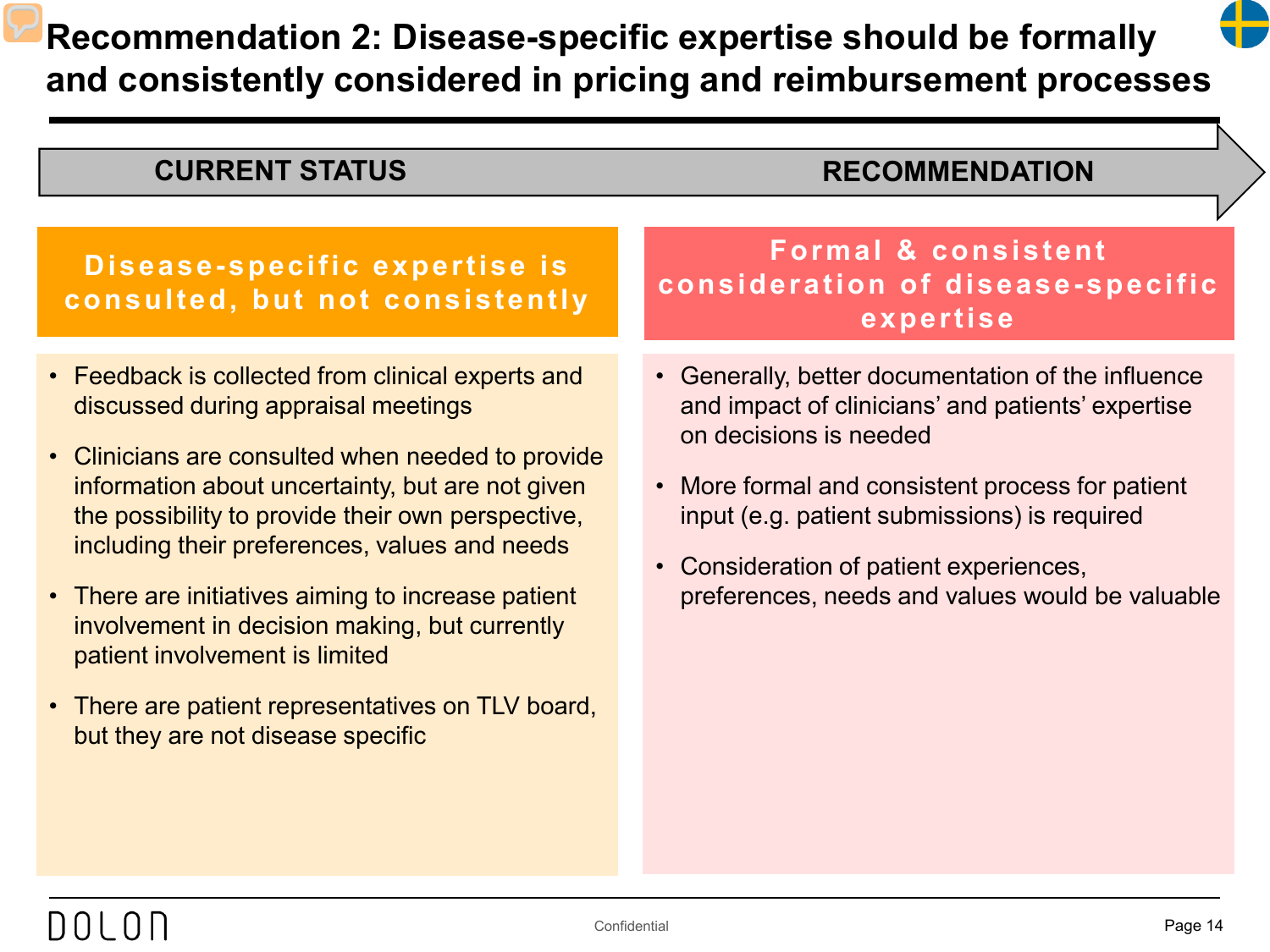**Recommendation 3: RDT assessment processes should be adaptive and subject to the need and availability of information over time**



| <b>CURRENT STATUS</b>                                                                                                                                                                                                                                                                                        | <b>RECOMMENDATION</b>                                                                                                                                                                                                                                             |
|--------------------------------------------------------------------------------------------------------------------------------------------------------------------------------------------------------------------------------------------------------------------------------------------------------------|-------------------------------------------------------------------------------------------------------------------------------------------------------------------------------------------------------------------------------------------------------------------|
|                                                                                                                                                                                                                                                                                                              |                                                                                                                                                                                                                                                                   |
| Little revision of decisions over<br>time or when new evidence is<br>available; only for limited cases                                                                                                                                                                                                       | More adaptive and continuous<br>process                                                                                                                                                                                                                           |
| • Re-introduction by TLV of conditional<br>approval processes, with 1-3 years re-<br>assessments relying on real-world<br>evidence, however, this is not preferred by<br>TLV and is fairly uncommon<br>• Review of decisions done for limited<br>cases, e.g. therapeutics areas with high a<br>budget impact | • More consistent review of P&R decisions<br>over time and when new evidence<br>becomes available<br>• Review of P&R decisions should allow<br>movement up and down with new evidence<br>on value<br>• Use of, preferably supra-national, real-<br>world evidence |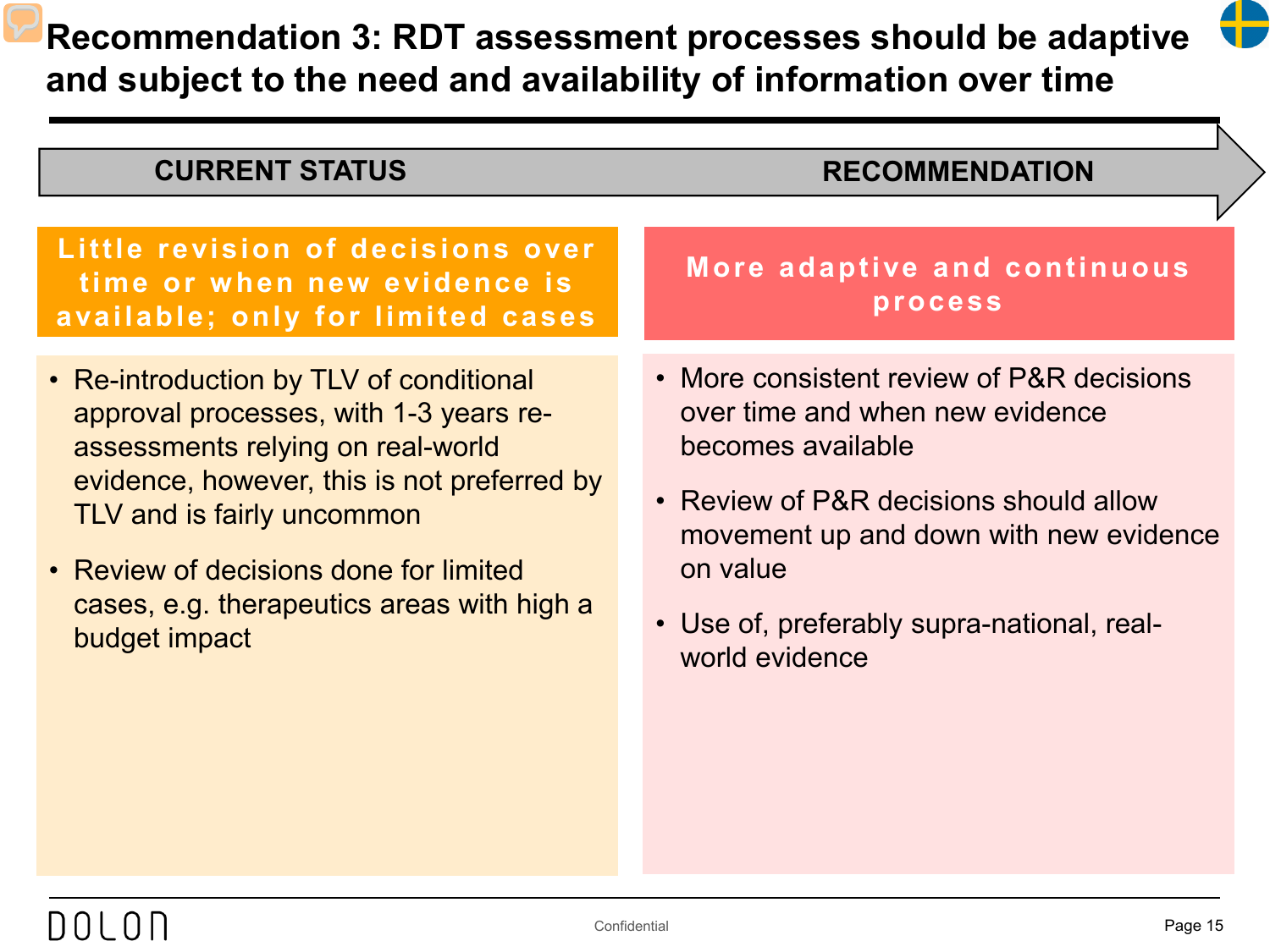

## **Country deep dive - Denmark**

- ▶ P&R process for rare diseases treatments in Denmark
- $\triangleright$  Overview of country alignment with 9 principles
- Area of improvements & recommendations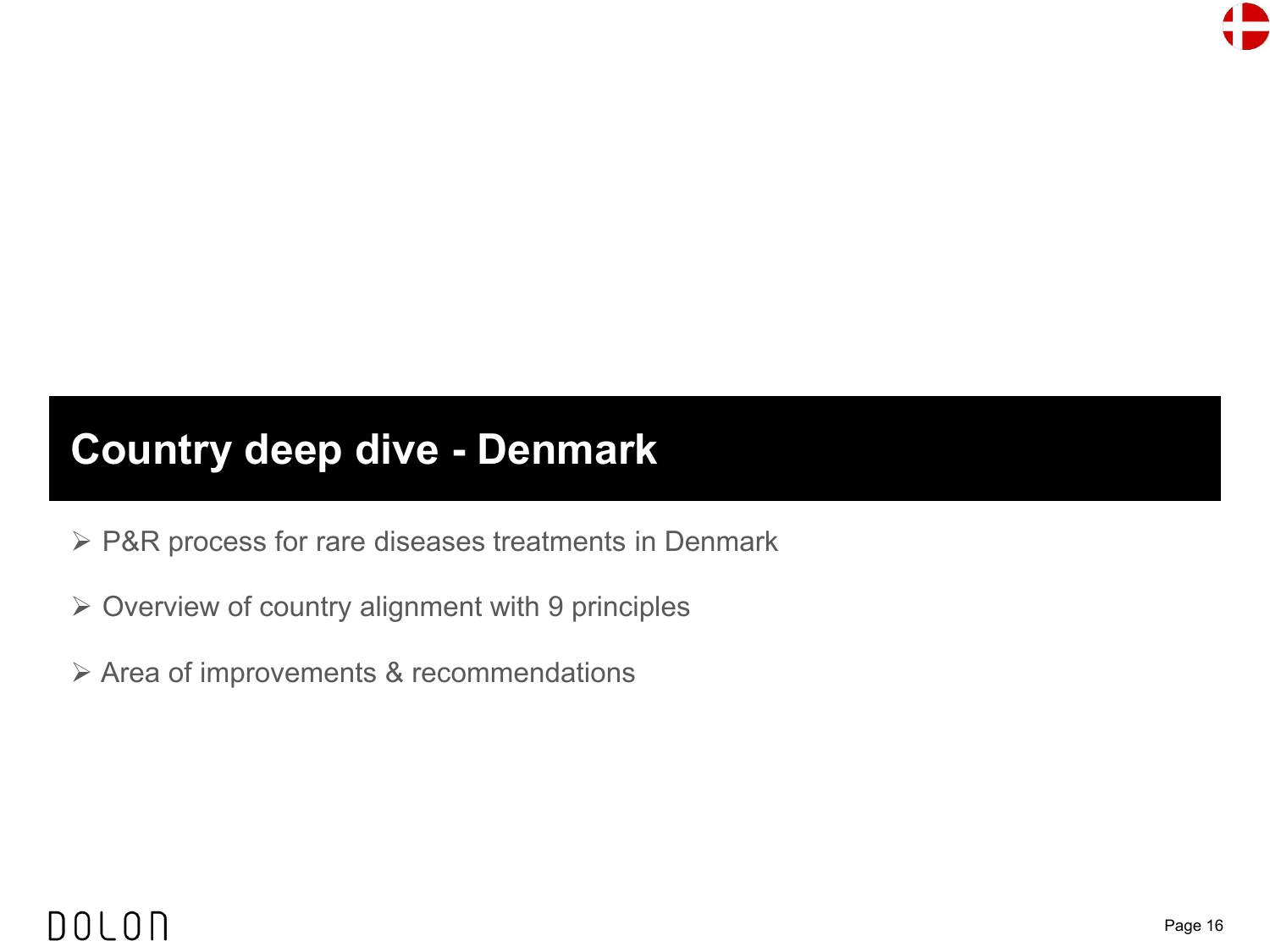

### **P&R processes in Denmark**

| <b>OUTPATIENT</b> (primary care)                                                                                        | INPATIENT (hospital)                                                                                                                  |
|-------------------------------------------------------------------------------------------------------------------------|---------------------------------------------------------------------------------------------------------------------------------------|
| • Danish Medicines Agency (DMA) is in charge of<br>outpatient (primary care sector) funding<br>decisions                | Danish Medicines Council (DMC) is in charge of<br>$\bullet$<br>inpatient and hospital outpatient funding<br>decisions                 |
| • Criteria: Safe and valuable therapeutic effect in<br>indication; reasonable price in relation to<br>therapeutic value | DMC has full ability to decide on assessment<br>process, then produces assessment report with<br>recommendation following negotiation |
| • Reimbursed products are included on a positive<br>list<br>• Manufacturer sets medicines prices,                       | Amgros negotiates prices and purchases<br>pharmaceutical products on behalf of the 5<br>regions for public hospital products          |
| agreements are in place between LIF (industry<br>association) and Danish Health Ministry to cap<br>prices               | All specialised/expensive drugs go through<br>hospitals                                                                               |

#### **Key takeaways for rare disease treatments**

- All RDTs are assessed through the inpatient setting (hospital products) *(This analysis focuses on the DMC process)*
- Three-step process where DMC assesses the HTA submission, followed by a price negotiation with Amgros, and a final decision by DMC regarding whether or not to accept the price
- There is no difference between the assessment of RDTs and non-RDTs, although DMC includes the possibility to account for disease severity in its assessment. It also recognises that some treatments such as RDTs often have sparse evidence due to the nature of the disease, but the impact of this recognition is unclear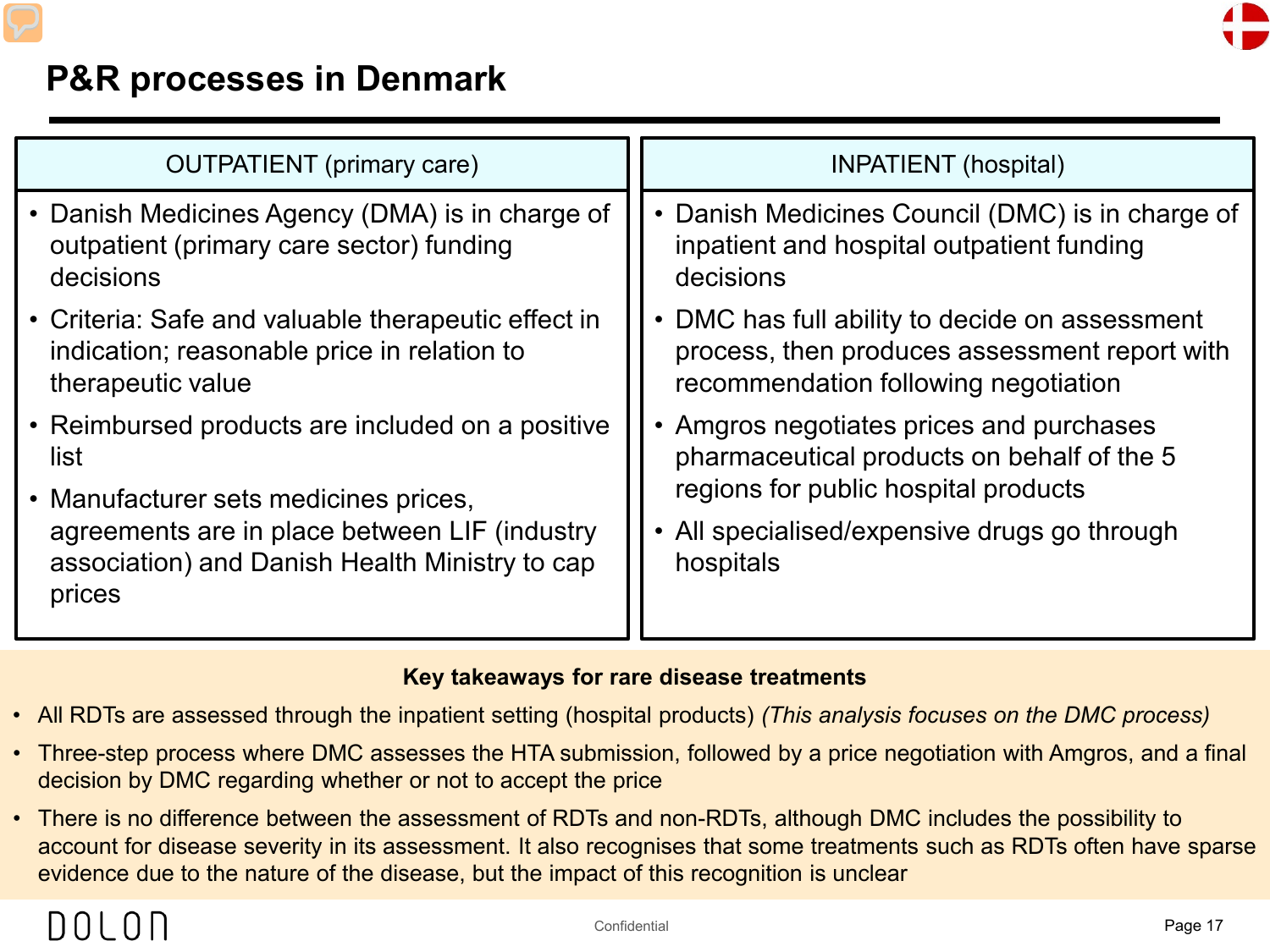

### **Alignment in Denmark**

| 9 PRINCIPLES - ALIGNMENT IN DENMARK                                                                                                                                                                                  | <b>Inpatient</b>                                 |
|----------------------------------------------------------------------------------------------------------------------------------------------------------------------------------------------------------------------|--------------------------------------------------|
| <b>Principle 1:</b> OMP assessment should consider all relevant elements of product value for OMPs in an<br>appropriate multi-dimensional framework                                                                  | $\checkmark$                                     |
| <b>Principle 2:</b> Pricing and reimbursement decisions should be founded on the assessment of OMP value<br>for money and adjusted to reflect other considerations beyond product value                              | $\checkmark$ .<br>$\checkmark$                   |
| <b>Principle 3:</b> All official regulatory and health technology assessments of OMPs undertaken at the<br>European level should be acknowledged by national health authorities                                      | $\checkmark$                                     |
| Principle 4: The assessment and appraisal of OMPs in Europe should incorporate rare disease<br>expertise including both the healthcare professionals' and patients' perspectives                                     | $\checkmark\checkmark$                           |
| <b>Principle 5:</b> To accommodate uncertainty, value assessment and pricing and reimbursement decisions<br>should be adaptive subject to the need and availability of information over time.                        | $\checkmark$                                     |
| <b>Principle 6:</b> All eligible patients within the authorised label of an OMP should be considered in the<br>reimbursement appraisal although different decisions on access may apply to different sub-populations | $\checkmark$<br>$\checkmark\checkmark\checkmark$ |
| <b>Principle 7:</b> Funding should be provided at the national level to ensure patient access to OMPs                                                                                                                | $\checkmark$                                     |
| <b>Principle 8:</b> Evidence-based funding mechanisms should be developed to guarantee long-term<br>sustainability                                                                                                   | $\checkmark$ .<br>$\checkmark\checkmark$         |
| <b>Principle 9:</b> In the future there should be greater co-ordination of OMP value assessment processes at<br>a European level                                                                                     | ✓                                                |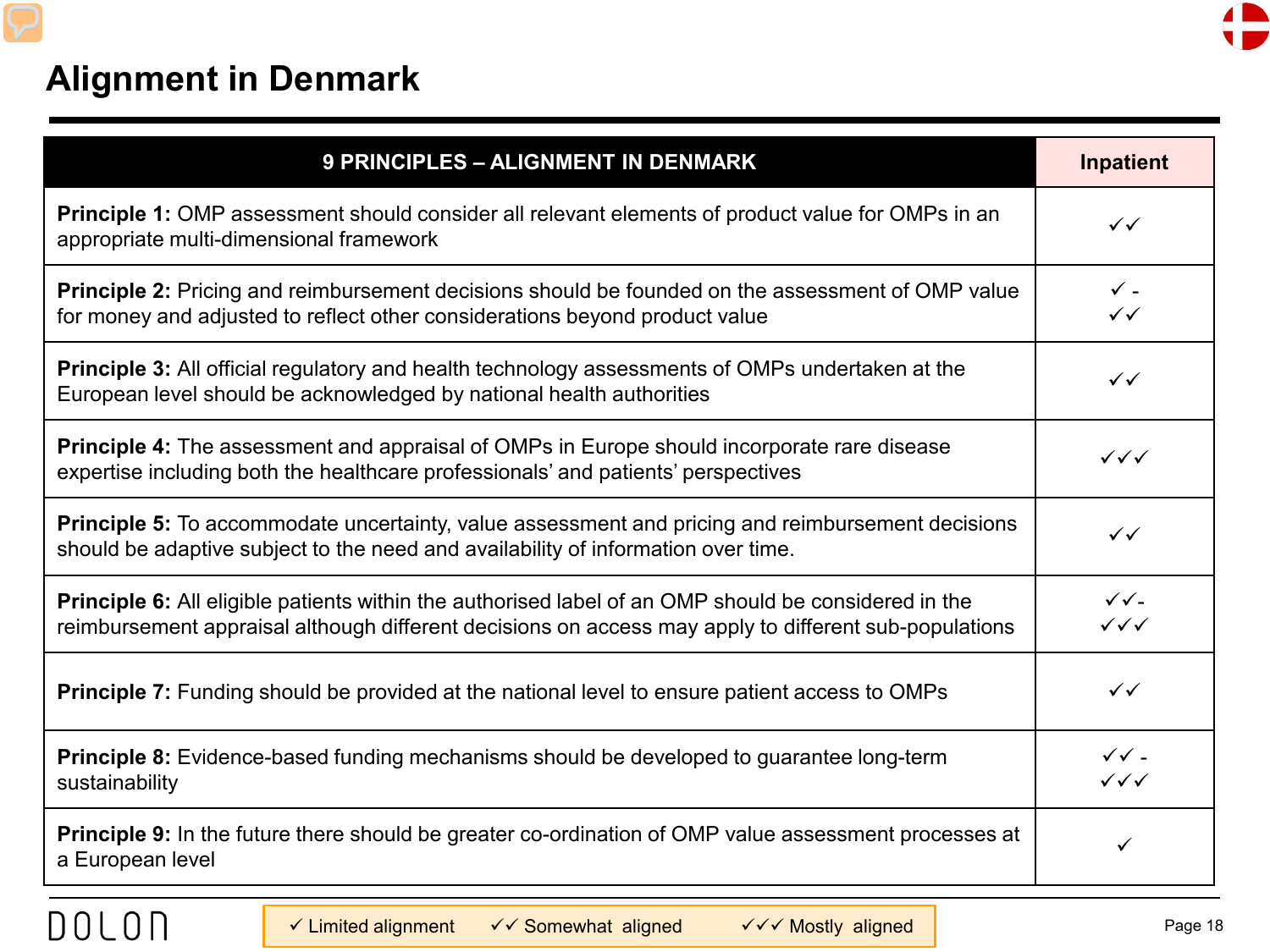## **Recommendation 1: Value assessment processes should better account for RDT specificities**



| <b>CURRENT STATUS</b>                                                                                                                                                                                                                                                                                                                                                                                                                                                                                     | <b>RECOMMENDATION</b>                                                                                                                                                                                                                                                                                                                                                                                                                                                                                                 |
|-----------------------------------------------------------------------------------------------------------------------------------------------------------------------------------------------------------------------------------------------------------------------------------------------------------------------------------------------------------------------------------------------------------------------------------------------------------------------------------------------------------|-----------------------------------------------------------------------------------------------------------------------------------------------------------------------------------------------------------------------------------------------------------------------------------------------------------------------------------------------------------------------------------------------------------------------------------------------------------------------------------------------------------------------|
| No formal distinction between RDTs<br>and non-RDTs, but possibility for<br>companies to argue that QALY<br>procedure should not be followed                                                                                                                                                                                                                                                                                                                                                               | <b>Adjustment of P&amp;R decisions</b><br>based on RDT specificities                                                                                                                                                                                                                                                                                                                                                                                                                                                  |
| • RDTs may go through a QALY-based<br>assessment, or a more analytical<br>assessment if QALY is not appropriate -<br>for this manufacturers need a good<br>rationale for why QALY is not appropriate<br>• There is recognition of severity in<br>assessment criteria, but lack of clarity on<br>its importance for final decision<br>• Rarity is not formally accounted for, but<br>severity is somewhat correlated to rarity<br>• The wider societal impact of RDs and<br><b>RDTs are not considered</b> | • More clarity is still needed around what the<br>analytical assessment entails, when the<br>QALY assessment is not appropriate<br>• Consideration of uncertainty is<br>recommended in light of disease<br>prevalence and the level of existing<br>knowledge and evidence about the disease<br>• There could be better recognition of higher<br><b>QALY-level for RDTs</b><br>• There could be inclusion of specific criteria<br>in decision making (rarity, severity<br>alternative treatment options, productivity) |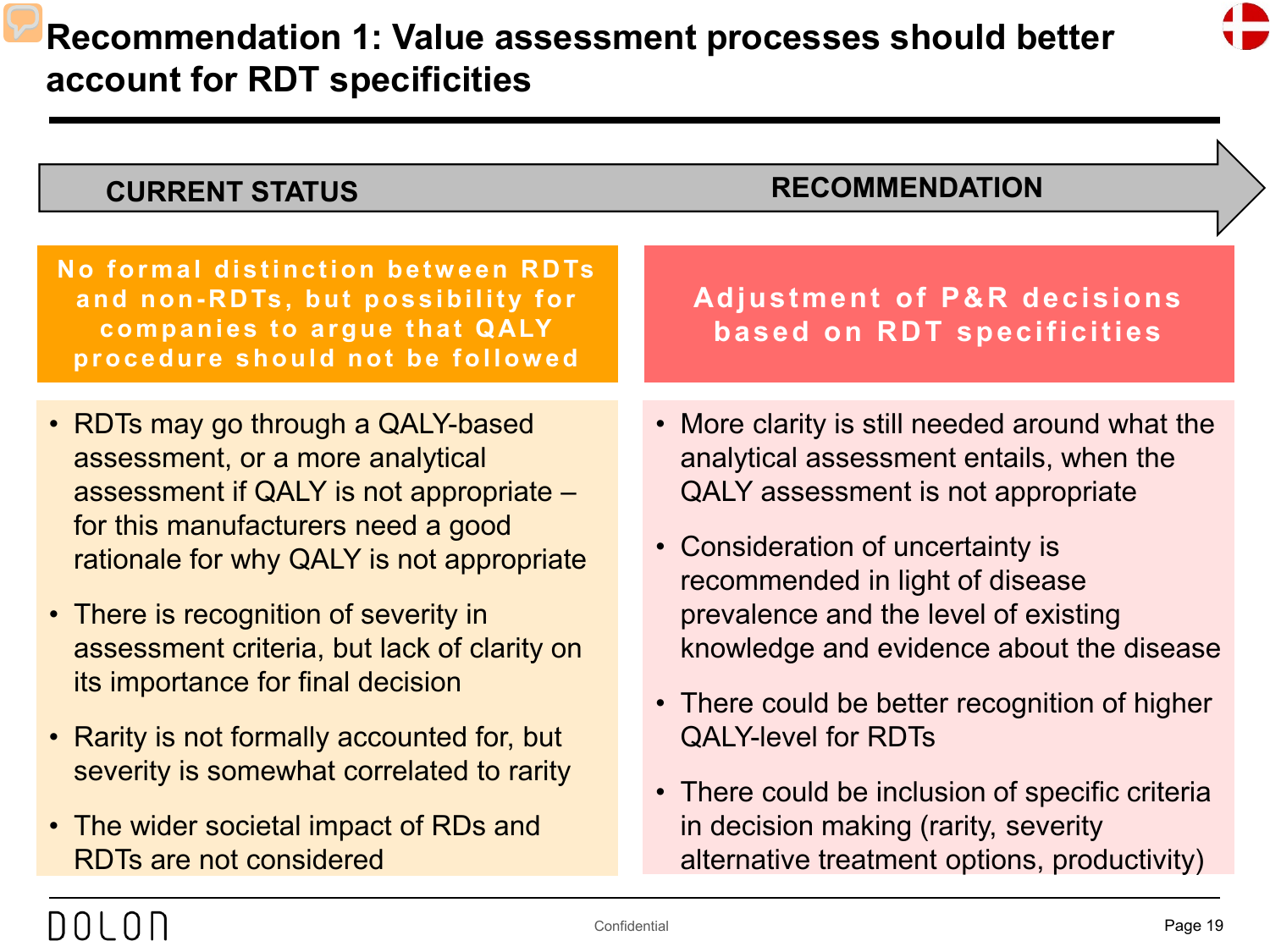

| <b>CURRENT STATUS</b>                                                                                                                                                                                                                                                                                                                                                                                                                                             | <b>RECOMMENDATION</b>                                                                                                                                                                                                                                                                                                                                                                 |
|-------------------------------------------------------------------------------------------------------------------------------------------------------------------------------------------------------------------------------------------------------------------------------------------------------------------------------------------------------------------------------------------------------------------------------------------------------------------|---------------------------------------------------------------------------------------------------------------------------------------------------------------------------------------------------------------------------------------------------------------------------------------------------------------------------------------------------------------------------------------|
| New assessment process (QALY)for<br>hospital products, but lack of<br>clarity around weight of criteria on<br>decisions/impact on pricing                                                                                                                                                                                                                                                                                                                         | More transparent and<br>documented process still needed                                                                                                                                                                                                                                                                                                                               |
| • QALY system and alternative analytic path<br>introduced in January 2021<br>• Possibility for company to argue that a<br>product cannot be assessed through the<br>QALY system, but limited description of<br>what alternative assessment would entail<br>• It is not clear how disease severity<br>impacts the evaluation and final<br>reimbursement decision<br>• There is a lack of clarity around<br>protocolled use of RDTs (i.e. Value based<br>contracts) | • Transparent and clear documentation on<br>definition of assessment criteria<br>• Better guidance on the relative<br>importance/weight of value elements in the<br>assessment of RDTs<br>• The changes to a QALY system call for<br>transparency about case processing time,<br>and better treatment guidelines. This could<br>be extended to assessment criteria for<br><b>RDTs</b> |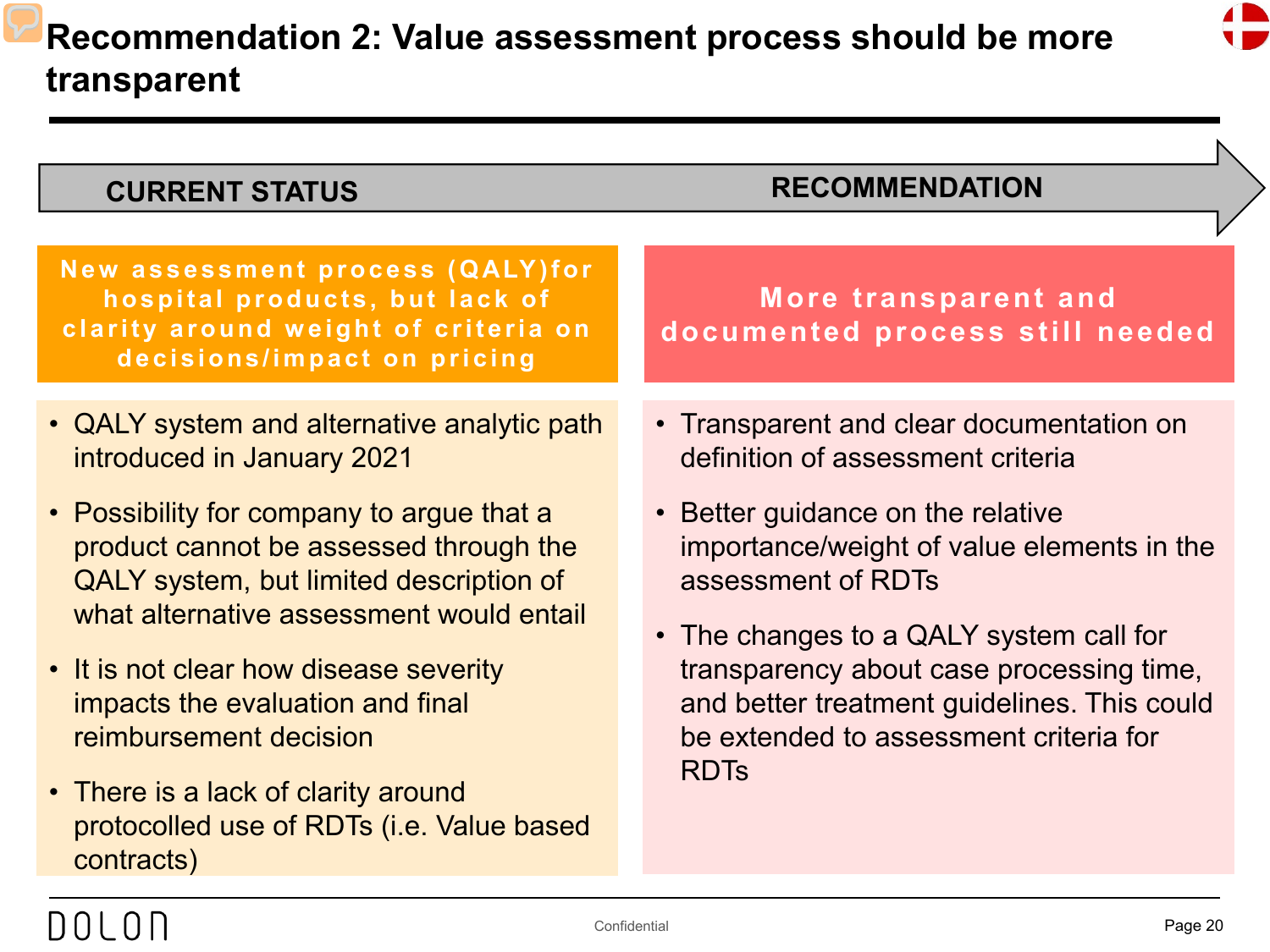| <b>CURRENT STATUS</b>                                                                                                                                                                                                                                                                                            | <b>RECOMMENDATION</b>                                                                                                                                                                                                                                                                                                                                                                                                                                                                          |
|------------------------------------------------------------------------------------------------------------------------------------------------------------------------------------------------------------------------------------------------------------------------------------------------------------------|------------------------------------------------------------------------------------------------------------------------------------------------------------------------------------------------------------------------------------------------------------------------------------------------------------------------------------------------------------------------------------------------------------------------------------------------------------------------------------------------|
|                                                                                                                                                                                                                                                                                                                  |                                                                                                                                                                                                                                                                                                                                                                                                                                                                                                |
| Coverage with further evidence<br>Informal and unclear process                                                                                                                                                                                                                                                   | <b>Transparent and documented</b><br>adaptive process                                                                                                                                                                                                                                                                                                                                                                                                                                          |
| • Conditional reimbursement is possible<br>provided new data is submitted<br>• Review of new evidence is done on a<br>case-by-case basis<br>• There is no formal guidance on the<br>process or the requirements behind<br>conditional reimbursement<br>• RWE is not consistently used in<br>assessment processes | • Clear guidance is needed on the<br>requirements for new evidence generation<br>and how this will be used in and impact<br>funding decisions<br>• There is a need to support early access to<br>RDTs through a well-defined, formal<br>approach to protocolled use or managed<br>entry, in which all parties understand their<br>role and responsibilities<br>• As the DMC now has full competence to<br>decide on the assessment process, such<br>guidance could be a point of consideration |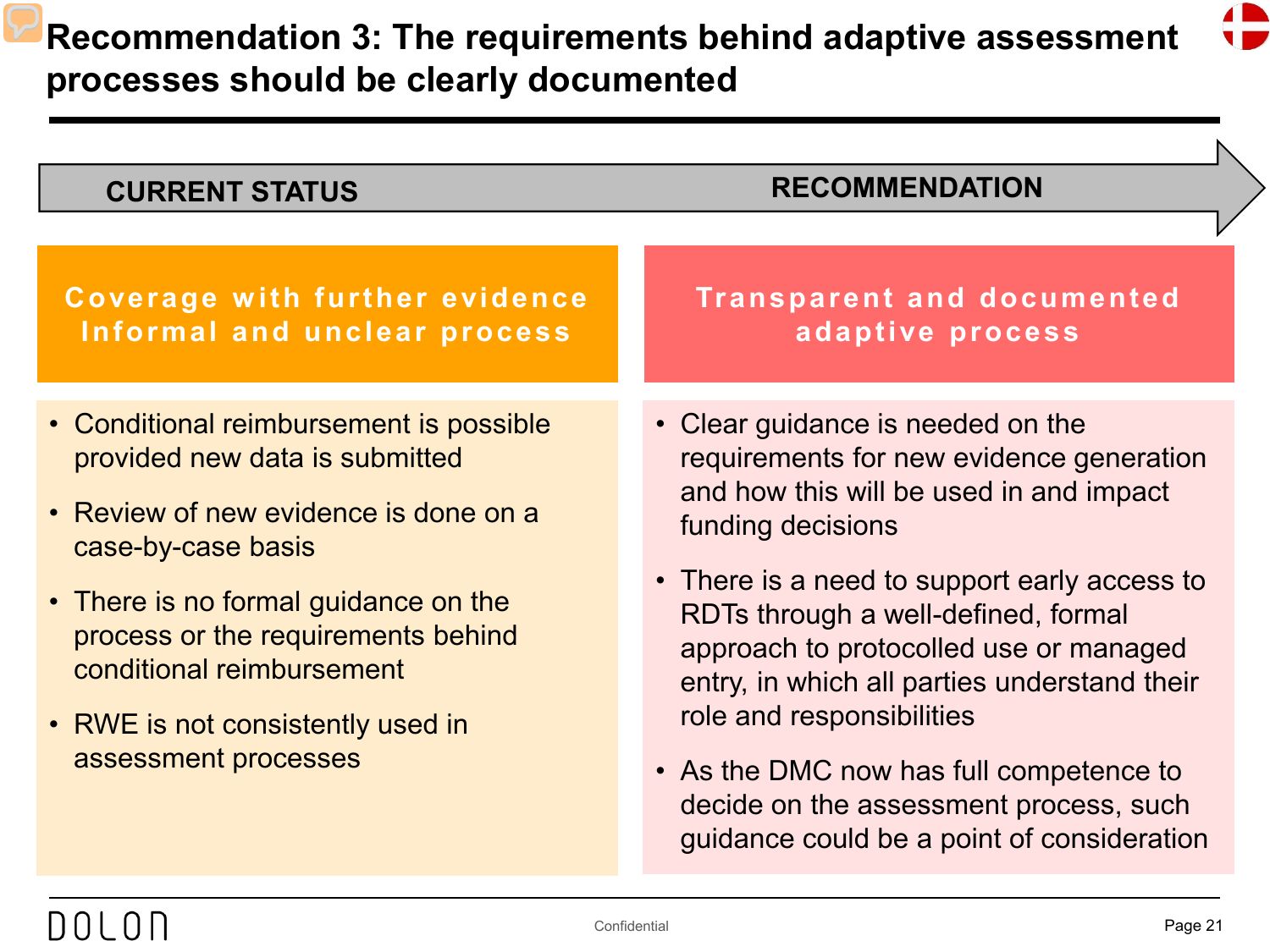## **Country deep dive - Norway**

- ▶ P&R process for rare diseases treatments in Norway
- $\triangleright$  Overview of country alignment with 9 principles
- Area of improvements & recommendations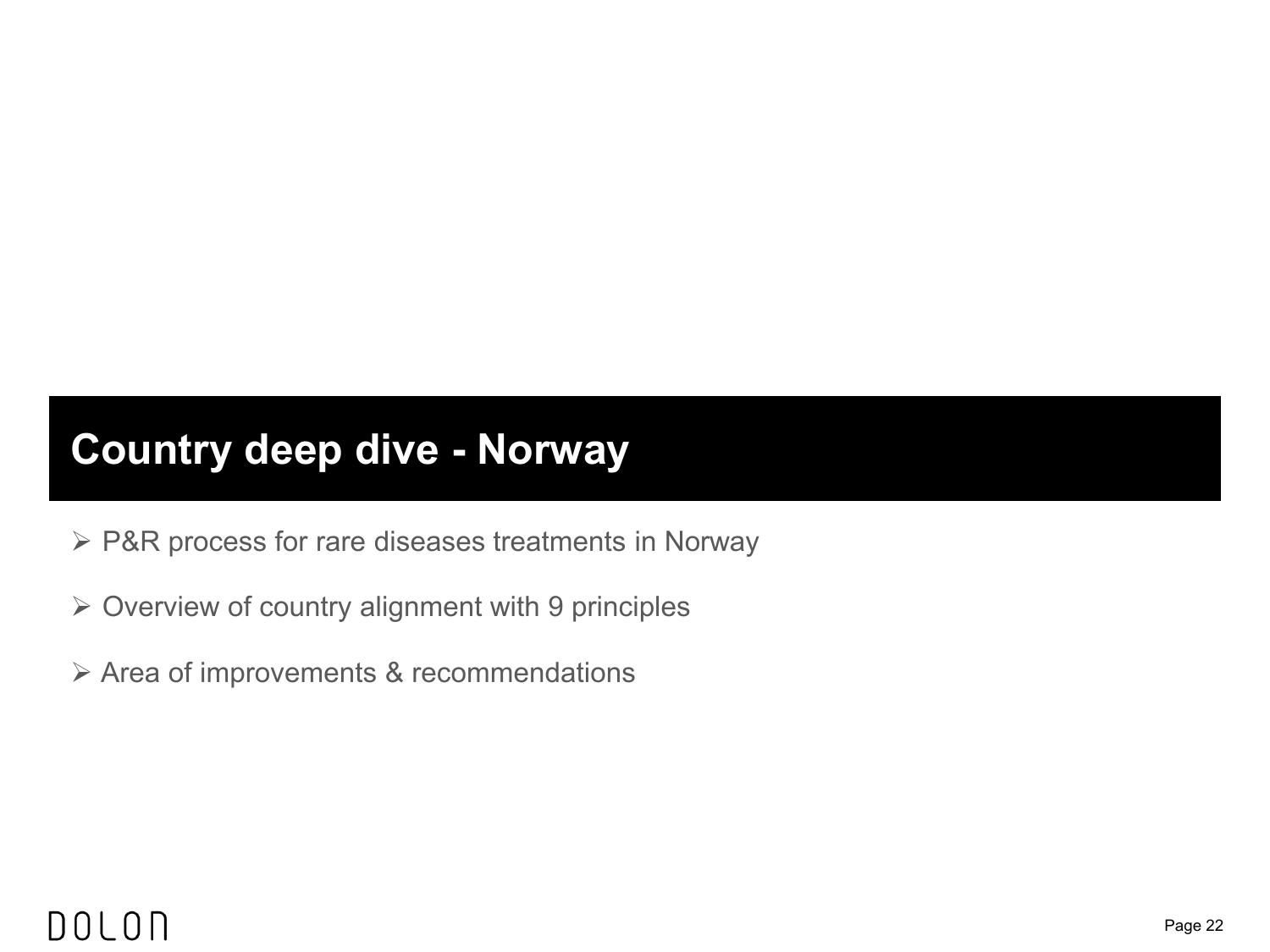

### **P&R processes in Norway**

| <b>NATIONAL FUNDING</b>                                                                                                                                                                                                                                                                                                                                                                                                                                                                                                                                                                                                                                                          | <b>HOSPITAL FUNDING</b>                                                                                                                                                                                                                                                                                                                                                                                                                                                                                                                                                                                                                                                                                                                                                 |
|----------------------------------------------------------------------------------------------------------------------------------------------------------------------------------------------------------------------------------------------------------------------------------------------------------------------------------------------------------------------------------------------------------------------------------------------------------------------------------------------------------------------------------------------------------------------------------------------------------------------------------------------------------------------------------|-------------------------------------------------------------------------------------------------------------------------------------------------------------------------------------------------------------------------------------------------------------------------------------------------------------------------------------------------------------------------------------------------------------------------------------------------------------------------------------------------------------------------------------------------------------------------------------------------------------------------------------------------------------------------------------------------------------------------------------------------------------------------|
| • NOMA makes decisions on reimbursement by the<br>National Insurance Scheme (NIS)<br>Decision-making prioritisation criteria: severity, utility,<br>resources use + modifiers (budget impact and certainty)<br>• No fixed ICER threshold, WTP increases with disease<br>severity and modifiers<br>• Price: max reimbursement price set by NOMA based on<br>IRP (= official price). Actual price may include a<br>confidential discount after price negotiations, same<br>negotiator as inpatient (CEA recalculated with new price)<br>NOMA cannot decide for drugs with a greater budget<br>impact of NOK 100 million, in which case decision is to<br>be made by the Parliament | • As of 01.02.2019: all RDTs undergo the hospital route,<br>covered by hospital budgets. The ministry of health<br>allocates funds to regional health authorities (RHAs),<br>which fund hospitals; hospitals are responsible for<br>managing their budgets<br>• NOMA makes recommendations to the Decision Forum,<br>who decide for the whole country<br>• Recommendation for tender (if existing national tenders,<br>no CEA) or price negotiations<br>• Price negotiation is not required and price setting<br>process is not clear. If price negotiation is undertaken,<br>CEA is recalculated with new price and negotiators<br>include note to decision forum<br>Decision forum decides (and can go against NOMA's<br>recommendation, if e.g. budget insufficient) |

#### **Key takeaways for rare disease treatments**

- Within the hospital funding route, RDTs are prescribed for both outpatient and inpatient
- HTA by NOMA is central to reimbursement as it informs the hospital funding processes, and makes recommendations to the Decision Forum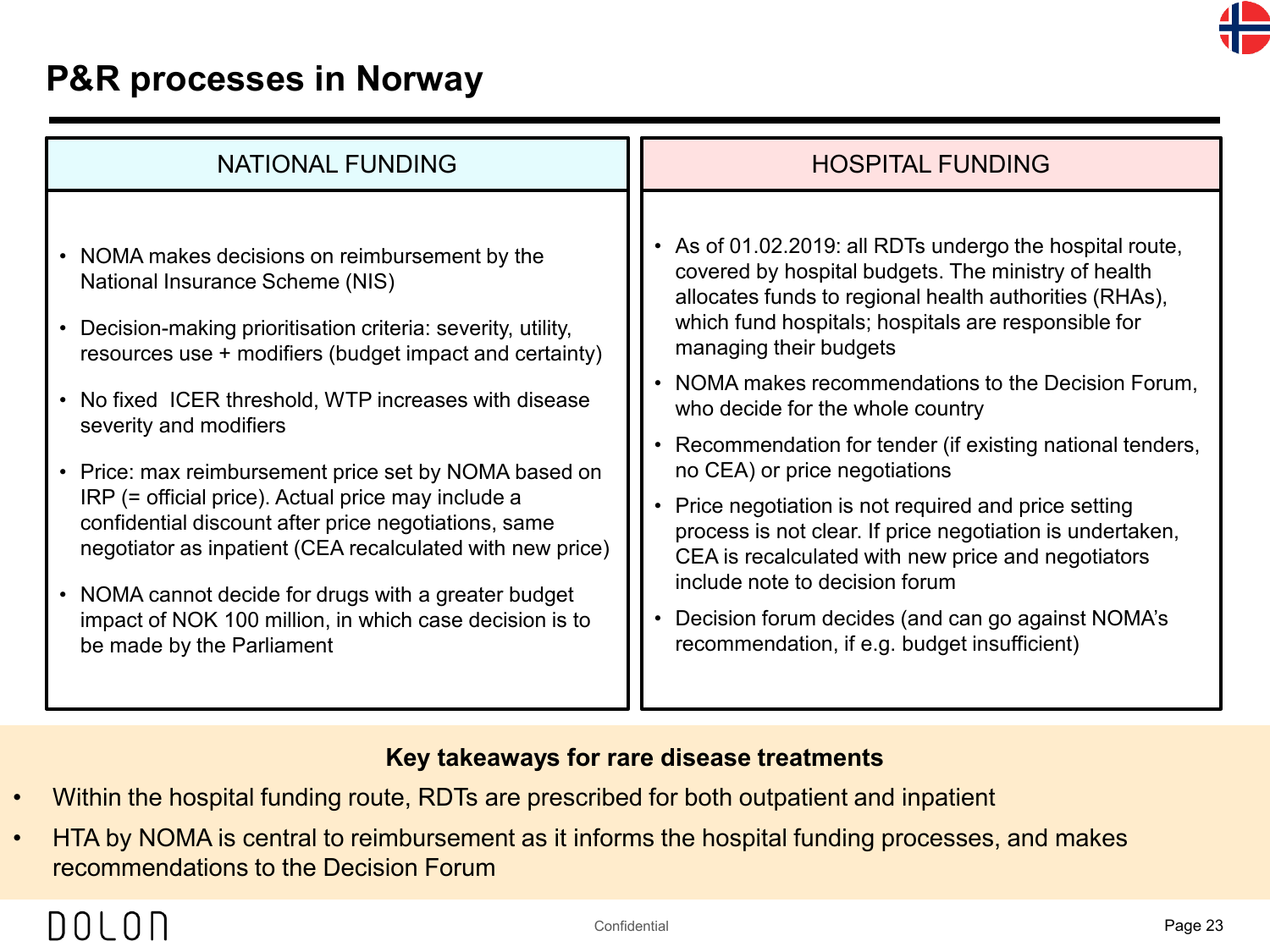

| 9 PRINCIPLES - ALIGNMENT IN NORWAY                                                                                                                                                                             | <b>HOSPITAL FUNDING</b> |
|----------------------------------------------------------------------------------------------------------------------------------------------------------------------------------------------------------------|-------------------------|
| <b>Principle 1:</b> OMP assessment should consider all relevant elements of product value for<br>OMPs in an appropriate multi-dimensional framework                                                            | $\checkmark$            |
| <b>Principle 2:</b> Pricing and reimbursement decisions should be founded on the assessment of<br>OMP value for money and adjusted to reflect other considerations beyond product value                        | ✓                       |
| <b>Principle 3:</b> All official regulatory and health technology assessments of OMPs undertaken<br>at the European level should be acknowledged by national health authorities                                | $\checkmark$            |
| <b>Principle 4:</b> The assessment and appraisal of OMPs in Europe should incorporate rare<br>disease expertise including both the healthcare professionals' and patients' perspectives                        | $\checkmark$            |
| <b>Principle 5:</b> To accommodate uncertainty, value assessment and pricing and reimbursement<br>decisions should be adaptive subject to the need and availability of information over time.                  | ✓                       |
| <b>Principle 6:</b> All eligible patients within the authorised label of an OMP should be considered<br>in the reimbursement appraisal although decisions on access may apply to different sub-<br>populations | $\checkmark\checkmark$  |
| <b>Principle 7:</b> Funding should be provided at the national level to ensure patient access to<br><b>OMPs</b>                                                                                                | $\checkmark$            |
| <b>Principle 8:</b> Evidence-based funding mechanisms should be developed to guarantee long-<br>term sustainability.                                                                                           | $\checkmark$            |
| <b>Principle 9:</b> In the future there should be greater co-ordination of OMP value assessment<br>processes at a European level                                                                               | $\checkmark$            |

 $\checkmark$  Limited alignment  $\checkmark$   $\checkmark$  Somewhat aligned  $\checkmark$   $\checkmark$   $\checkmark$  Mostly aligned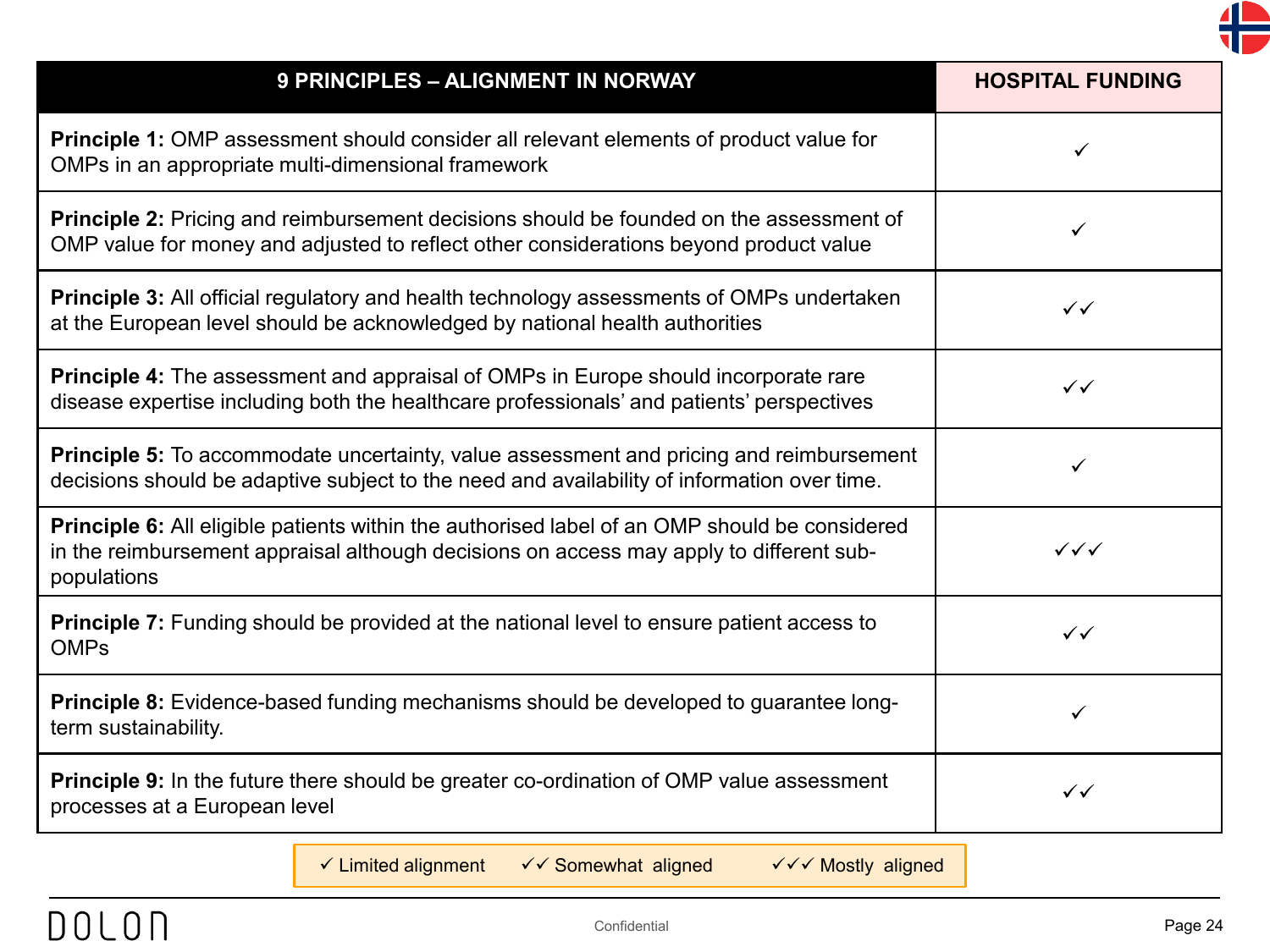**Recommendation 1: Value assessment processes should consider all relevant elements to account for RDT specificities** 

| <b>CURRENT STATUS</b>                                                                                                                                                                                                                                                                                                                                                                                                                                                                                                                                                             | <b>RECOMMENDATION</b>                                                                                                                                                                                                                                                                                                                                                                                   |
|-----------------------------------------------------------------------------------------------------------------------------------------------------------------------------------------------------------------------------------------------------------------------------------------------------------------------------------------------------------------------------------------------------------------------------------------------------------------------------------------------------------------------------------------------------------------------------------|---------------------------------------------------------------------------------------------------------------------------------------------------------------------------------------------------------------------------------------------------------------------------------------------------------------------------------------------------------------------------------------------------------|
| No special RDT path in HTA or<br>systematic consideration of<br>additional criteria for RDTs                                                                                                                                                                                                                                                                                                                                                                                                                                                                                      | <b>Special RDT process with</b><br>consistent consideration of<br>multiple criteria                                                                                                                                                                                                                                                                                                                     |
| • There is no specific appraisal process for RDTs<br>• HTA approach captures healthcare perspectives<br>in terms of direct costs, using the same<br>appraisal process as for conventional medicines<br>• Limited consideration of societal and other<br>perspectives, or additional criteria that may be<br>particularly relevant for RDT specificities<br>• Recognition of high uncertainty around RDTs<br>and greater WTP officially, but often not seen in<br>practice<br>• Cost-effectiveness model often rejected<br>because typical RDT challenges make it<br>inappropriate | • There is a need for a separate assessment<br>process if possible, or process enabling<br>consideration of RDT specificities<br>• Process should include a more comprehensive<br>decision-making/appraisal framework for RDTs to<br>ensure relevant criteria are considered<br>consistently<br>• Including adaptive processes (e.g. outcome-<br>based agreements) can help manage RDT<br>specificities |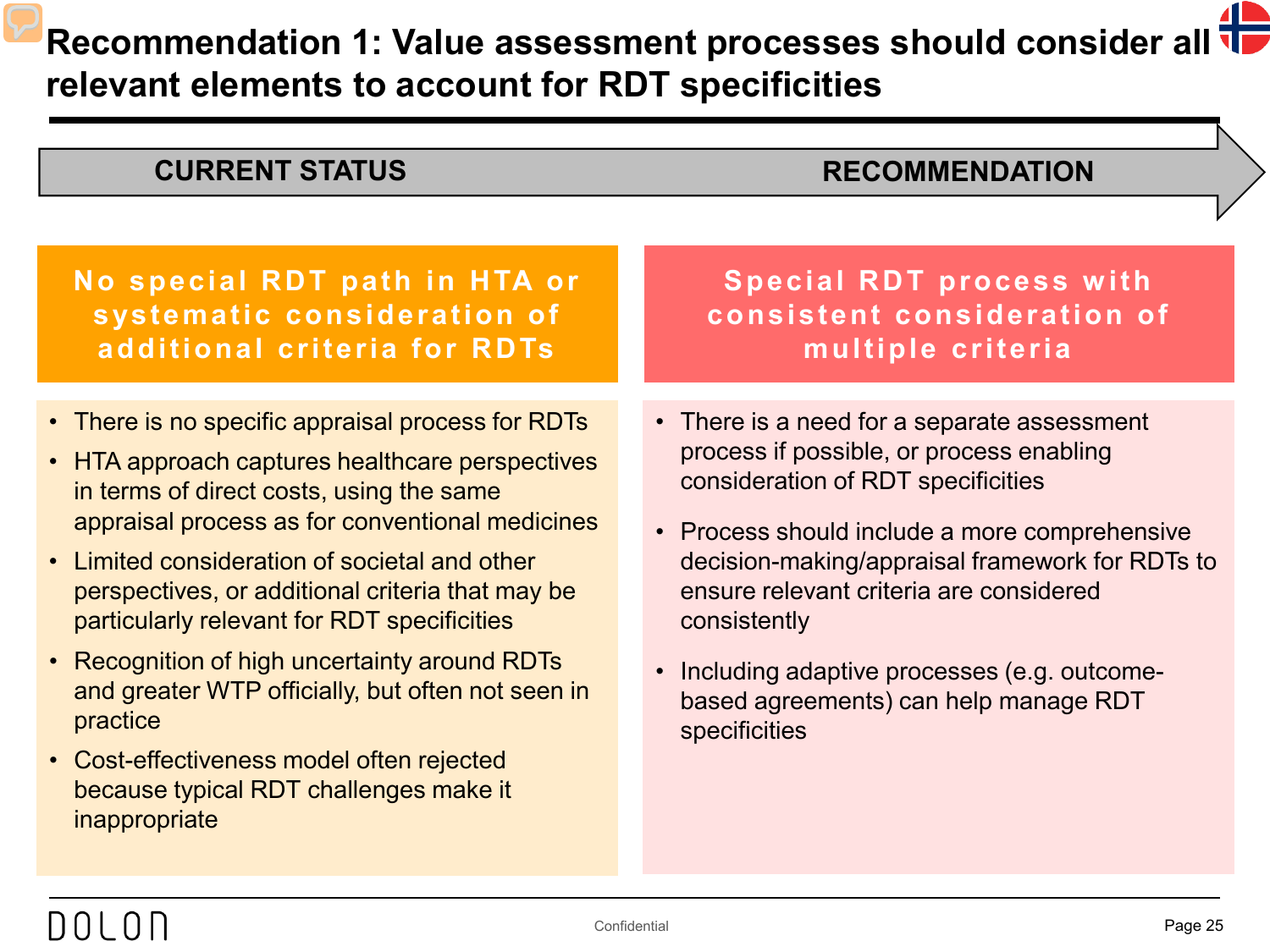## **Recommendation 2: Disease-specific expertise should be formally and consistently considered and documented in P&R processes**



| <b>CURRENT STATUS</b>                       | <b>RECOMMENDATION</b>                      |
|---------------------------------------------|--------------------------------------------|
| Disease-specific expertise is               | <b>Formal and consistent</b>               |
| consulted to some extent, but no            | consideration of disease-specific          |
| formal process for patient input            | expertise                                  |
| • Clinical experts are consulted by NOMA    | • Better documentation of the influence of |
| during the appraisal process, but they are  | expertise on decision, and involvement of  |
| not substantially involved in the decision- | experts in the decision-making process is  |
| making process                              | needed                                     |
| • NOMA accepts patient submissions and      | • More formal and consistent process for   |
| does consult patients, but not formally     | patient input (e.g. patient submissions),  |
| • NOMA started an internal working group    | including consideration of patient         |
| about how to use patient evidence in the    | experiences, preferences, needs and        |
| decision processes                          | values                                     |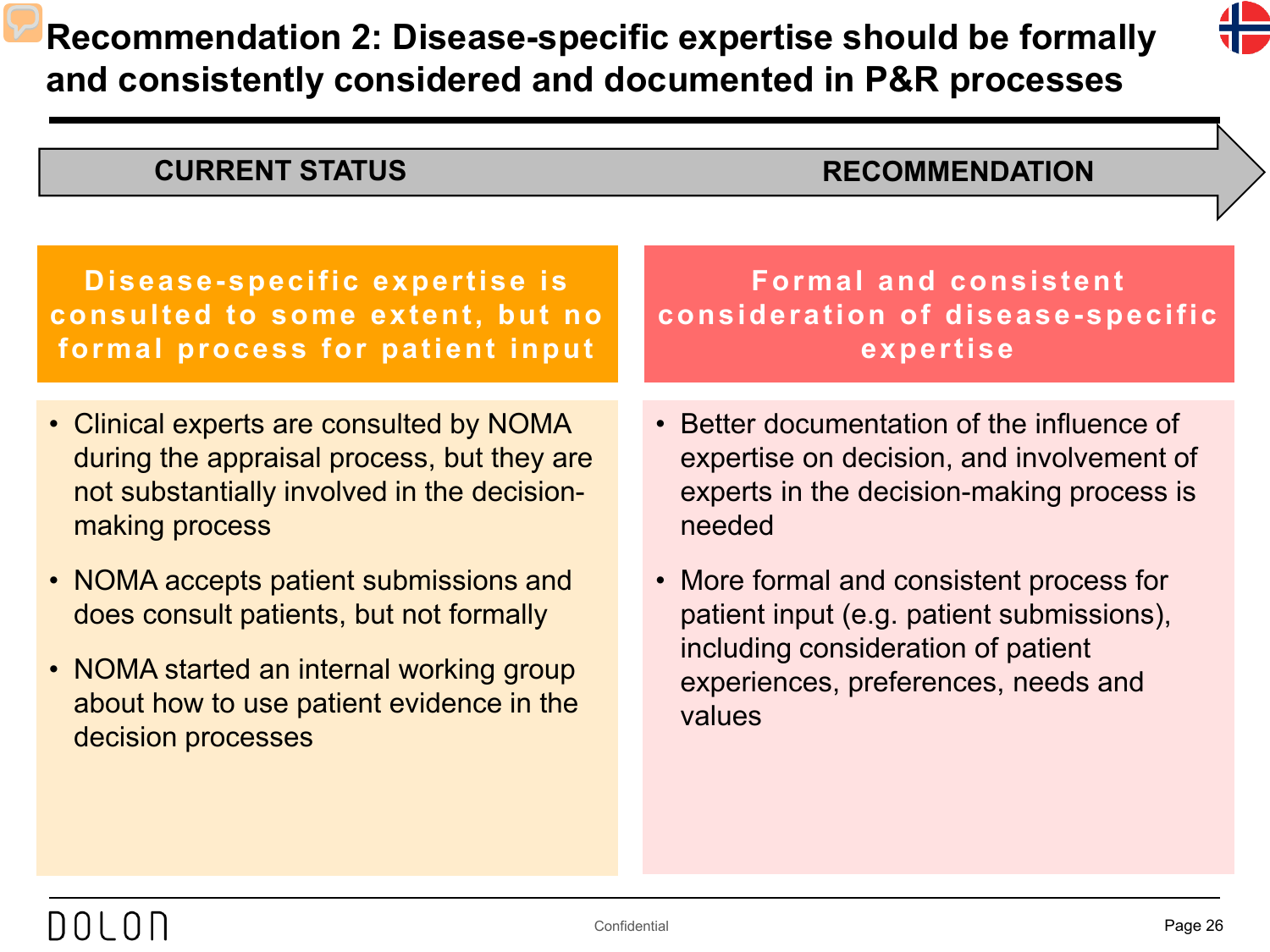## **Recommendation 3: A national funding system for RDTs can better ensure equal patient access**



| <b>CURRENT STATUS</b>                                                                                                                           | <b>RECOMMENDATION</b>                                                                                                                                         |
|-------------------------------------------------------------------------------------------------------------------------------------------------|---------------------------------------------------------------------------------------------------------------------------------------------------------------|
|                                                                                                                                                 |                                                                                                                                                               |
| All RDTs go through hospital<br>route, but RDT access may be at<br>risk with regional funding                                                   | Arrangement of a national<br>funding system for RDTs                                                                                                          |
| • National funding is distributed among<br>regions; decision is made nationally, but<br>funding is at regional level (hospitals)                | • Coordination of funding at the national<br>level can avoid disparate access across<br>regions                                                               |
| • Hospitals are responsible for their own<br>budgets; mainly based on budget impact<br>and previous year expenditure. Not<br>earmarked for RDTs | • Coordination of national funding for RDTs<br>from a normal healthcare budget is<br>recommended (not earmarked) to better<br>ensure long-term sustainability |
| • Equal patient access across regions is not<br>guaranteed                                                                                      |                                                                                                                                                               |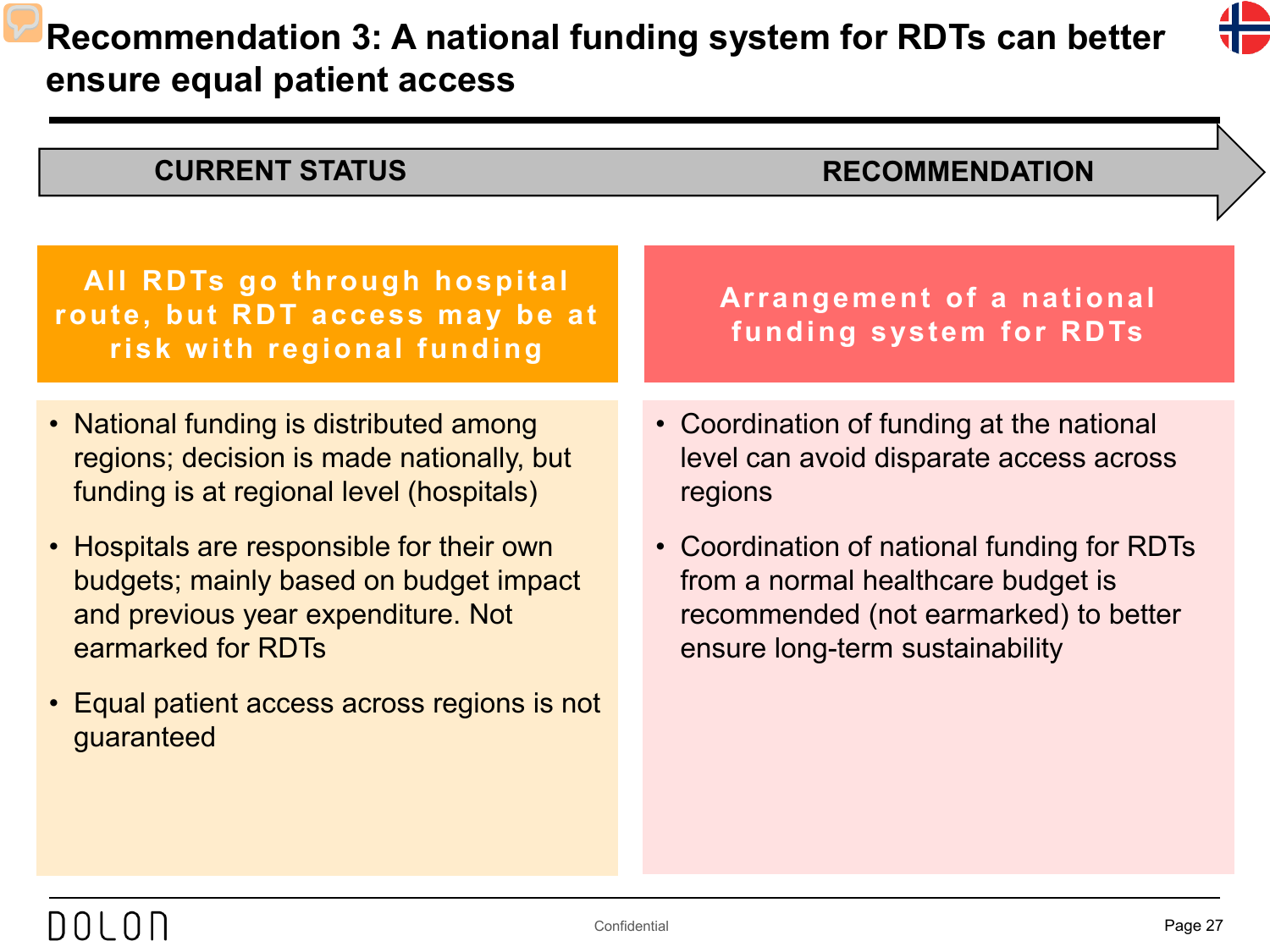## **Country deep dive – Finland**

P&R process for rare diseases treatments in Finland

- $\triangleright$  Overview of country alignment with 9 principles
- Area of improvements & recommendations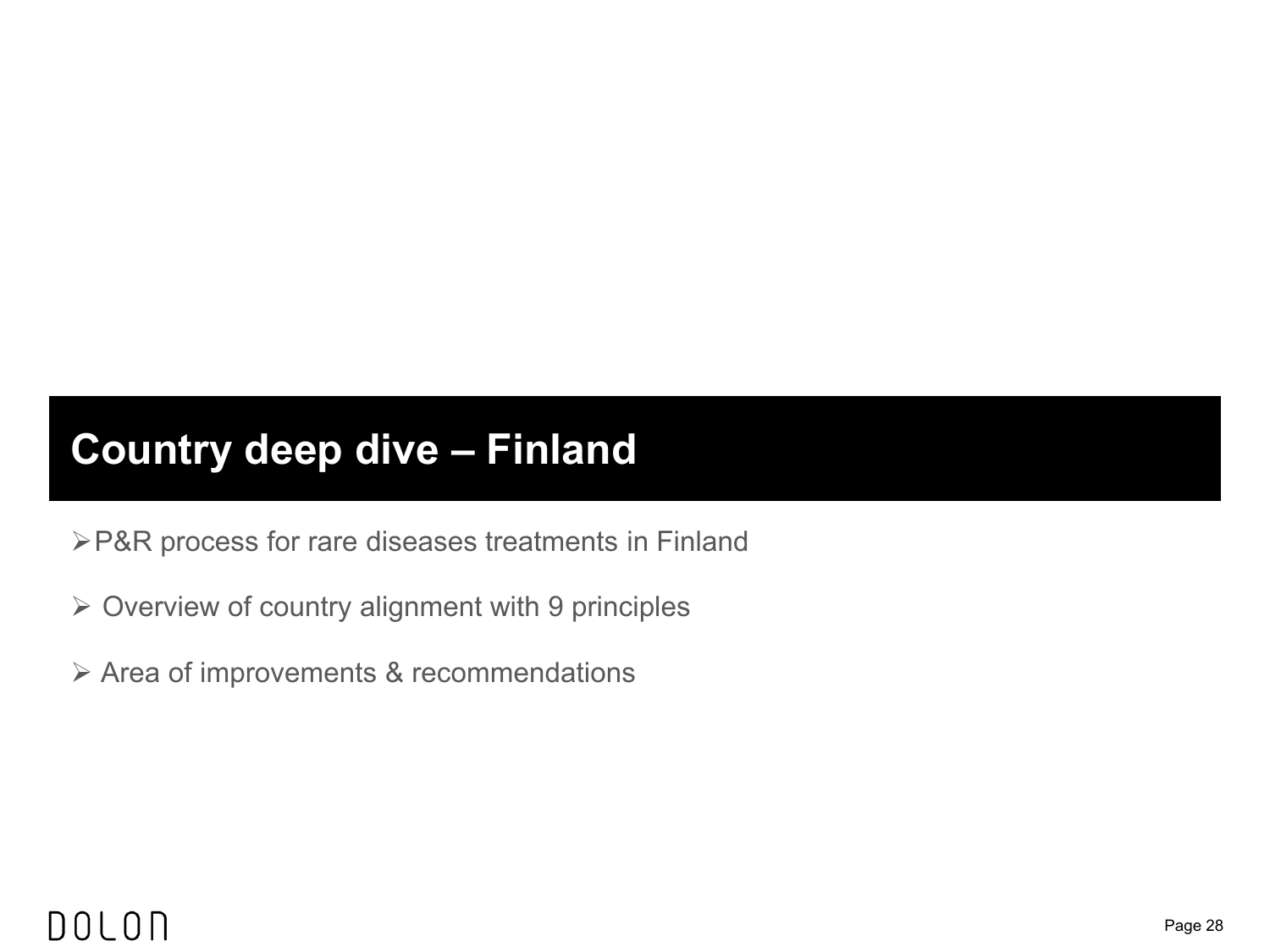### **P&R processes in Finland**

| <b>OUTPATIENT</b>                                                                                                                                                                                                                                                                                                                                 | <b>INPATIENT</b>                                                                                                                                                                                                                                                                                                                                                                                                                                               |
|---------------------------------------------------------------------------------------------------------------------------------------------------------------------------------------------------------------------------------------------------------------------------------------------------------------------------------------------------|----------------------------------------------------------------------------------------------------------------------------------------------------------------------------------------------------------------------------------------------------------------------------------------------------------------------------------------------------------------------------------------------------------------------------------------------------------------|
| • HILA grants reimbursement and a reasonable wholesale<br>price of medicinal products under the Health Insurance<br>Act for outpatient products (usually oral products)<br>• HILA grants national reimbursement, hence products can<br>be used all over Finland<br>• Assessment of cost-effectiveness but no formal ICER<br>threshold             | Fimea, the Finnish medicines agency conducts HTA for<br>hospital only products (usually IV products)<br>Rapid HTA assessment: starts at the time of CHMP<br>approval and Fimea's recommendation (not binding) is<br>typically provided at the time of marketing authorisation<br>by the European Commission<br>• Hospitals make their own decisions to fund products                                                                                           |
| Continuing legislation that began three years ago has<br>allowed the option of confidential mid level<br>discussions/risk sharing agreements. Manufacturer can<br>request this option if considerable uncertainty exists,<br>pricing board decides whether or not to accept. No clear<br>criteria for acceptance, can depend, e.g., on unmet need | Local assessment bodies within university hospitals do<br>mini HTAs; this is relevant for permission to start using<br>product in a hospital<br>COHERE is a national body that was making<br>recommendations to include or exclude products in the<br>range of public health services, but mandate is currently<br>not that clear<br>• There has been some movement in recent years to re-<br>consider which agencies conduct assessments on which<br>products |

#### **Key takeaways for rare disease treatments**

- Overall, there is no differentiation in the assessment process between RDTs and non RDTs
- HILA and Fimea are independent bodies. RDTs can be assessed through either the outpatient or inpatient route; it is not clear beforehand which route they will go through or which body will assess the product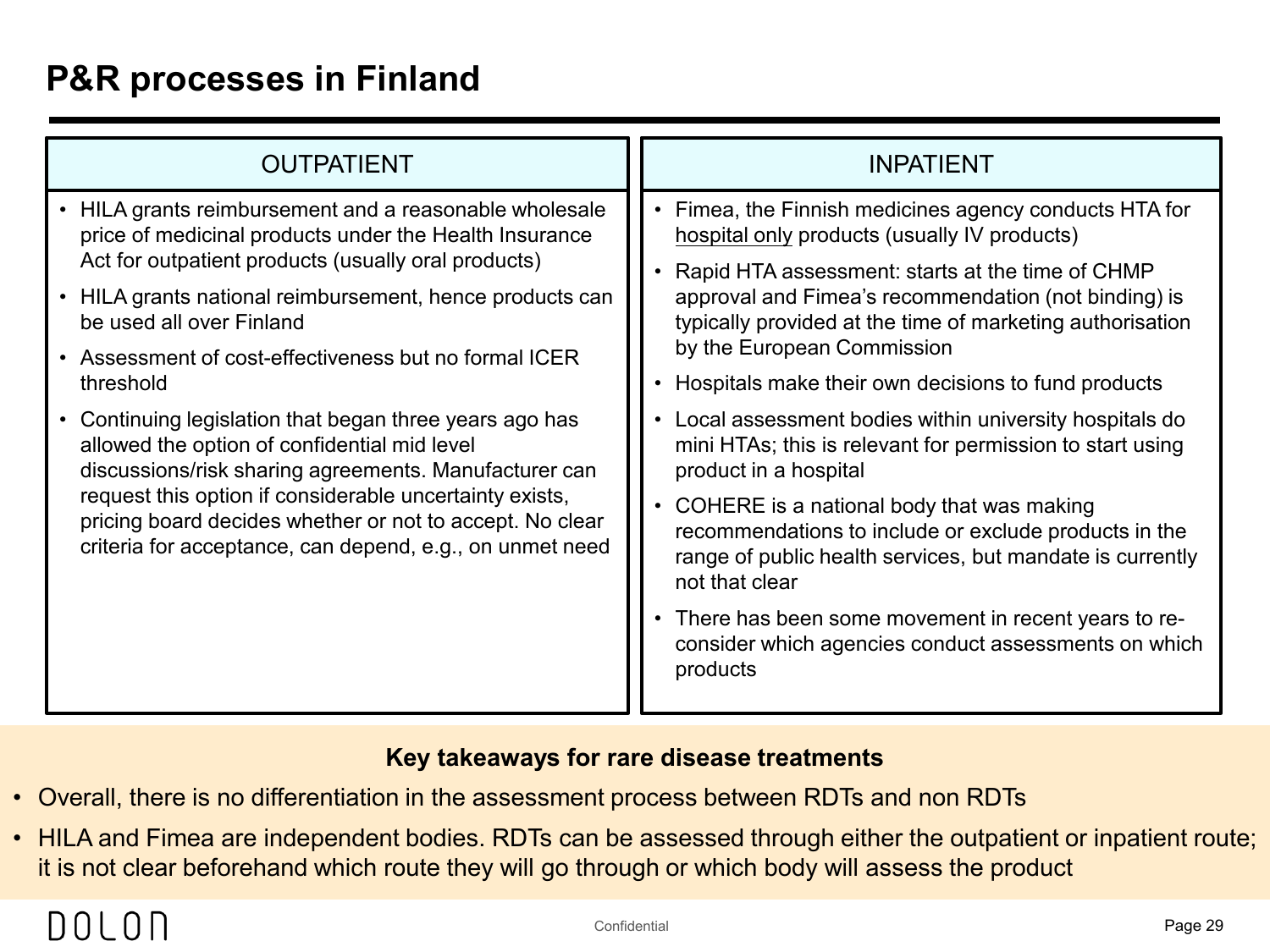| 9 PRINCIPLES - ALIGNMENT IN FINLAND                                                                                                                                                                                     | <b>Outpatient</b>      | Inpatient              |
|-------------------------------------------------------------------------------------------------------------------------------------------------------------------------------------------------------------------------|------------------------|------------------------|
| <b>Principle 1:</b> OMP assessment should consider all relevant elements of product value for<br>OMPs in an appropriate multi-dimensional framework                                                                     | $\checkmark$           | $\checkmark$           |
| <b>Principle 2:</b> Pricing and reimbursement decisions should be founded on the assessment<br>of OMP value for money and adjusted to reflect other considerations beyond product<br>value                              | $\checkmark$           | $\checkmark$           |
| <b>Principle 3:</b> All official regulatory and health technology assessments of OMPs<br>undertaken at the European level should be acknowledged by national health authorities                                         | $\checkmark\checkmark$ | $\checkmark\checkmark$ |
| Principle 4: The assessment and appraisal of OMPs in Europe should incorporate rare<br>disease expertise including both the healthcare professionals' and patients' perspectives                                        | $\checkmark\checkmark$ | $\checkmark$           |
| <b>Principle 5:</b> To accommodate uncertainty, value assessment and pricing and<br>reimbursement decisions should be adaptive subject to the need and availability of<br>information over time.                        | $\checkmark$           | $\checkmark$           |
| <b>Principle 6:</b> All eligible patients within the authorised label of an OMP should be<br>considered in the reimbursement appraisal although different decisions on access may<br>apply to different sub-populations | $\checkmark\checkmark$ | $\checkmark$           |
| <b>Principle 7:</b> Funding should be provided at the national level to ensure patient access to<br><b>OMPs</b>                                                                                                         | $\checkmark\checkmark$ | $\checkmark$           |
| Principle 8: Evidence-based funding mechanisms should be developed to guarantee<br>long-term sustainability                                                                                                             | $\checkmark$           | $\checkmark$           |
| <b>Principle 9:</b> In the future there should be greater co-ordination of OMP value<br>assessment processes at a European level                                                                                        | $\checkmark$           | $\checkmark$           |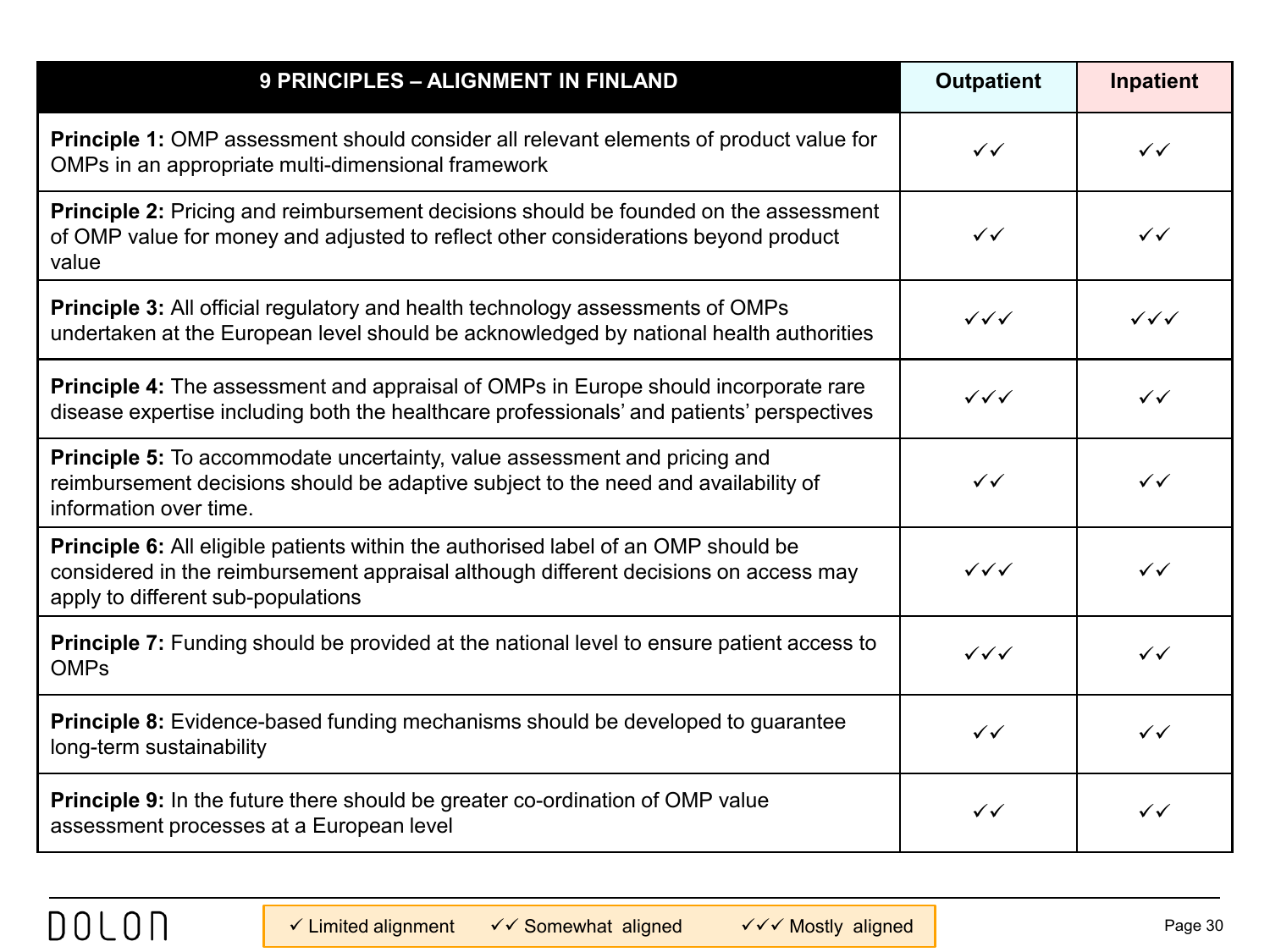## **Recommendation 1: Value assessment processes should consider all**  $\bullet$ **RDT specificities in a consistent way**

#### **CURRENT STATUS RECOMMENDATION**

| Rare disease specificities<br>accounted for informally, but<br>not all relevant elements of<br>value may be considered                                                                                                                                                                                                                                                                       | <b>Greater and consistent</b><br>consideration of multiple criter<br>relevant for RDTs                                                                                                                                                                                                                                                                           |
|----------------------------------------------------------------------------------------------------------------------------------------------------------------------------------------------------------------------------------------------------------------------------------------------------------------------------------------------------------------------------------------------|------------------------------------------------------------------------------------------------------------------------------------------------------------------------------------------------------------------------------------------------------------------------------------------------------------------------------------------------------------------|
| • Overall product value is considered in light<br>of disease severity and prevalence by<br><b>Fimea</b><br>• Rarity not explicitly considered, but other<br>elements of value beyond patient and<br>healthcare perspective are considered if<br>they pose a challenge or have significant<br>impact (e.g. unmet medical need)<br>• A higher willingness to pay may be<br>considered for RDTs | • Development of a more comprehensive<br>decision-making framework for RDTs to<br>ensure relevant criteria are considered<br>consistently within the standard<br>assessment pathway, e.g having special<br>criteria for RDTs<br>• Good documentation of the deliberative<br>process and influence of different criteria<br>(i.e. severity) on decision is needed |
|                                                                                                                                                                                                                                                                                                                                                                                              |                                                                                                                                                                                                                                                                                                                                                                  |

riteria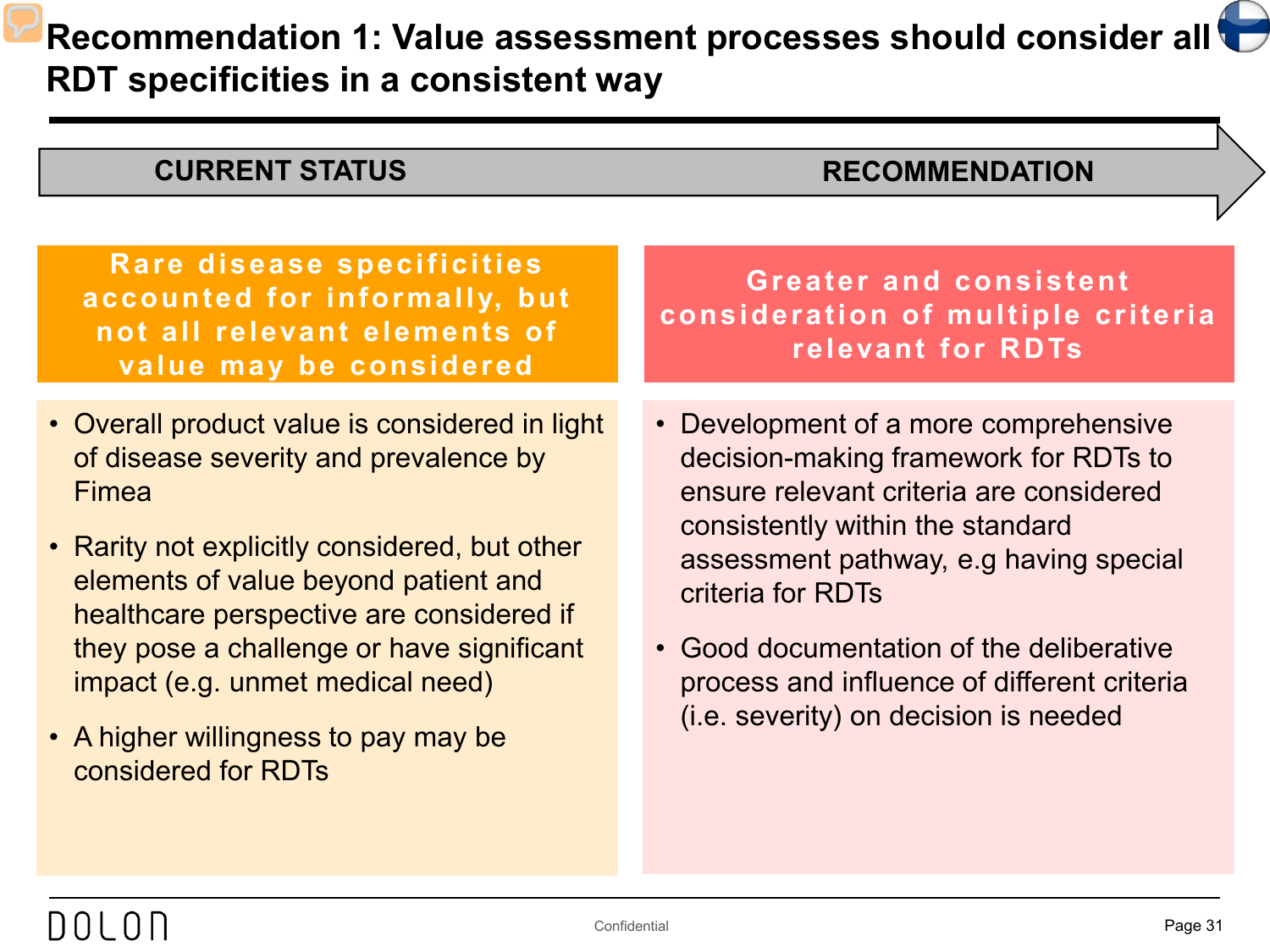

| <b>CURRENT STATUS</b>                                                                                                                                                                                                   | <b>RECOMMENDATION</b>                                                                                                                                                                                                                                 |
|-------------------------------------------------------------------------------------------------------------------------------------------------------------------------------------------------------------------------|-------------------------------------------------------------------------------------------------------------------------------------------------------------------------------------------------------------------------------------------------------|
|                                                                                                                                                                                                                         |                                                                                                                                                                                                                                                       |
| Disease-specific expertise is<br>consulted to some extent, but<br>patient input is limited and not<br>integrated in assessment                                                                                          | Integration of patients' input in<br>product assessments                                                                                                                                                                                              |
| • There is a strong integration of clinicians'<br>perspective in Fimea's assessment<br>• Patients are not consulted by Fimea in<br>product assessments<br>• Patient voice is generally not sufficiently<br>incorporated | • Both clinicians' and patients' perspectives<br>should be collected consistently and<br>reviewed during product assessments<br>• Formal and consistent process for patient<br>input could supplement clinicians' input<br>(e.g. patient submissions) |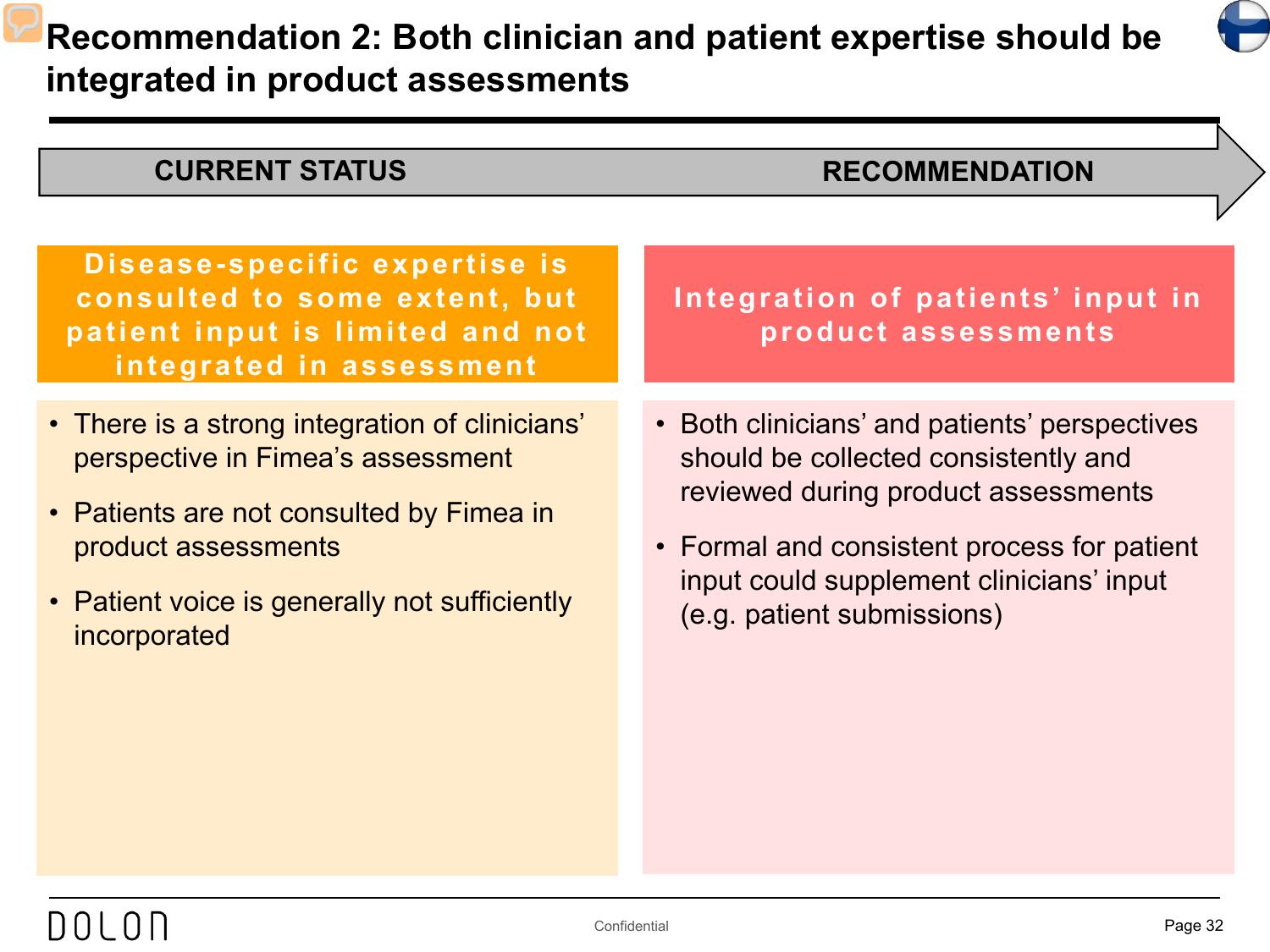**Recommendation 3: RDT assessment processes should be adaptive and subject to the need and availability of information over time**

**CURRENT STATUS RECOMMENDATION**

| <b>Product re-assessments</b><br>sometimes occur, but generally                                                                                                                                                                                                                                                                                                                                                         | More adaptive and continuous                                                                                                                                                                                                                                                                                                                                                                   |
|-------------------------------------------------------------------------------------------------------------------------------------------------------------------------------------------------------------------------------------------------------------------------------------------------------------------------------------------------------------------------------------------------------------------------|------------------------------------------------------------------------------------------------------------------------------------------------------------------------------------------------------------------------------------------------------------------------------------------------------------------------------------------------------------------------------------------------|
| few adaptive processes exist to<br>manage evidentiary uncertainty                                                                                                                                                                                                                                                                                                                                                       | process                                                                                                                                                                                                                                                                                                                                                                                        |
| • On rare occasions, a new application can<br>be submitted for product re-evaluation if<br>significant change in usage or new<br>evidence is provided<br>• Fimea's guidelines refer to better<br>collection and use of RWE<br>• Uncertainty around certain clinical<br>outcomes is considered informally in<br>product assessments<br>• Outcome-based agreements are being<br>used, but still face a learning curve for | • Adaptive and continuous processes over<br>time should be consistently applied in<br><b>FIMEA's HTA for RDTs</b><br>• Better collection and integration of RWE,<br>(not necessarily formalised), could be more<br>often incorporated in HTA process<br>• Good collaboration between manufacturers<br>and payers can enable high quality<br>communication for successful adaptive<br>processes |
| how and when to best implement them                                                                                                                                                                                                                                                                                                                                                                                     |                                                                                                                                                                                                                                                                                                                                                                                                |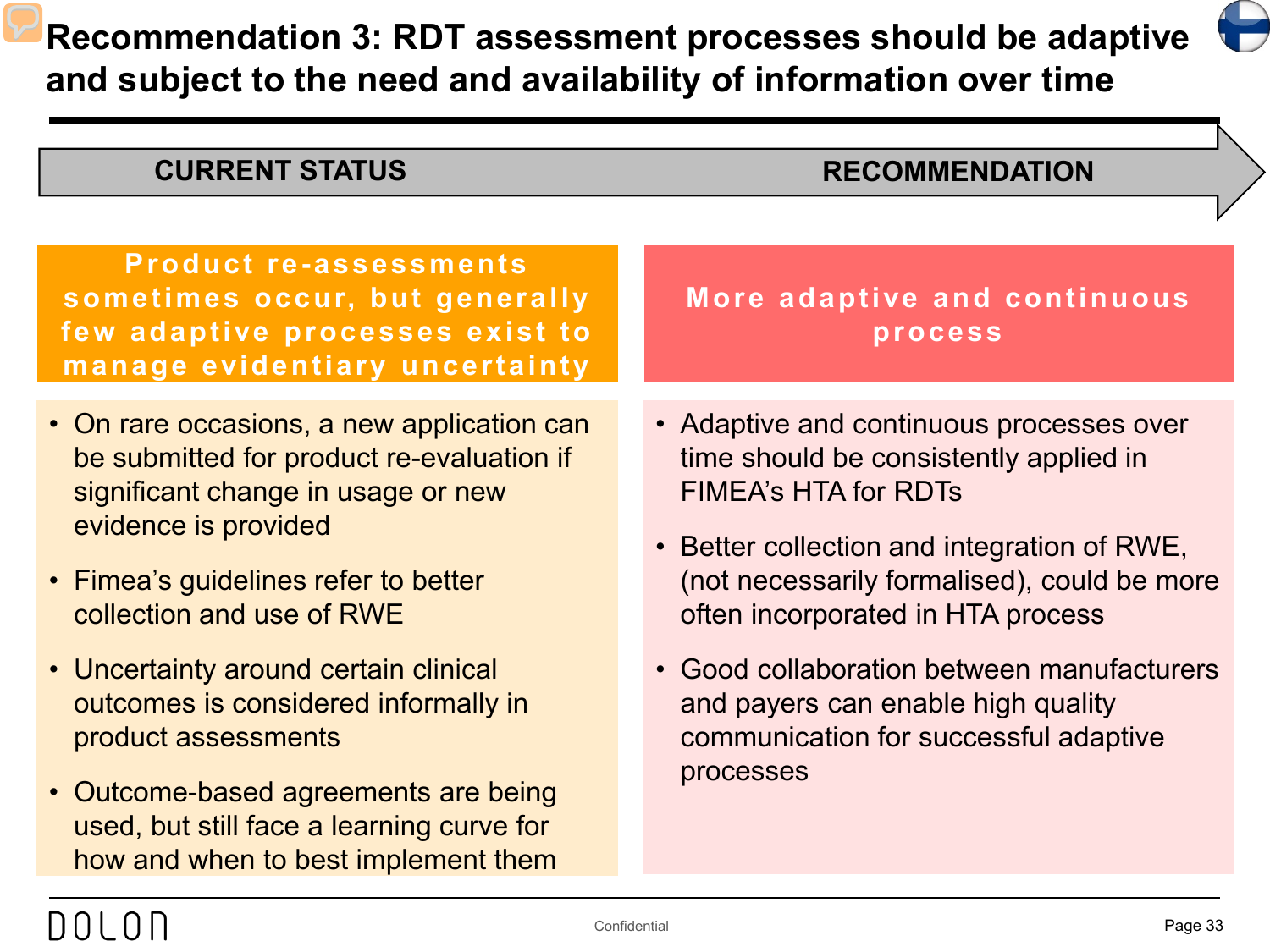- $\triangleright$  Background & methodology
- $\triangleright$  Cross-country summary and recommendations
- $\triangleright$  Nordic countries summary and recommendations
- $\triangleright$  Baltic countries top-line summary
- $\triangleright$  Appendix detailed country assessments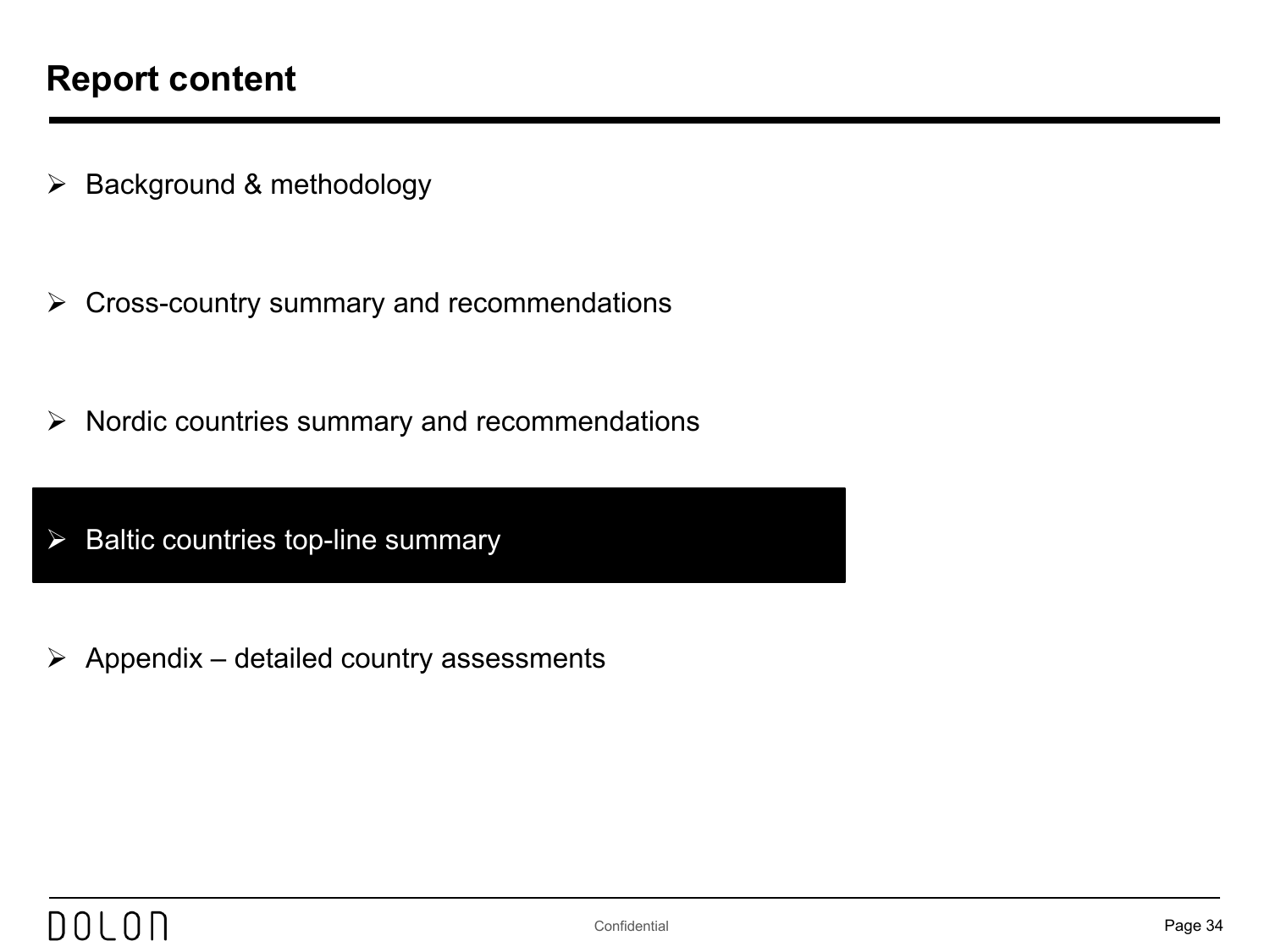

## **The Baltic countries**

Latvia

Estonia

Lithuania

 $\blacktriangleright$  Iceland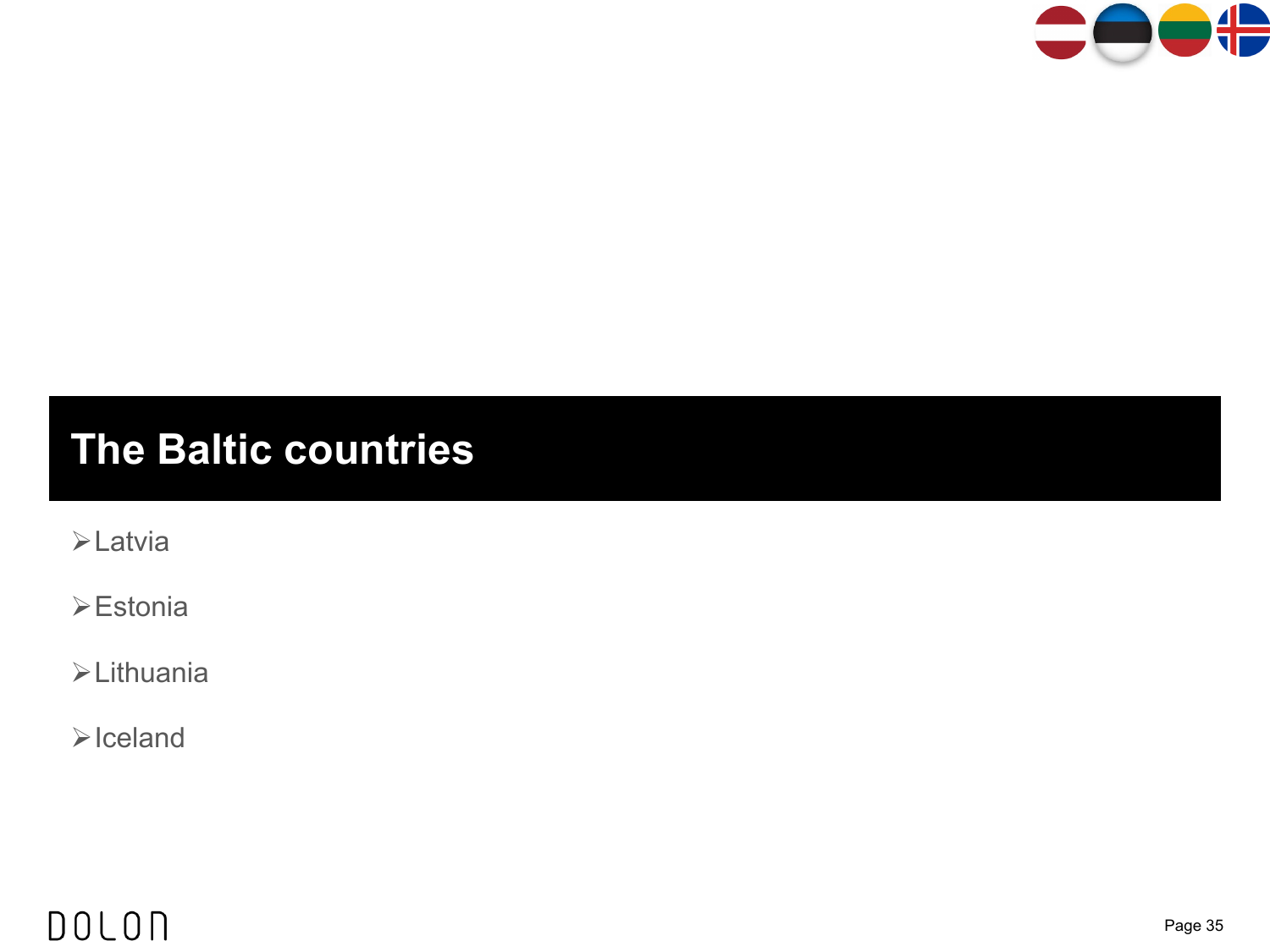

### **P&R processes in Latvia**

| <b>OUTPATIENT</b>                                                                                                                                                | <b>INPATIENT</b>                                                                                                                                                                                                                     |
|------------------------------------------------------------------------------------------------------------------------------------------------------------------|--------------------------------------------------------------------------------------------------------------------------------------------------------------------------------------------------------------------------------------|
| • NHS is responsible for P&R decisions, HTA, and<br>implementing reimbursement decisions of drugs                                                                | Inpatient drugs are included in the cost of inpatient<br>services and are provided free of charge                                                                                                                                    |
| through inclusion on a positive list for outpatient<br>care and definition of positive lists for inpatient use                                                   | • The positive list and price of inpatient drugs are<br>determined by the NHS                                                                                                                                                        |
| • Appraisal criteria: burden of disease, added benefit,<br>correspondence to treatment schemes, cost-<br>effectiveness, budget impact                            | • Hospitals purchase medicines from wholesalers or<br>pharmacies. Large purchases of pharmaceuticals are put<br>out to tender                                                                                                        |
| Different reimbursement categories depending on<br>$\bullet$<br>disease area (nature of disease and severity)                                                    | • Hospitals requiring a broader or more specific range of<br>the medicines must elaborate the list of additionally<br>usable medicines to be examined by the NHS. These<br>may be included in the Additional List if they have costs |
| • No ICER threshold. The ICER (cost/additional life-<br>year gained) should not exceed the ICER for other<br>drugs and devices already included in positive list | of treatment commensurable with the state budget<br>funding for the in-patient services of the hospital, and<br>has a lower price compared to other medicines with<br>equal therapeutic efficacy and side effects                    |
| Price negotiation between NHS and manufacturer,<br>$\bullet$<br>criteria include prices in other countries and cost-<br>effectiveness                            |                                                                                                                                                                                                                                      |

#### **Key takeaway for rare disease treatments**

- No special processes nor differentiated HTA approaches for rare disease treatments
- Rare disease treatments are provided through the standard inpatient and outpatient reimbursement process (positive lists), named-patient requests if the drug is necessary to save a patient's life, or through a special state funded program for the treatment of children with rare diseases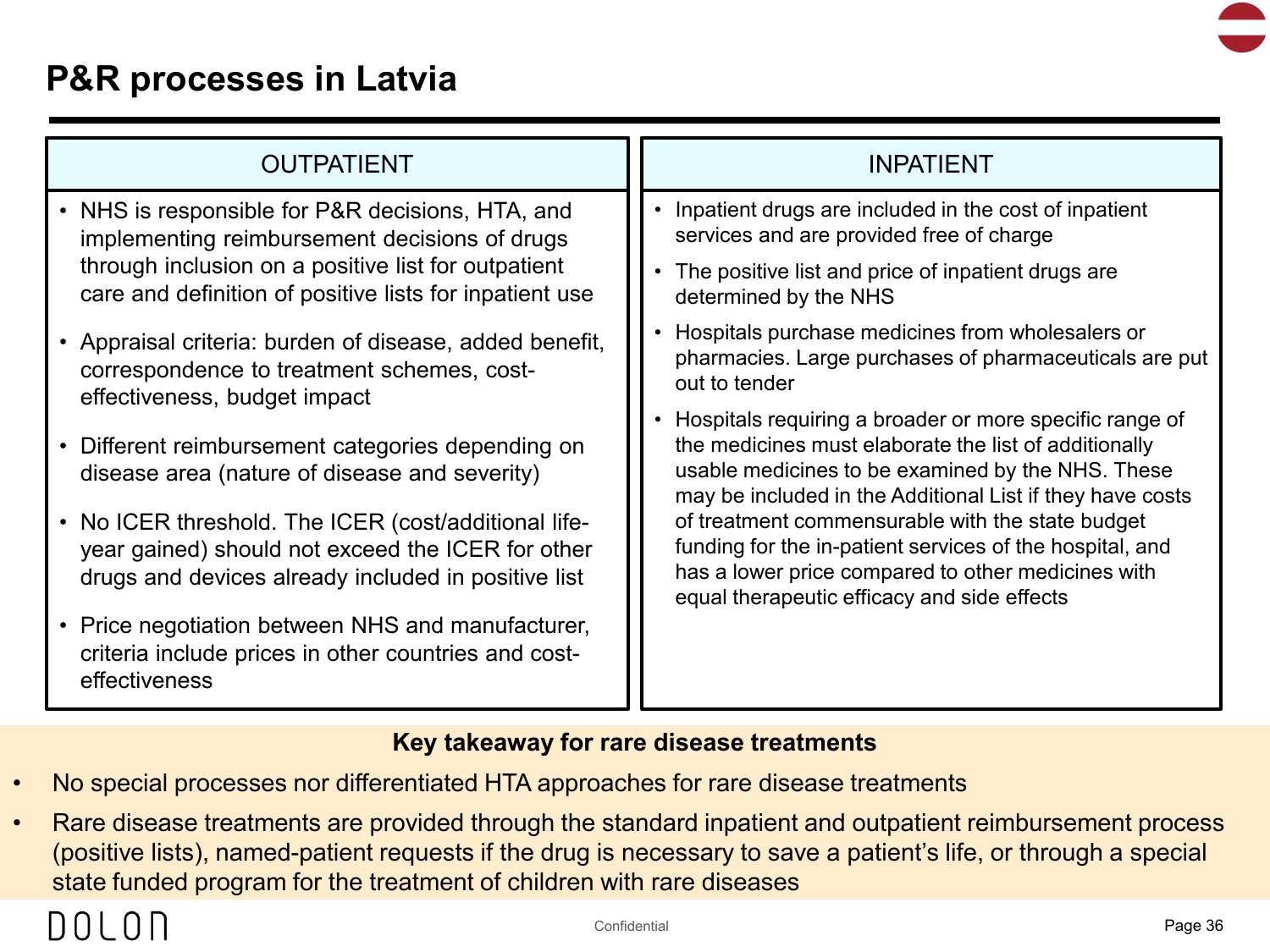

## **P&R processes in Estonia**

| <b>OUTPATIENT</b>                                                                                                                                                | <b>INPATIENT</b>                                                                                                                                                                                                                     |
|------------------------------------------------------------------------------------------------------------------------------------------------------------------|--------------------------------------------------------------------------------------------------------------------------------------------------------------------------------------------------------------------------------------|
| • Positive list of drugs reimbursed by the Estonian<br>Health Insurance Fund (EHIF)                                                                              | Inpatient drugs covered as part of the price of health<br>services paid by the EHIF                                                                                                                                                  |
| Reimbursement: State Medicines Agency (SAM)<br>$\bullet$<br>assess clinical data, EHIF economic data. Ministry<br>of Social Affairs (MOSA) decides reimbursement | Some selected groups of drugs (chemotherapy, dialysis<br>products) are included in list of health services as<br>separate entities of pharmaceutical care and are paid for<br>by EHIF in addition to health services                 |
| • Clinical benefit: disease nature and prevalence,<br>alternative treatments, safety profile, optimal<br>dosage, potential misuse, necessity for restrictions    | EHIF yearly approves budget and modifications of health<br>services. Proposals of new health services are coming<br>from physicians (specialist societies), Estonian<br>Association of Hospitals and EHIF (and not<br>manufacturers) |
| Economic data: pharmacoeconomic analysis,<br>٠<br>budget impact                                                                                                  | Criteria for evaluation of new services: added benefit                                                                                                                                                                               |
| Price-volume agreements of drugs with positive<br>opinion are negotiated between manufacturer and                                                                | compared to existing alternatives, cost-effectiveness<br>(done by EHIF), budget impact (by EHIF), impact of<br>healthcare system organization                                                                                        |
| MOSA (reference pricing for off patent drugs)<br>• Rare disease experts may be consulted                                                                         | Prices are determined by EHIF. Manufacturers can<br>propose innovative cost-sharing solutions                                                                                                                                        |

#### **Key takeaway for rare disease treatments**

- No special processes nor differentiated HTA approaches for rare disease treatments
- Exemptions for orphan medicinal product dossier requirements (outpatient): dossier may be in English, no need to adapt pharmacoeconomic analysis to Estonian context
- Estonia contributes to European registries, e.g. EUROCARE CF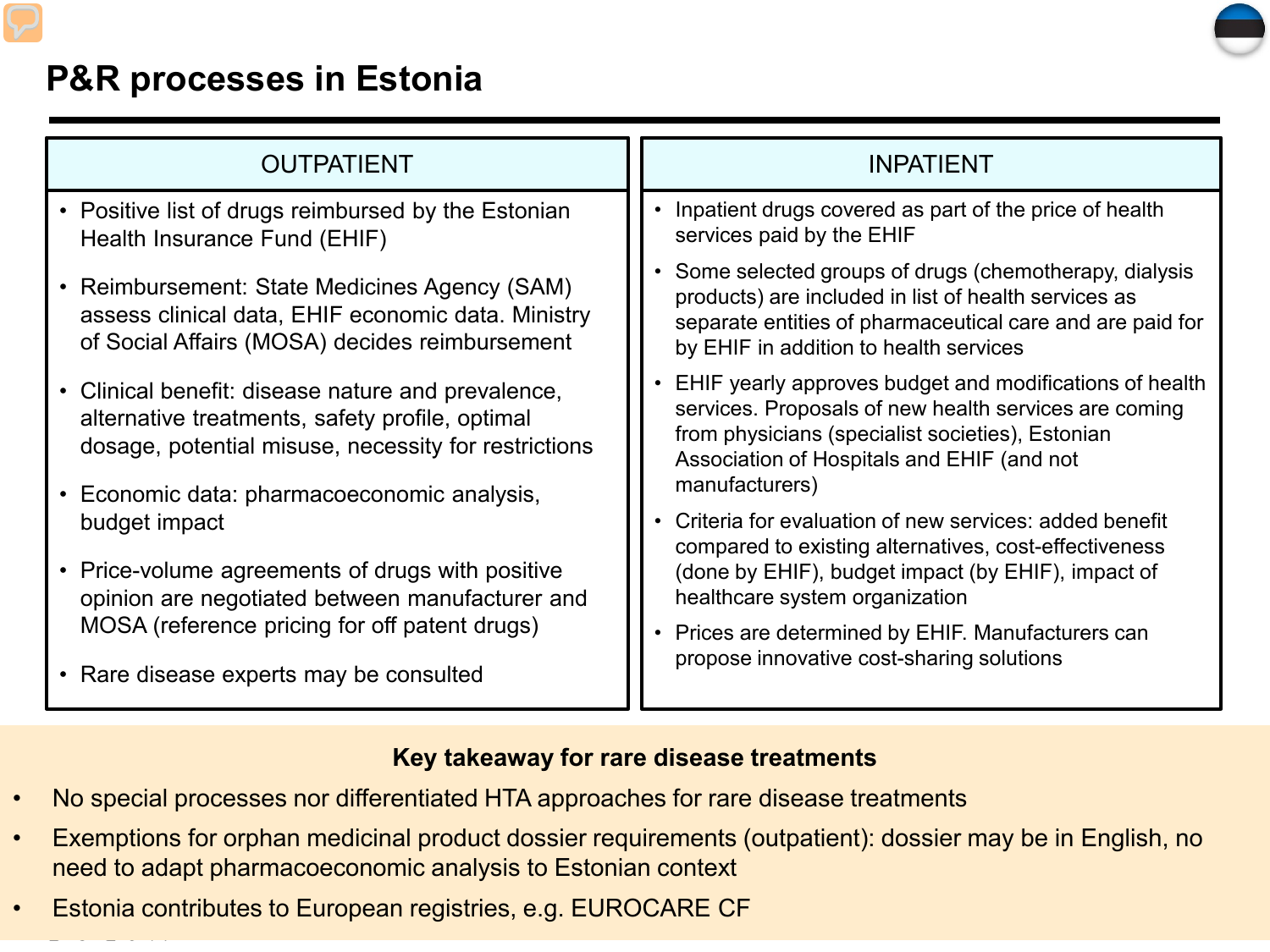

## **P&R processes in Lithuania**

#### **Key takeaway for rare disease treatments**

- No special processes for rare disease treatments, with the exception of named-patient reimbursement for inpatient pharmaceuticals for rare diseases
- 100% reimbursement for vulnerable groups, children and disabled patients. Severity also accounted for. These may benefit rare disease patients

# DOLON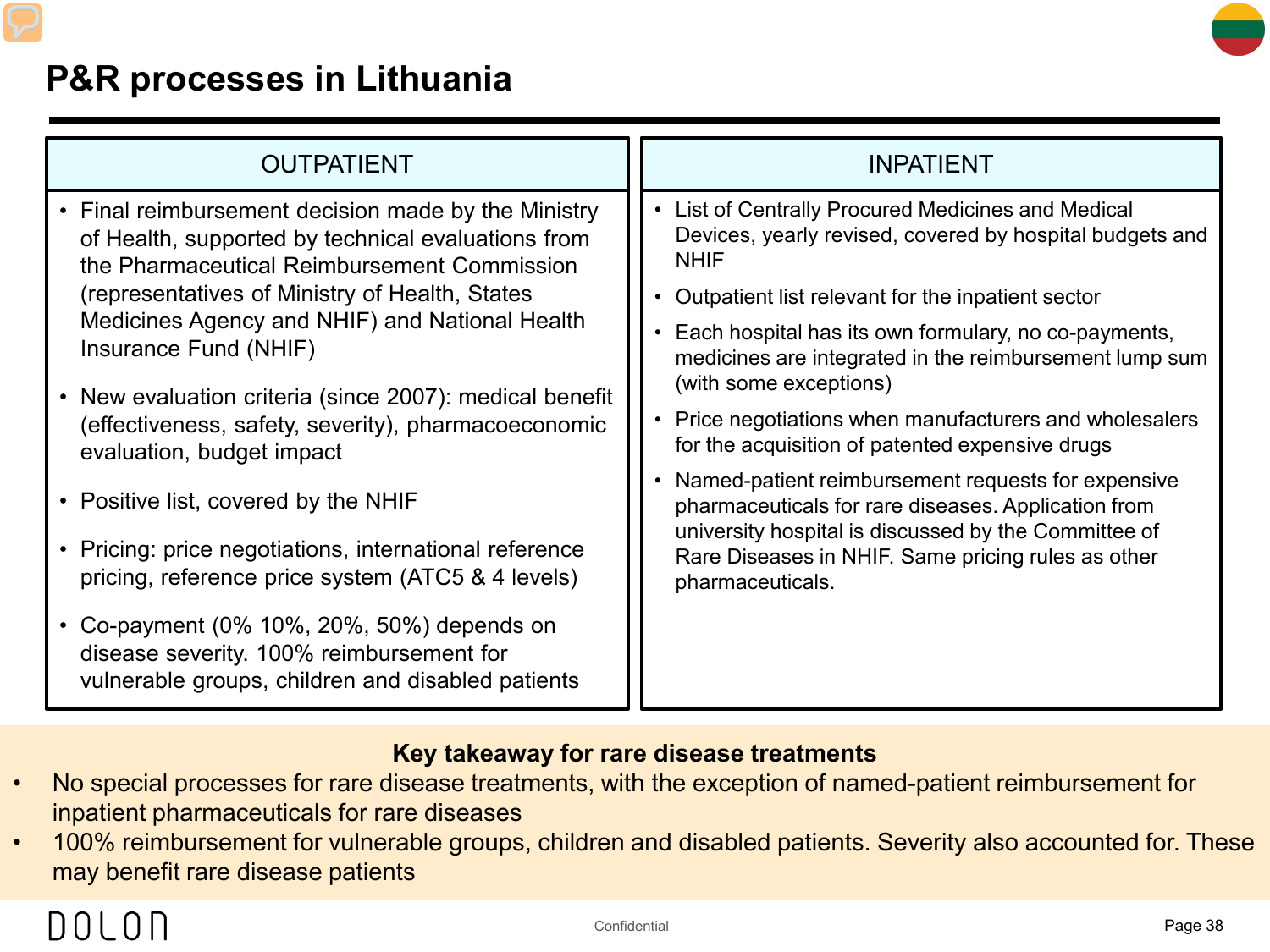

## **P&R processes in Iceland**

| <b>OUTPATIENT</b>                                                                                                          | <b>INPATIENT</b>                                                                                                                                                               |
|----------------------------------------------------------------------------------------------------------------------------|--------------------------------------------------------------------------------------------------------------------------------------------------------------------------------|
| • Pricing and reimbursement decisions are made by                                                                          | • Inpatient pharmaceuticals covered by Icelandic NHS                                                                                                                           |
| the Icelandic Medicines Pricing and Reimbursement                                                                          | Two categories: (a) low-priced products restricted by                                                                                                                          |
| Committee for both outpatient and inpatient                                                                                | annual budget, overseen by NHS; (b) high-priced                                                                                                                                |
| • Positive list under the responsibility of the Medicines<br>Pricing and Reimbursement Committee, covered by               | products that undergo the Icelandic Medicines Pricing<br>and Reimbursement Committee process, covered by<br>special annual budget of the NHS                                   |
| the Icelandic NHS                                                                                                          | • Criteria for high-cost specialty products: costly,                                                                                                                           |
| Different reimbursement rates                                                                                              | challenging to administer, used as per clinical guidelines                                                                                                                     |
| Criteria for reimbursement: Safety, budget impact,                                                                         | • Clinical and economic evaluations for high-priced                                                                                                                            |
| $\bullet$                                                                                                                  | medicines are done in cooperation between University                                                                                                                           |
| price in relation to efficacy in comparison to already                                                                     | Hospital and Icelandic NHS.                                                                                                                                                    |
| reimbursed medicines, reimbursement status in<br>Denmark, Norway, Sweden and Finland (e.g.<br>consideration of their HTAs) | Decentralised procurement system by individual<br>hospitals through tenders. Hospitals may also be in<br>direct contact with manufacturers and negotiate<br>individual prices. |
| • Pricing: international reference pricing (Denmark,                                                                       | Pricing: international reference pricing (Denmark,                                                                                                                             |
| Finland, Norway, Sweden) set by the Medicines                                                                              | Finland, Norway, Sweden) set by the Medicines P&R                                                                                                                              |
| <b>P&amp;R Committee</b>                                                                                                   | Committee                                                                                                                                                                      |

#### **Key takeaway for rare disease treatments**

- No differentiated processes for rare disease treatments
- Rare disease treatments likely to be eligible as high-cost specialty treatments
- Reimbursement decisions and pricing account for reimbursement status and price in Nordic countries, respectively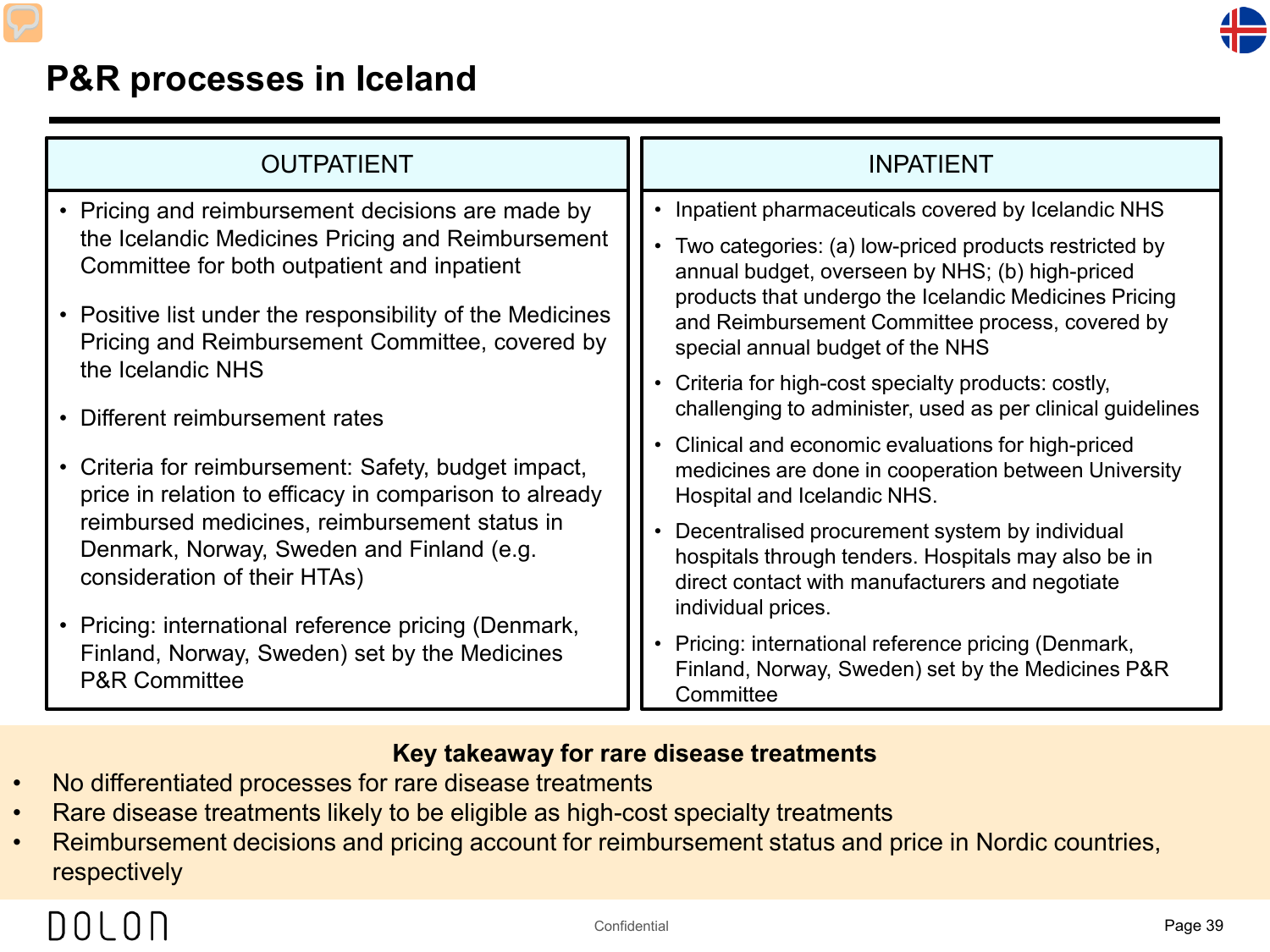- $\triangleright$  Background & methodology
- $\triangleright$  Cross-country summary and recommendations
- $\triangleright$  Nordic countries summary and recommendations
- $\triangleright$  Baltic countries top-line summary
- $\triangleright$  Appendix detailed country assessments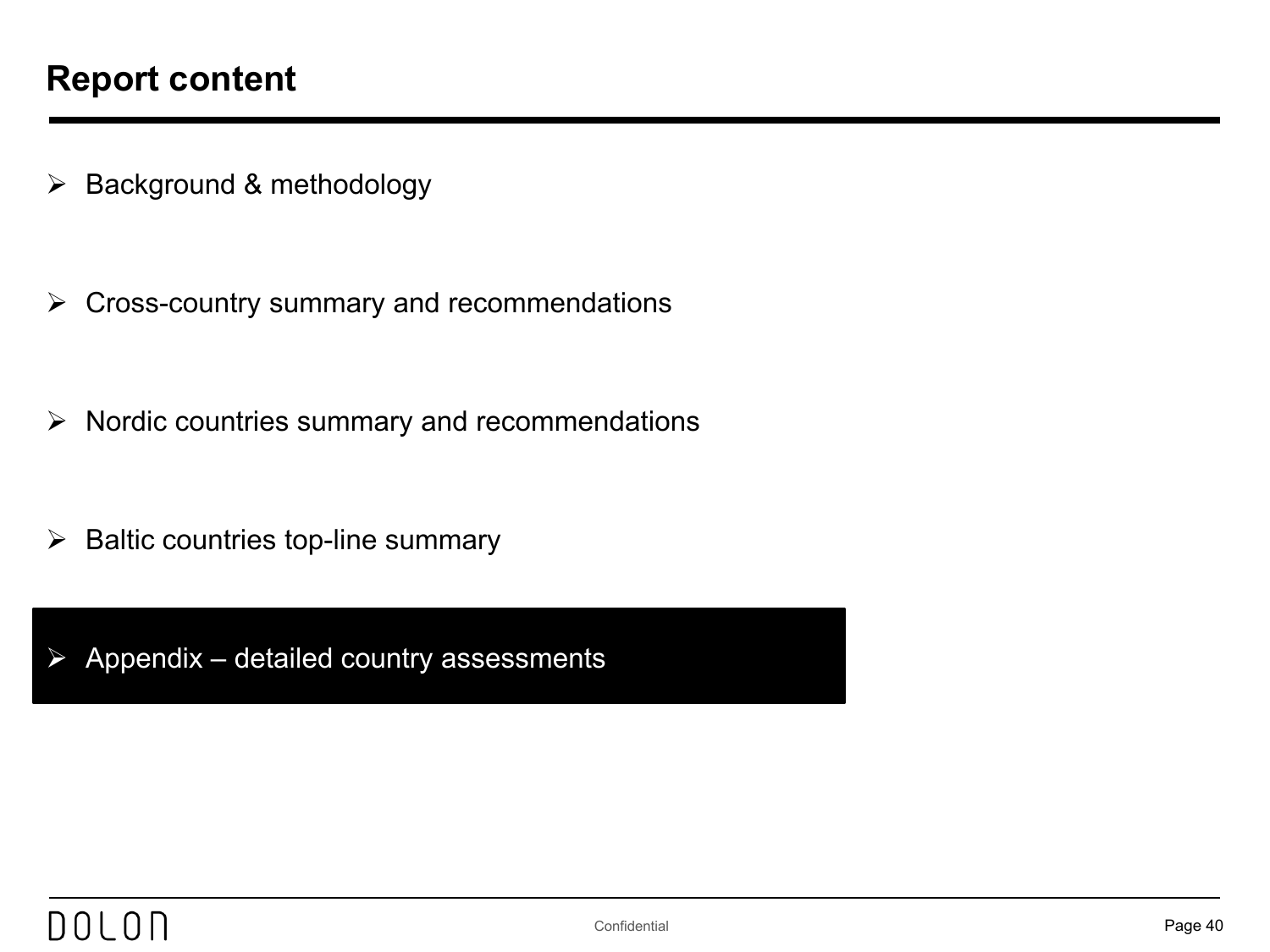

# **Appendix 1**

• Detailed assessment for Sweden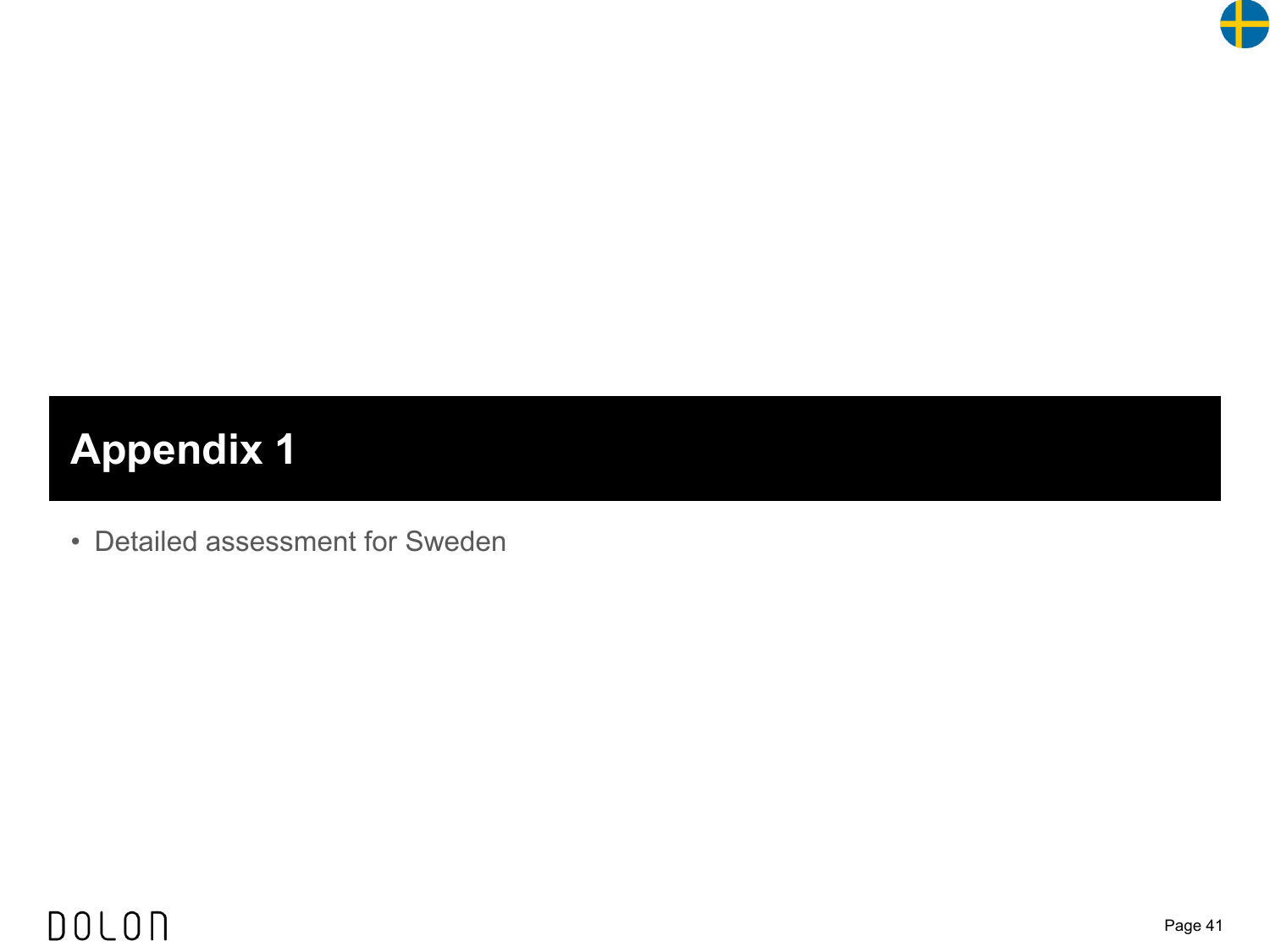Principle 1: OMP assessment should consider all relevant elements of product value for OMPs in an appropriate multi-dimensional framework

| and the state of the state of the | and the state of the state of the state of the state of the state of the state of the state of the state of th |
|-----------------------------------|----------------------------------------------------------------------------------------------------------------|
|                                   |                                                                                                                |

| <b>Subprinciples</b>                                                                                                   | <b>Outpatient</b>      | Inpatient                                        |
|------------------------------------------------------------------------------------------------------------------------|------------------------|--------------------------------------------------|
| Decision-makers should consider OMP value from the perspective of<br>patients, the healthcare system and wider society | $\checkmark\checkmark$ | $\checkmark$ $\checkmark$ -<br>$\sqrt{\sqrt{x}}$ |
| Core elements of value and other considerations (see next slide)                                                       | $\checkmark$           | $\checkmark$                                     |
| Societal values underpinning value assessment are explicit                                                             | $\checkmark$           | ✓ -<br>$\checkmark\checkmark^*$                  |
| Use of multi-criteria decision analytic (MCDA) frameworks approach                                                     | $\checkmark$           | $\checkmark$ .<br>$\checkmark\checkmark$         |

## OUTPATIENT INPATIENT

- Some elements of value may not be captured
- Criteria do not prioritise orphan drugs (except for criteria for very severe diseases), although they may be considered severe; TLV may accept a higher WTP threshold for severe orphan conditions.
- Multiple criteria are accounted for

*\* Greater alignment if P&R decision relies on an HTA by TLV*

- Inpatient drugs undergo public procurement. Product value is not accounted for except if HTA requested or an outpatient price exists
- Value may be accounted for in three-party conversations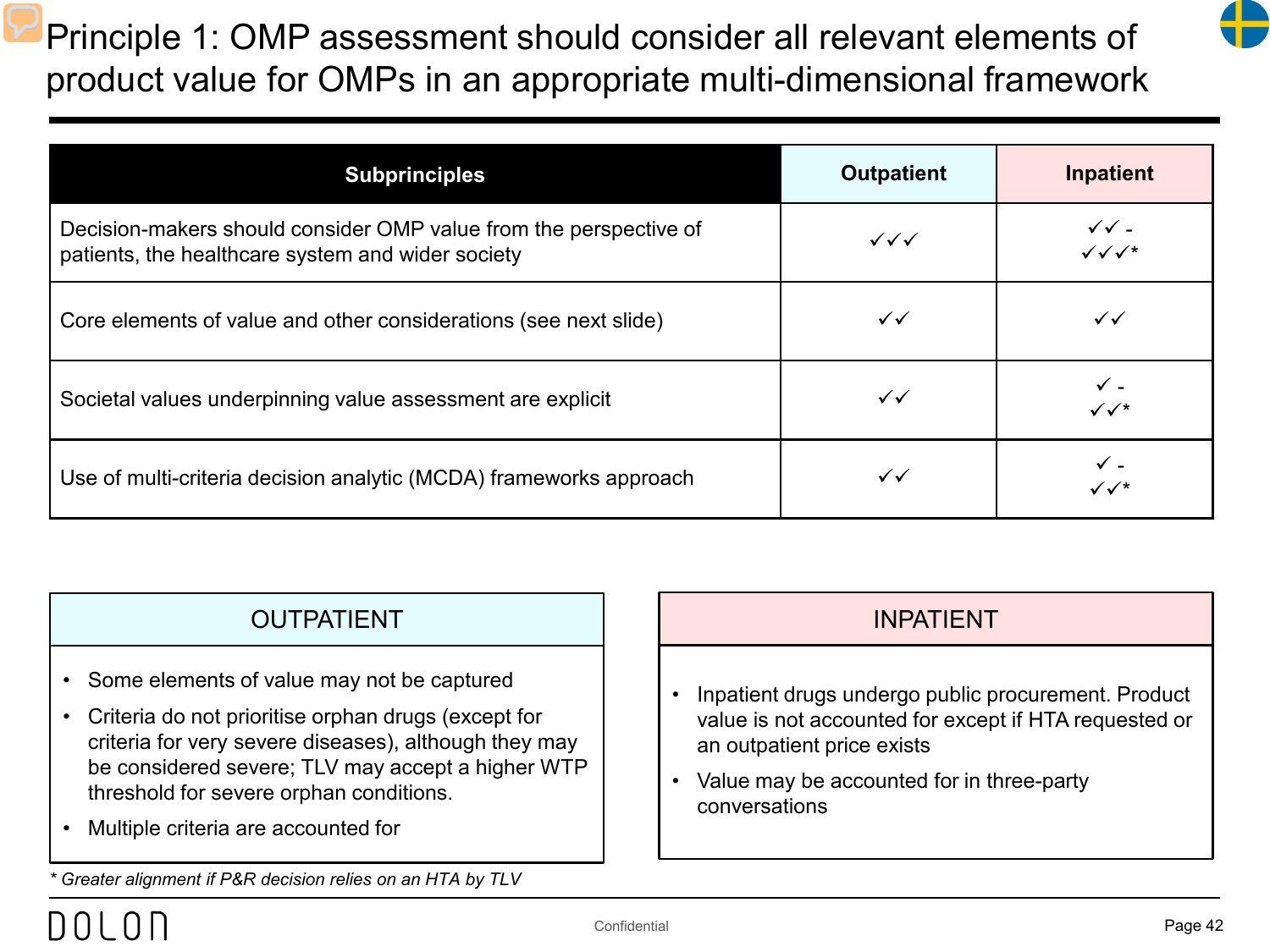

## **Guide to core elements of value**

|                                                                                                                                                                                                                      | <b>OMP value</b>                                                        |  |                                                   |
|----------------------------------------------------------------------------------------------------------------------------------------------------------------------------------------------------------------------|-------------------------------------------------------------------------|--|---------------------------------------------------|
|                                                                                                                                                                                                                      | Impact of disease on                                                    |  | Impact of treatment on                            |
|                                                                                                                                                                                                                      | $\checkmark$ Survival/life expectancy                                   |  |                                                   |
|                                                                                                                                                                                                                      | $\checkmark$ Morbidity                                                  |  |                                                   |
| <b>Patient level</b>                                                                                                                                                                                                 | $\checkmark$ Patient experience and quality of life                     |  |                                                   |
|                                                                                                                                                                                                                      | $\checkmark$ Patient economic burden                                    |  |                                                   |
|                                                                                                                                                                                                                      | $\checkmark$ Existing treatment options                                 |  | $\checkmark$ Side effects                         |
|                                                                                                                                                                                                                      |                                                                         |  | <b>x</b> Treatment convenience                    |
| <b>Healthcare</b>                                                                                                                                                                                                    | $\checkmark$ Healthcare system resources and budget                     |  |                                                   |
| system level                                                                                                                                                                                                         | $\checkmark$ Healthcare system organisation                             |  |                                                   |
|                                                                                                                                                                                                                      | <b>x</b> Family/Carer quality of life                                   |  |                                                   |
| <b>Societal level</b>                                                                                                                                                                                                | ✔ Family/carer economic burden                                          |  |                                                   |
|                                                                                                                                                                                                                      | $\checkmark$ Societal economic burden                                   |  |                                                   |
|                                                                                                                                                                                                                      | <b>OUTPATIENT</b>                                                       |  | <b>INPATIENT</b>                                  |
| $\bullet$                                                                                                                                                                                                            | Patient's productivity gains/losses not considered (carer's considered) |  | Similar as outpatient if HTA by TLV<br>$\bullet$  |
| Preference for cost/QALY (EQ-5D). Non-utility QoL accounted during<br>$\bullet$<br>deliberation                                                                                                                      |                                                                         |  |                                                   |
| Family/carer QoL often not reliable or reasonable<br>$\bullet$                                                                                                                                                       |                                                                         |  |                                                   |
| Societal economic burden: costs outside healthcare system, e.g. due to a<br>$\bullet$<br>disability, captured                                                                                                        |                                                                         |  |                                                   |
| Consideration of treatment convenience if impact on QoL, limited weight<br>$\bullet$<br>in past decisions. Often a lack of evidence for the value of convenience;<br>convenience alone not sufficient for importance |                                                                         |  | $\checkmark$ Accounted for<br>x Not accounted for |

## **DOLON**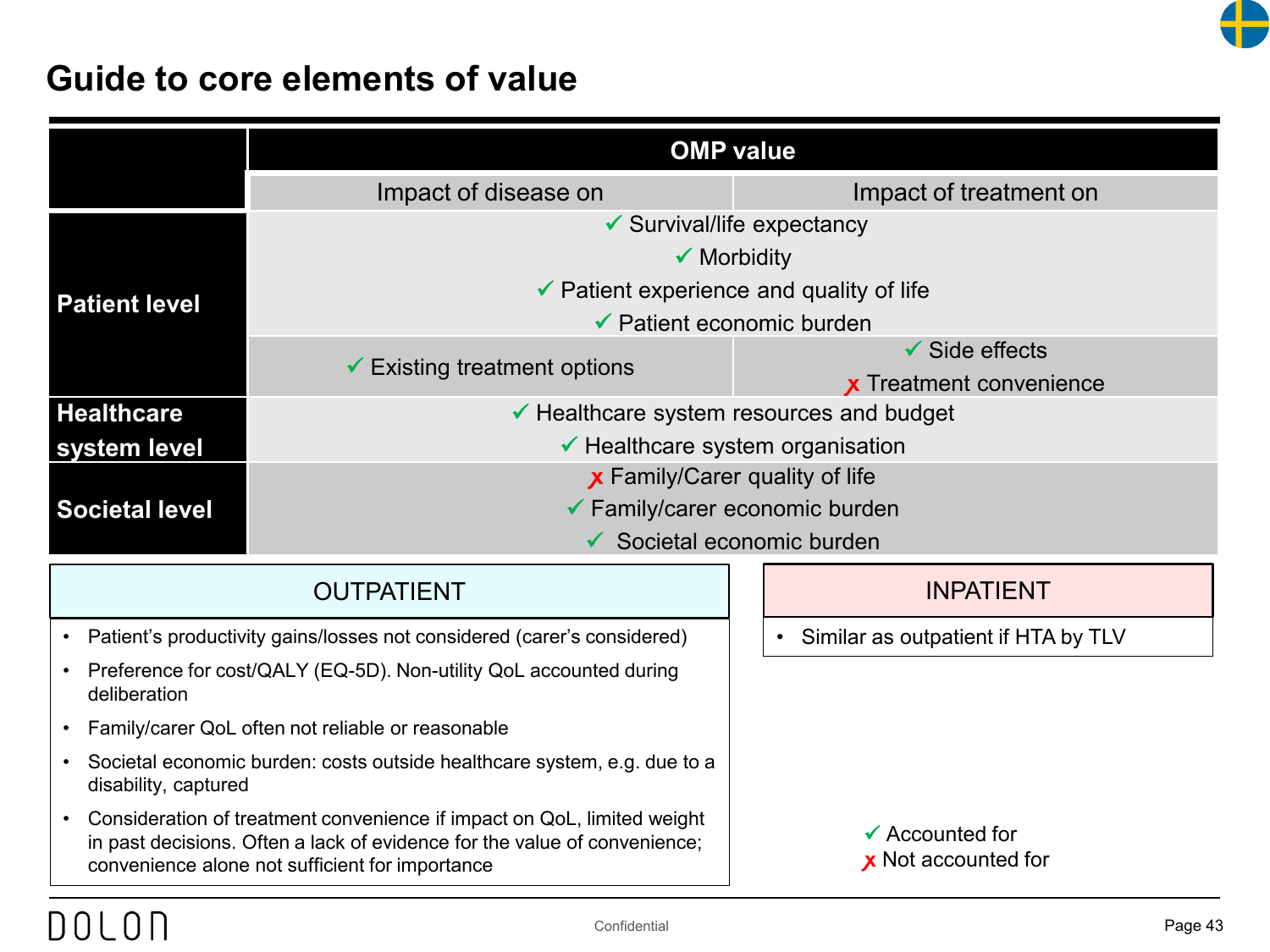## Principle 2: P&R decisions should be founded on the assessment of OMP value for money and adjusted to reflect other considerations beyond product value

| <b>Subprinciples</b>                                                                                                                                                                                                                   | <b>Outpatient</b>                | <b>Inpatient</b>                    |
|----------------------------------------------------------------------------------------------------------------------------------------------------------------------------------------------------------------------------------------|----------------------------------|-------------------------------------|
| Reimbursement decisions should be based on product value                                                                                                                                                                               |                                  | $\checkmark$ -<br>$\sqrt{\sqrt{x}}$ |
| Price should be informed by price-value precedents for other specialist medicines                                                                                                                                                      | $\checkmark\checkmark\checkmark$ | $\checkmark$ .<br>$\sqrt{\sqrt{x}}$ |
| Beyond product value, price and reimbursement status should be modulated to reflect<br>other considerations, such as societal preferences, rarity, budget impact and<br>sustainability of innovation in rare diseases (see next slide) | $\checkmark$                     | $\checkmark$                        |
| If cost-effectiveness is applied, ICER thresholds should be modulated to reflect<br>specificities of rare diseases                                                                                                                     | $\checkmark$                     | $\checkmark$                        |
| Balances incentives for new research investment in rare diseases while maximising<br>value for money for healthcare systems                                                                                                            | $\checkmark$                     |                                     |

## OUTPATIENT INPATIENT

- Costs/effects compared to most used alternative, price levels between specialist areas not compared
- ICERs not modulated for RDTs, unless it falls under the ultraorphan criteria
- Incentives for R&D not considered per se, but captured indirectly in added benefit of treatment

- Value accounted for if HTA by TLV
- If available for outpatient use, its price would be accounted for in procurement

*\* Greater alignment if P&R decision relies on an HTA by TLV*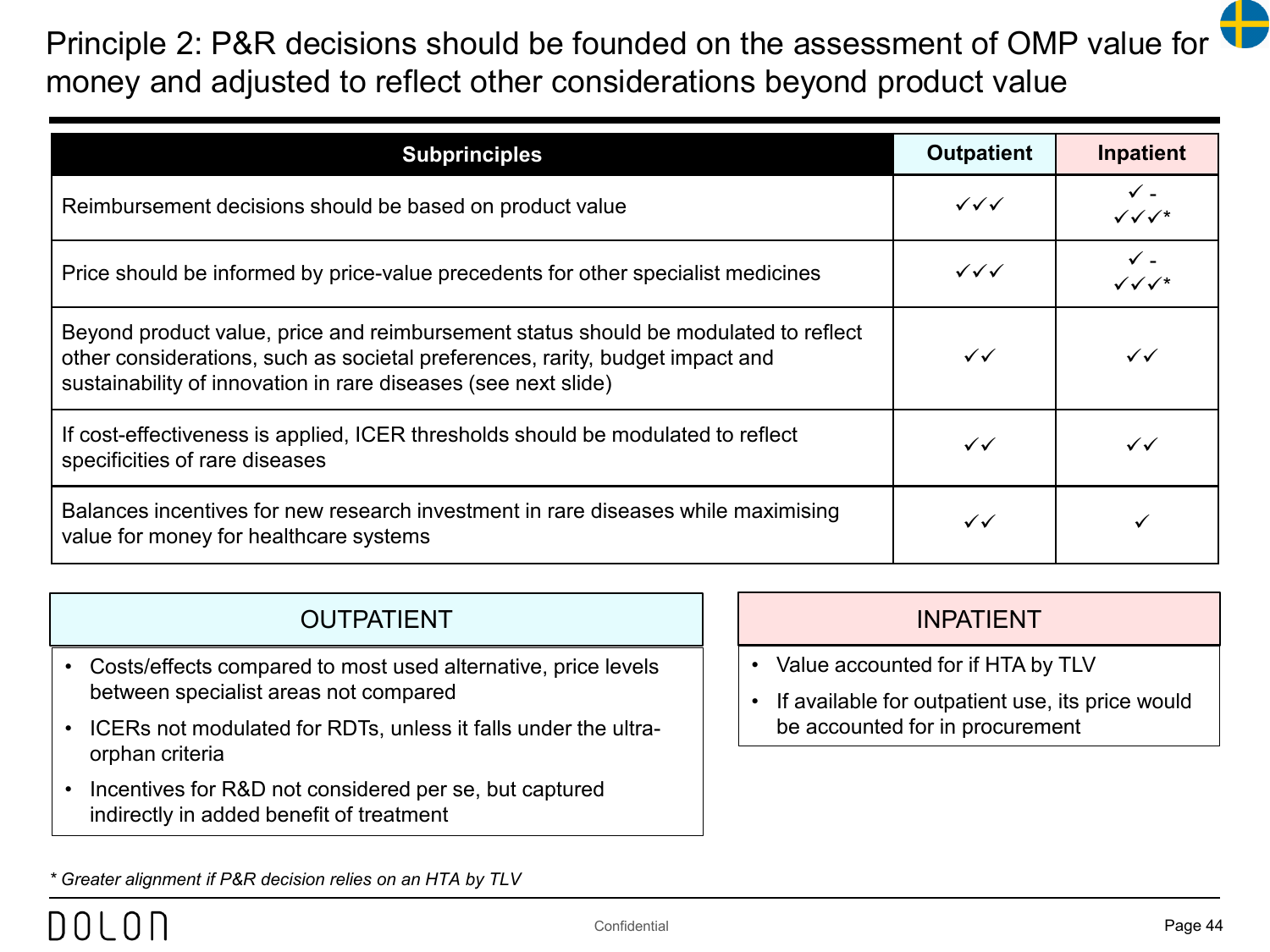## Considerations beyond product value & uncertainty of rare disease treatments

## **Considerations beyond OMP value**

- $\checkmark$  Rarity
	- x Sustainability of innovation in rare diseases
	- **ꭙ** Small budget impact
- **ꭙ** Societal preferences

### **Uncertainty of OMP value**

- $\checkmark$  Quality of evidence
- $\checkmark$  Uncertainty around value parameters

## OUTPATIENT INPATIENT

- Greater flexibility for ultra-rare diseases with the new criteria (and higher ICERs). Not applicable for RDTs
- Sustainability of innovation not directly accounted for, but indirectly in the added benefit of the treatment
- Budget impact not considered
- Lower demands on quality of evidence for very rare diseases, specificities of rare diseases accounted for (not explicitly as hard to quantify)

• Similar as outpatient if HTA by TLV



# DOL ON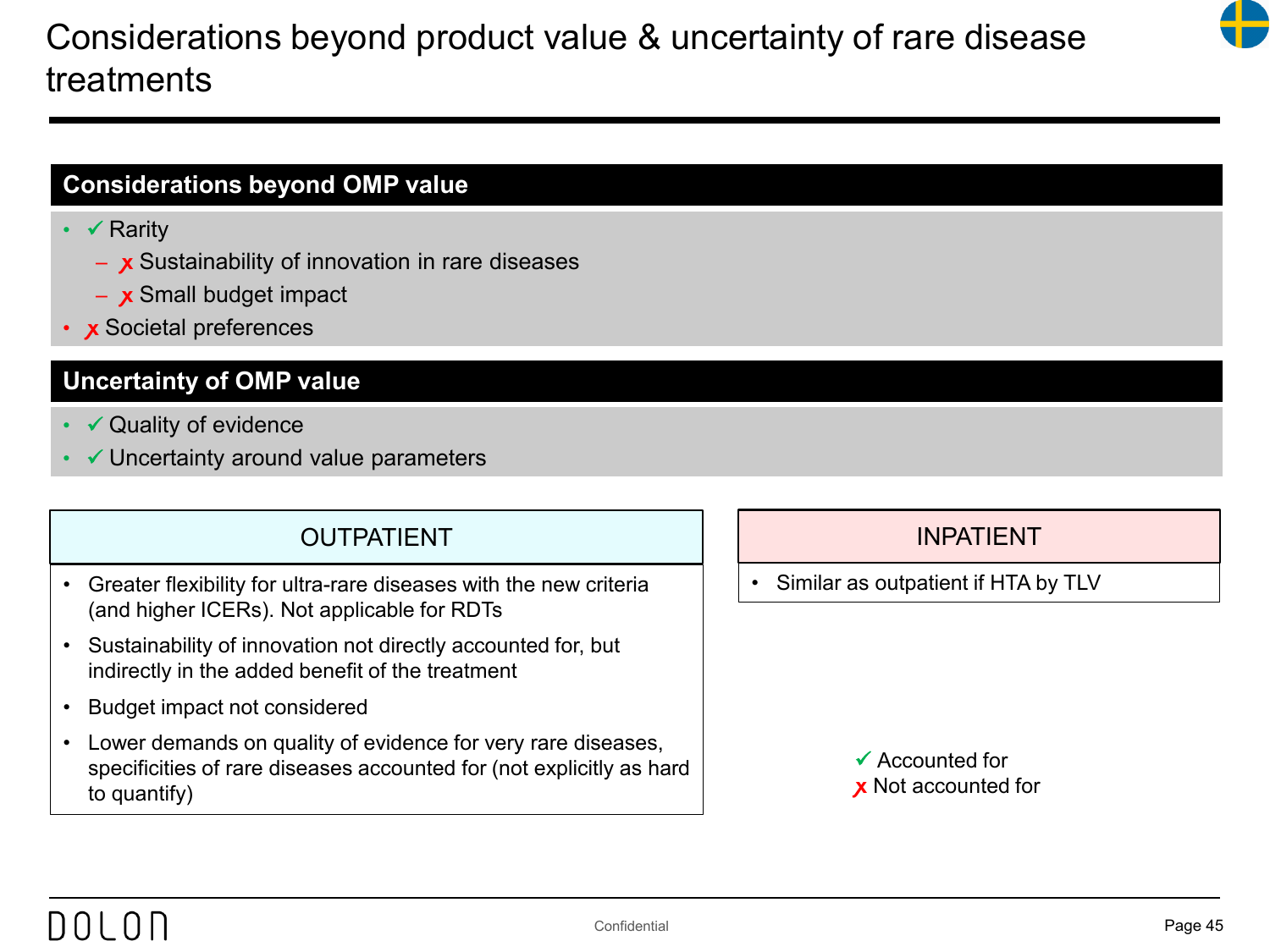Principle 3: All official regulatory and HTA of OMPs undertaken at the European level should be acknowledged by national health authorities

| <b>Subprinciples</b>                                                       | <b>Outpatient</b>      | <b>Inpatient</b> |
|----------------------------------------------------------------------------|------------------------|------------------|
| Assessment builds on the decisions and recommendations at a European level | $\checkmark\checkmark$ | ✓✓               |

## OUTPATIENT INPATIENT

- Best available evidence expected, includes consideration of pivotal studies & local data (often not available for rare diseases)
- Consideration of other HTA decisions, if available
- Consideration of list prices in other countries

• Consideration of list prices in other countries and of outpatient drugs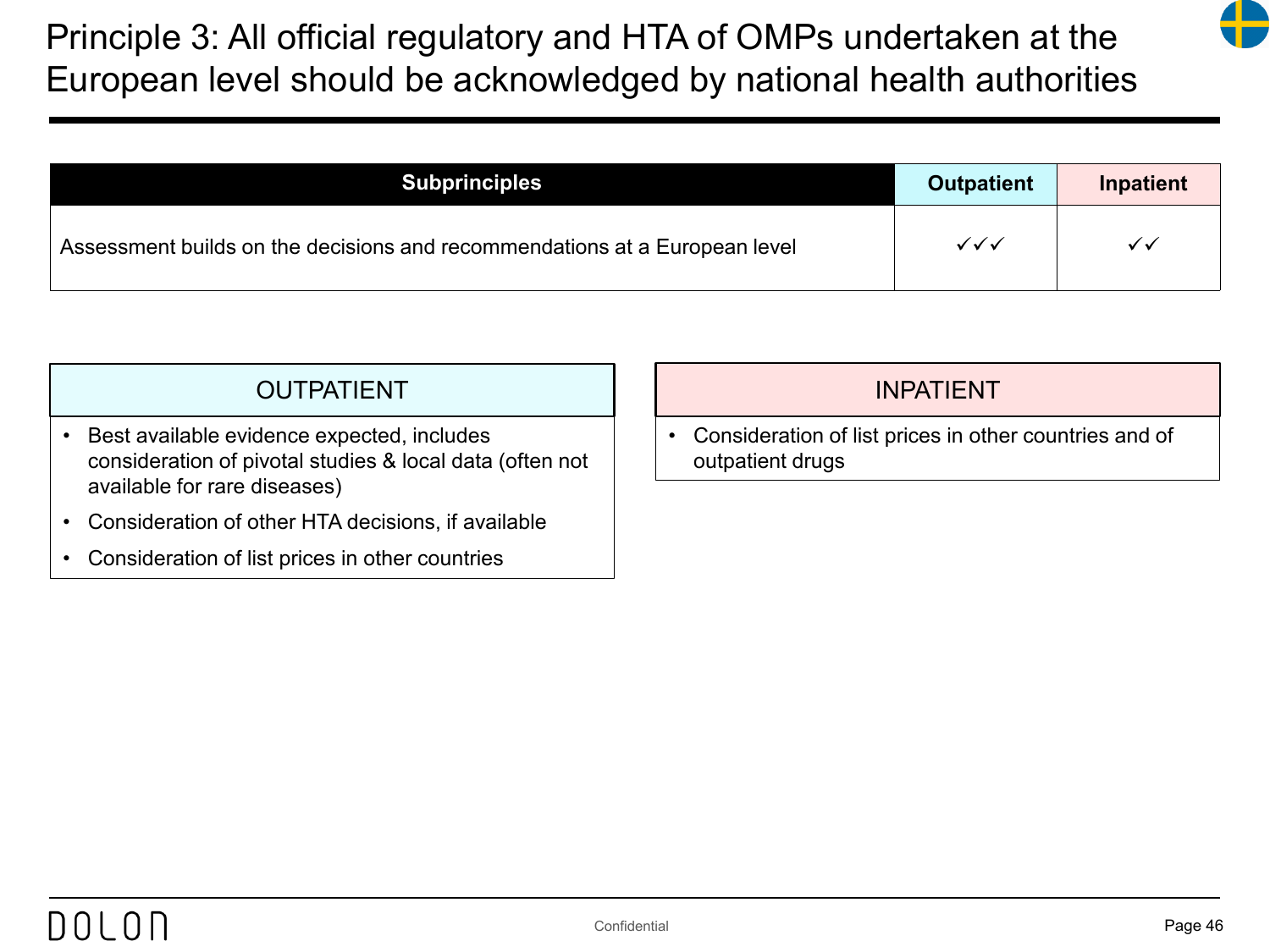Principle 4: The assessment and appraisal of OMPs should incorporate rare disease expertise including healthcare professionals' and patients' perspectives

| <b>Subprinciples</b>                                                                                                                                                                                                                                                                                                                                                | <b>Outpatient</b> | Inpatient    |
|---------------------------------------------------------------------------------------------------------------------------------------------------------------------------------------------------------------------------------------------------------------------------------------------------------------------------------------------------------------------|-------------------|--------------|
| Disease-specific expert physicians should be involved in the value assessment and<br>provide direct input                                                                                                                                                                                                                                                           | $\checkmark$      | $\checkmark$ |
| Patients and their carers should be involved in the value assessment in the following<br>ways:<br>- Systematic representation of patient associations in meetings that assess and appraise<br><b>OMPs</b><br>- Disease-specific patient representatives should be involved throughout the process and<br>given appropriate training and support to contribute fully | $\checkmark$      | $\checkmark$ |

## OUTPATIENT INPATIENT

- Clinical expert opinions collected and discussed during committee meetings
- Clinical expertise incorporated via written questions during assessments.
- Patient representative (non-disease specific) included in Pharmaceutical Benefits Board

- Hospital doctors free to prescribe any drug procured
- Advice is provided by the Pharmaceutical and Therapeutic Committee composed of clinical experts
- Patient representatives sit on committee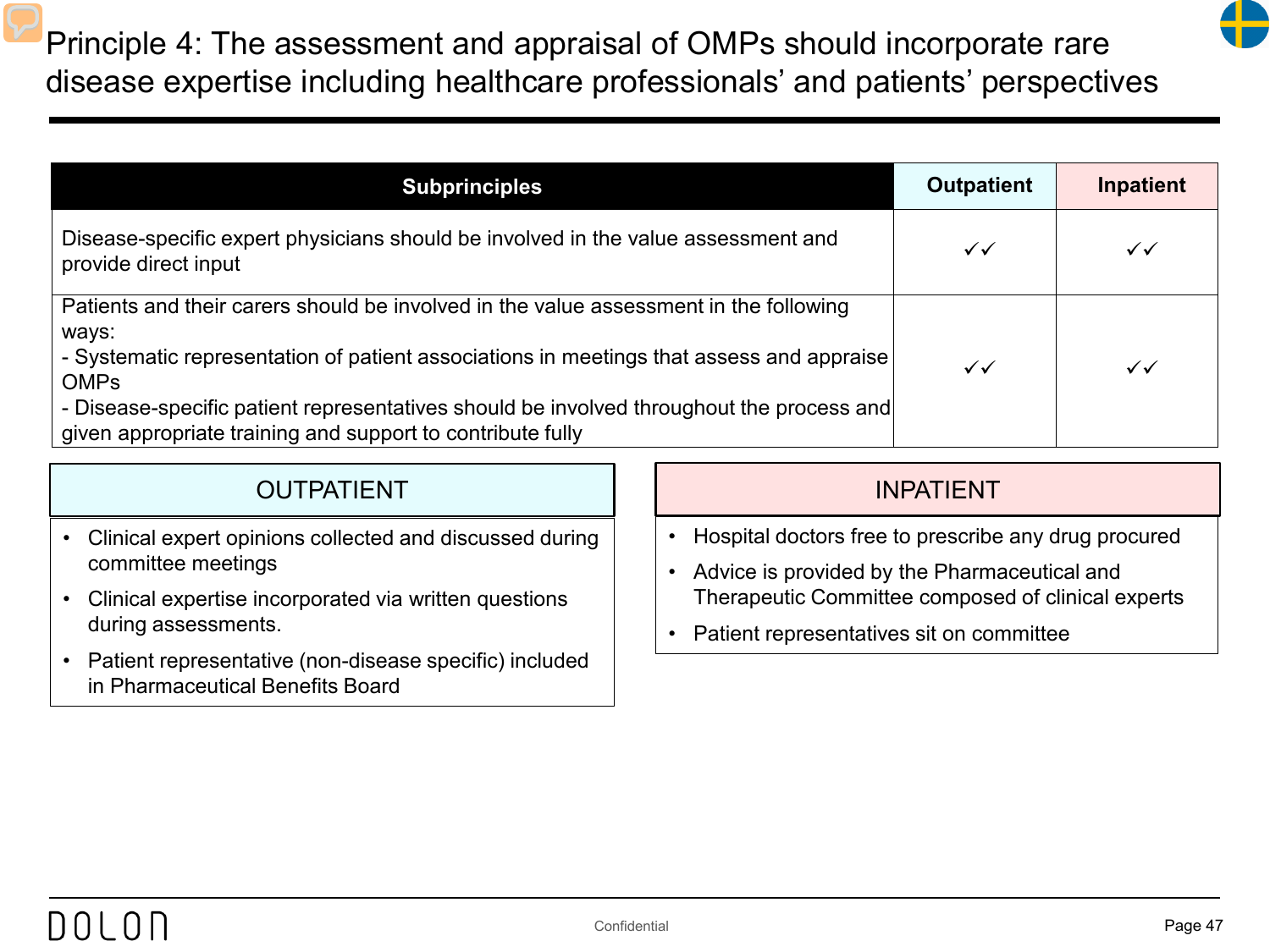Principle 5: To accommodate uncertainty, value assessment and P&R decisions should be adaptive subject to the need and availability of information over time

| <b>Subprinciples</b>                                                                                                                                                                                                                              | <b>Outpatient</b> | Inpatient                                  |
|---------------------------------------------------------------------------------------------------------------------------------------------------------------------------------------------------------------------------------------------------|-------------------|--------------------------------------------|
| Payers should consider uncertainty in light of disease prevalence, disease severity and<br>unmet need, amount of prior research conducted in the disease, extent to which the<br>manufacturer has taken reasonable steps to minimise uncertainty. | $\checkmark$      | $\checkmark$ -<br>$\checkmark\checkmark^*$ |
| Value assessment processes should be adaptive and continuous                                                                                                                                                                                      | $\checkmark$      | <b>NA</b>                                  |
| P&R decisions should allow movement both up and down with newly generated evidence<br>on value                                                                                                                                                    | $\checkmark$      | <b>NA</b>                                  |
| Where adaptive processes are required, all parties (payers, HTA agencies, involved HCP,<br>patients and industry) need to agree on this iterative process                                                                                         |                   | <b>NA</b>                                  |
| Where possible, the collection and analysis of RWE should be coordinated at EU or<br>international level and should be integrated in disease level registries and databases                                                                       | $\checkmark$      | <b>NA</b>                                  |

## OUTPATIENT INPATIENT

- Consideration of disease severity and unmet need
- New ultra-RDTs criteria account for prevalence. Not considered for other RDTs
- Request for review of P&R by regions usually for a therapeutic area with high budget impact
- If new product has a lower price than an existing one, the existing one will be asked to provide new evidence to justify price
- Conditional approval for 1-3 years, after which RWE requested

- Similar as outpatient if HTA by TLV
- Possibility to implement a managed introduction of new medicines scheme when tripartite negotiations with NT Councils take place
- Principle not applicable to standard procurement processes

*\* Greater alignment if P&R decision relies on an HTA by TLV*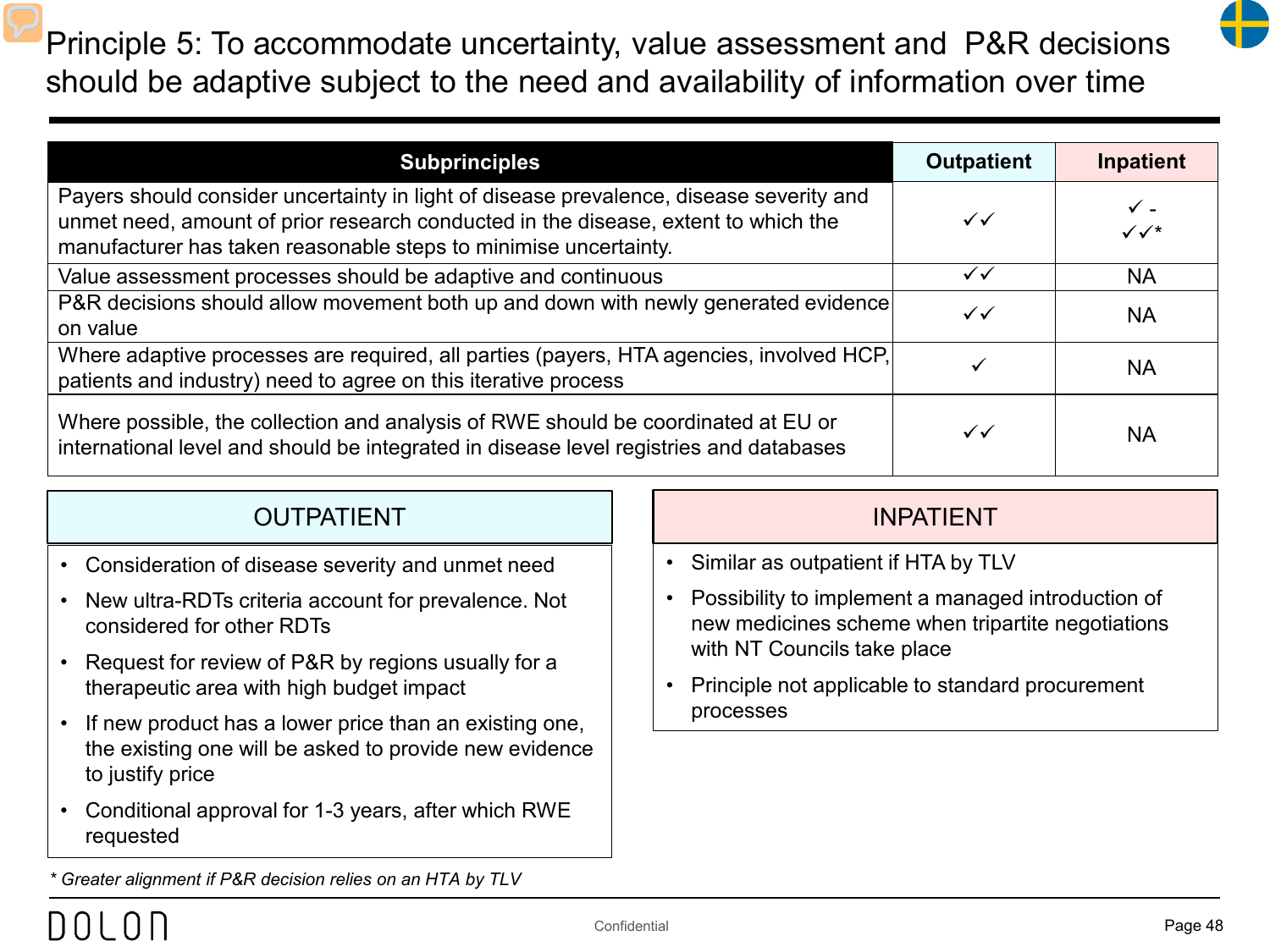Principle 6: All eligible patients within the authorised label of an OMP should be considered in the reimbursement appraisal although different decisions on access may apply to different sub-populations

| <b>Subprinciple</b>                                                                                                                                                        | <b>Outpatient</b>                | Inpatient                        |
|----------------------------------------------------------------------------------------------------------------------------------------------------------------------------|----------------------------------|----------------------------------|
| Wherever possible, reimbursement decisions should seek to ensure that all patients<br>specified in the product license should receive access to treatment                  | $\checkmark\checkmark\checkmark$ | $\checkmark\checkmark\checkmark$ |
| Reimbursement may be reflective of situations where there is a broad spectrum of<br>disease and clearly defined patient subgroups in which OMP value substantially differs | $\checkmark\checkmark\checkmark$ | $\checkmark\checkmark\checkmark$ |

| <b>OUTPATIENT</b>                                                                                                                                                                                      | <b>INPATIENT</b>                             |
|--------------------------------------------------------------------------------------------------------------------------------------------------------------------------------------------------------|----------------------------------------------|
| Application for reimbursement of an indication by<br>manufacturers                                                                                                                                     | Principle not applicable for inpatient drugs |
| If no reimbursement requested, drug marketed with<br>free pricing for that indication                                                                                                                  |                                              |
| Possible request for a reimbursement application on<br>an indication from TLV to a manufacturer                                                                                                        |                                              |
| For heterogeneous populations, possible variation of<br>ICER across patient subgroups. TLV is often willing to<br>look at subgroups and reimburse them if the full<br>population is not cost-effective |                                              |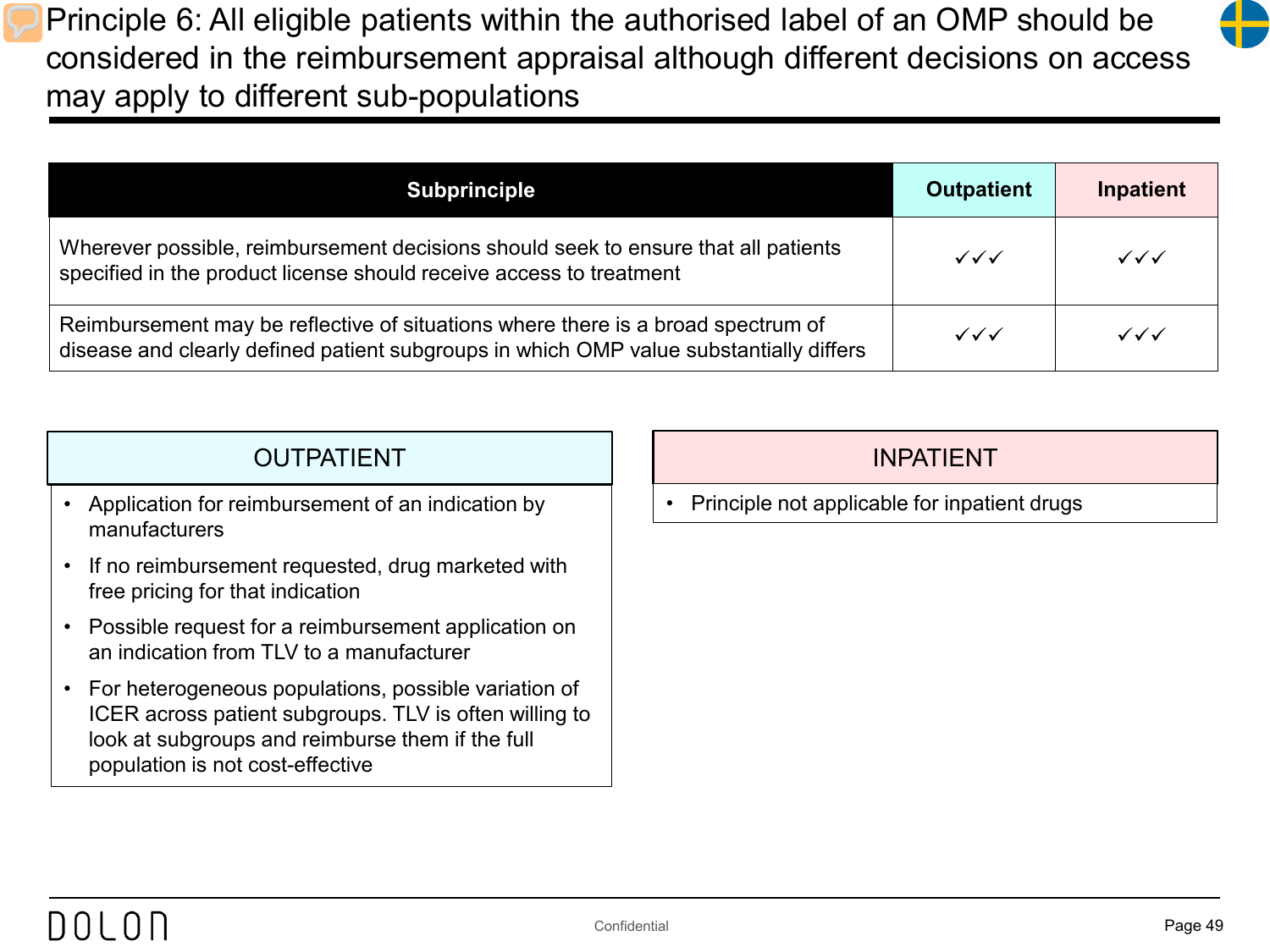## Principle 7: Funding should be provided at the national level to ensure patient access to OMPs

| <b>Subprinciple</b>                                                                                                                                                                    | <b>Outpatient</b> | Inpatient    |
|----------------------------------------------------------------------------------------------------------------------------------------------------------------------------------------|-------------------|--------------|
| Funding for OMPs should be co-ordinated at a national level in order to avoid disparities<br>in access between regions                                                                 |                   |              |
| It is preferable that funding for OMPs should come out of normal healthcare budgets<br>rather than from ear-marked rare disease funds that do not allow for a long-term<br>perspective | $\checkmark$      | $\checkmark$ |

| <b>OUTPATIENT</b> |  |
|-------------------|--|
|                   |  |

- No distinction between funding for rare and non-rare disease treatments
- General subsidy of ~SEK 6 billion from Stockholm to other regions (not specific to rare diseases)
- National subsidy for HIV and Haemophilia (no other diseases to be included)

- National coordination of certain highly specialised care where provision of care provided by one or two regions
- Inpatient funding from local hospitals

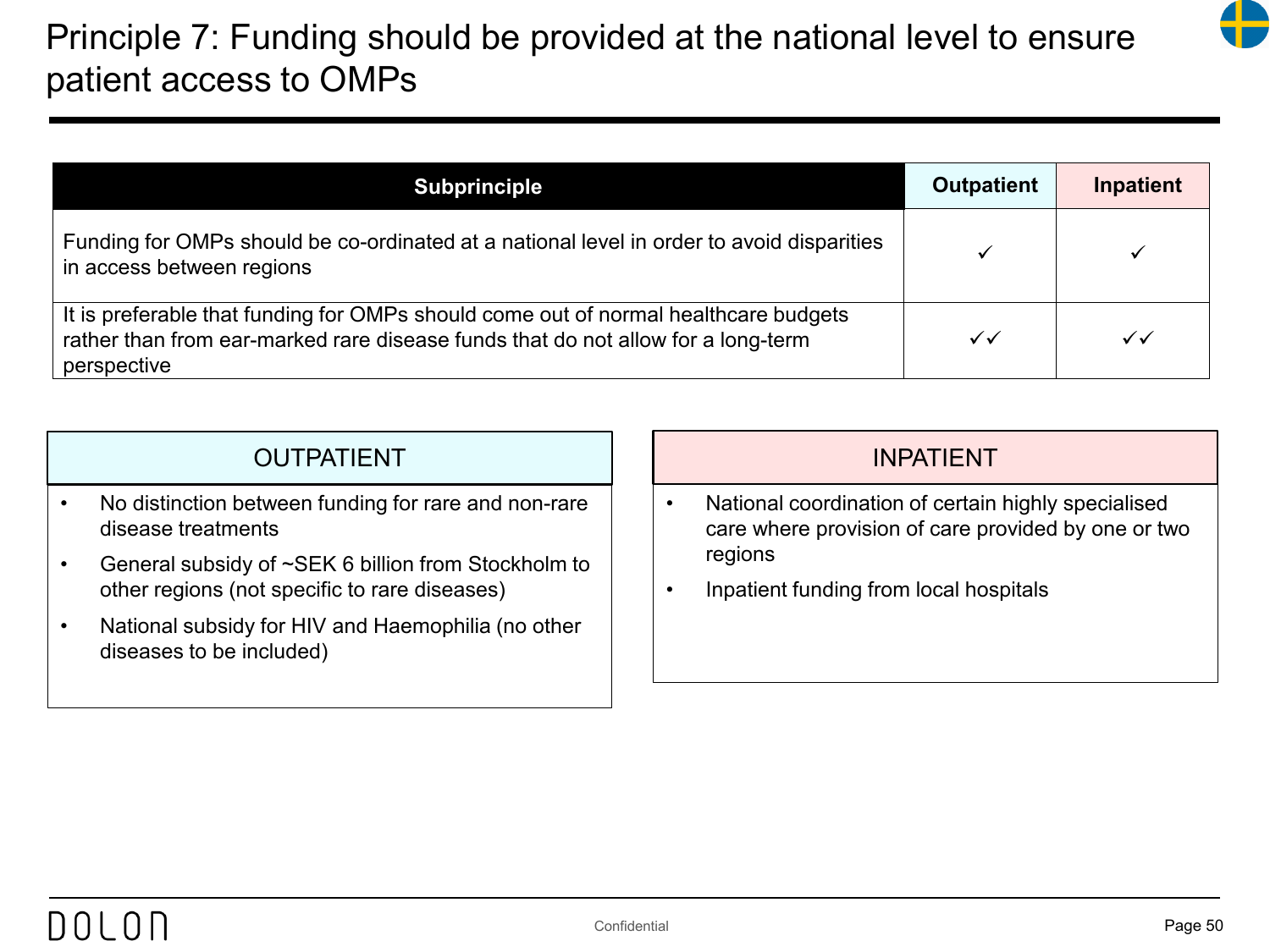## Principle 8: Evidence-based funding mechanisms should be developed to guarantee long-term sustainability

| <b>Subprinciples</b>                                                                                                                              | <b>Outpatient</b> | Inpatient    |
|---------------------------------------------------------------------------------------------------------------------------------------------------|-------------------|--------------|
| Manufacturers, payers and HTA agencies should collaborate nationally to improve<br>forecasting of expenditure and ensure adequate funding of OMPs | ✓✓                | $\checkmark$ |
| Early stage dialog between all stakeholders should be put in place to ensure long term<br>sustainability of outcomes                              | ✓✓                | <b>NA</b>    |

| <b>OUTPATIENT</b> |  |  |
|-------------------|--|--|
|                   |  |  |

- Horizon scanning by TLV to identify drugs for assessment
- Possible participation in advisory or EMA early scientific advice meetings

#### INPATIENT/OUTPATIENT

- Horizon scanning by West Region on behalf of all regions. Lack of clarity on how this activity helps better planning for regions
- Manufacturers invited to present 1-2 years pipeline during horizon scanning activities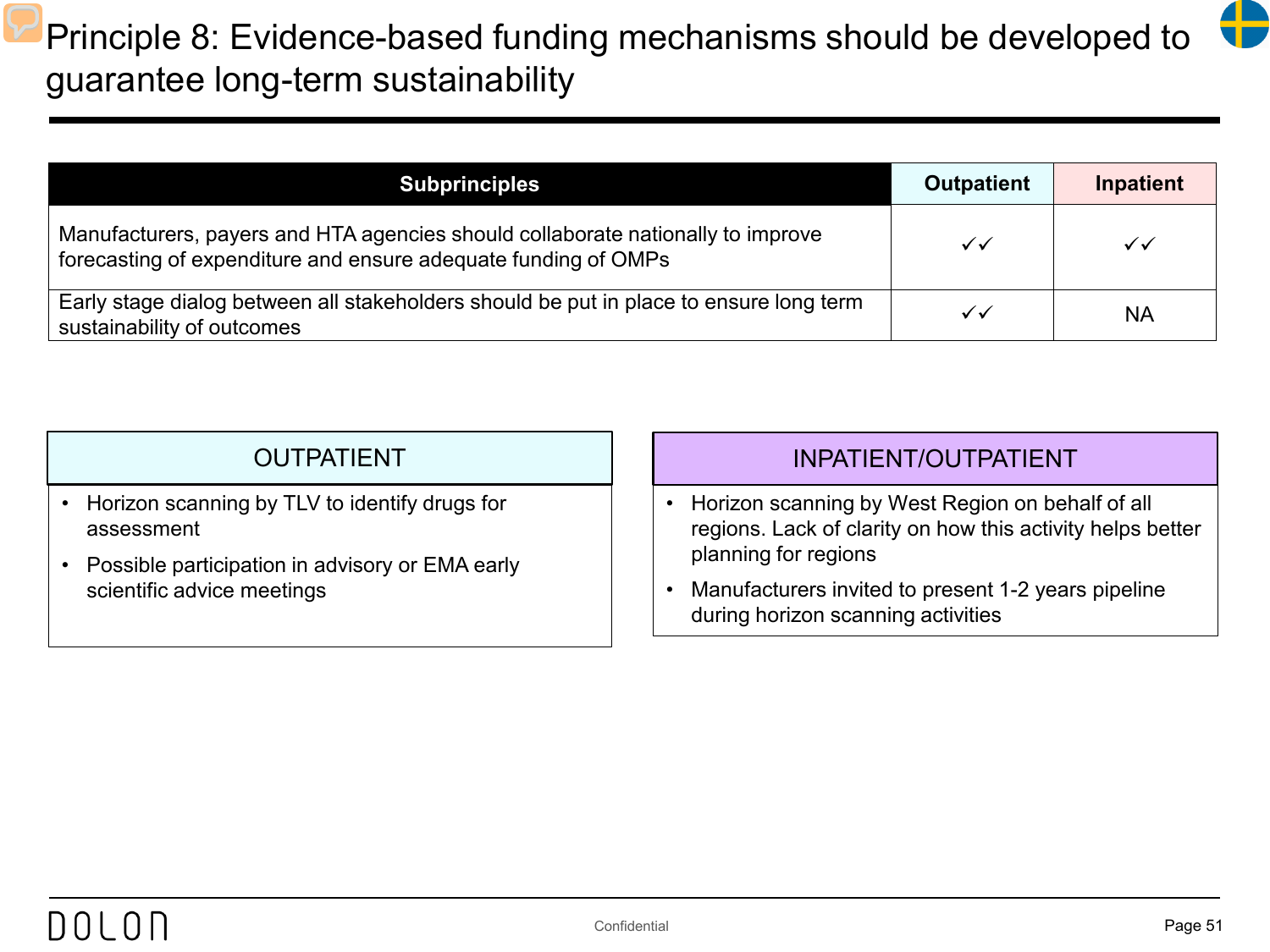## Principle 9: In the future there should be greater co-ordination of OMP value assessment processes at a European level



| <b>Subprinciples</b>                                                                        | <b>Outpatient</b> | <b>Inpatient</b> |
|---------------------------------------------------------------------------------------------|-------------------|------------------|
| Collaborate with other European payers in regard to value assessment and data<br>generation |                   | <b>NA</b>        |

#### OUTPATIENT

- TLV is an active participant of EUnetHTA JA3 and Finose HTA collaboration
- TLV has been the "rapporteur" in a number of joint relative effectiveness assessments.
- These are at early stages and have limited impact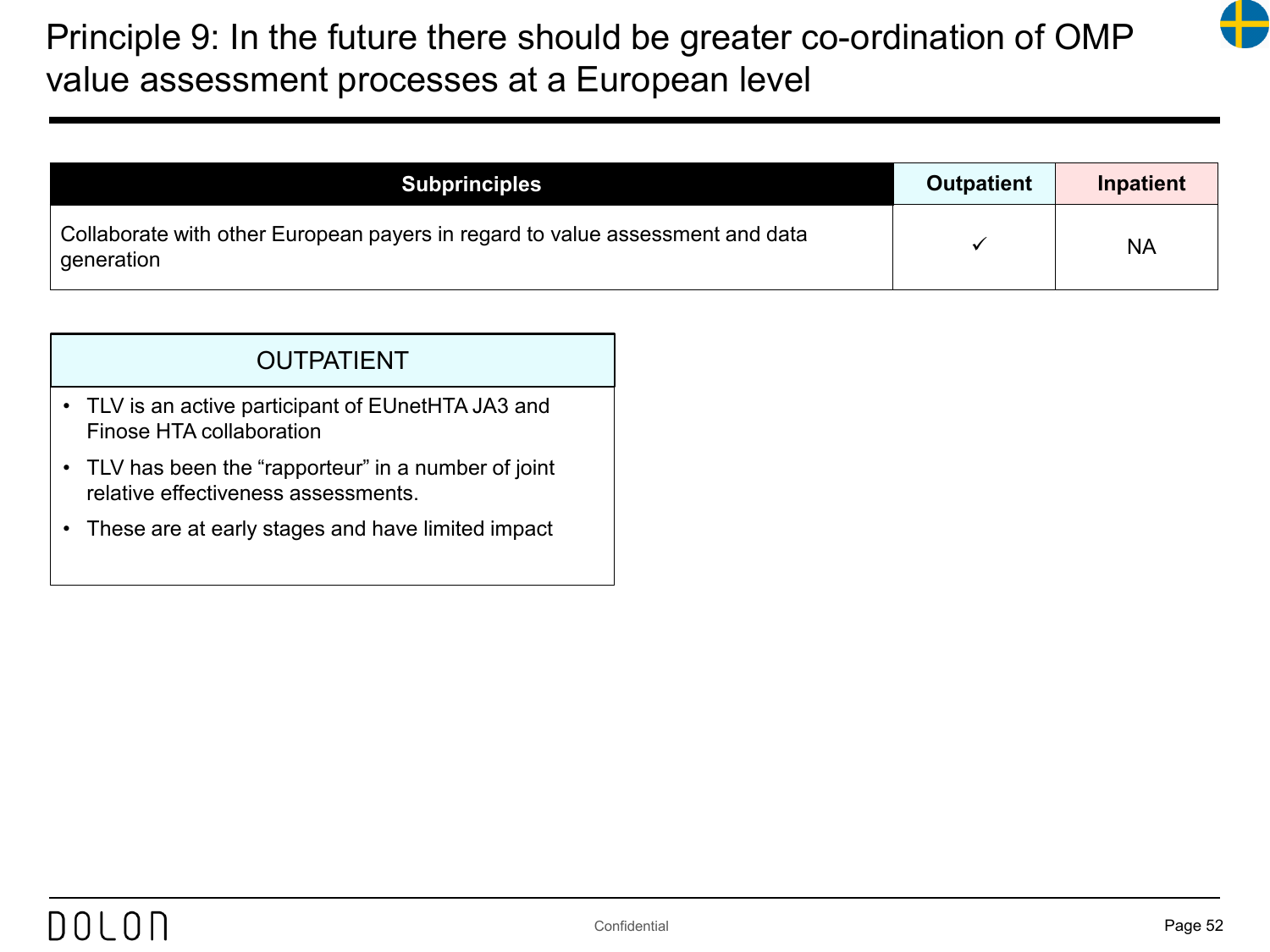

# **Appendix 2**

• Detailed assessment for Denmark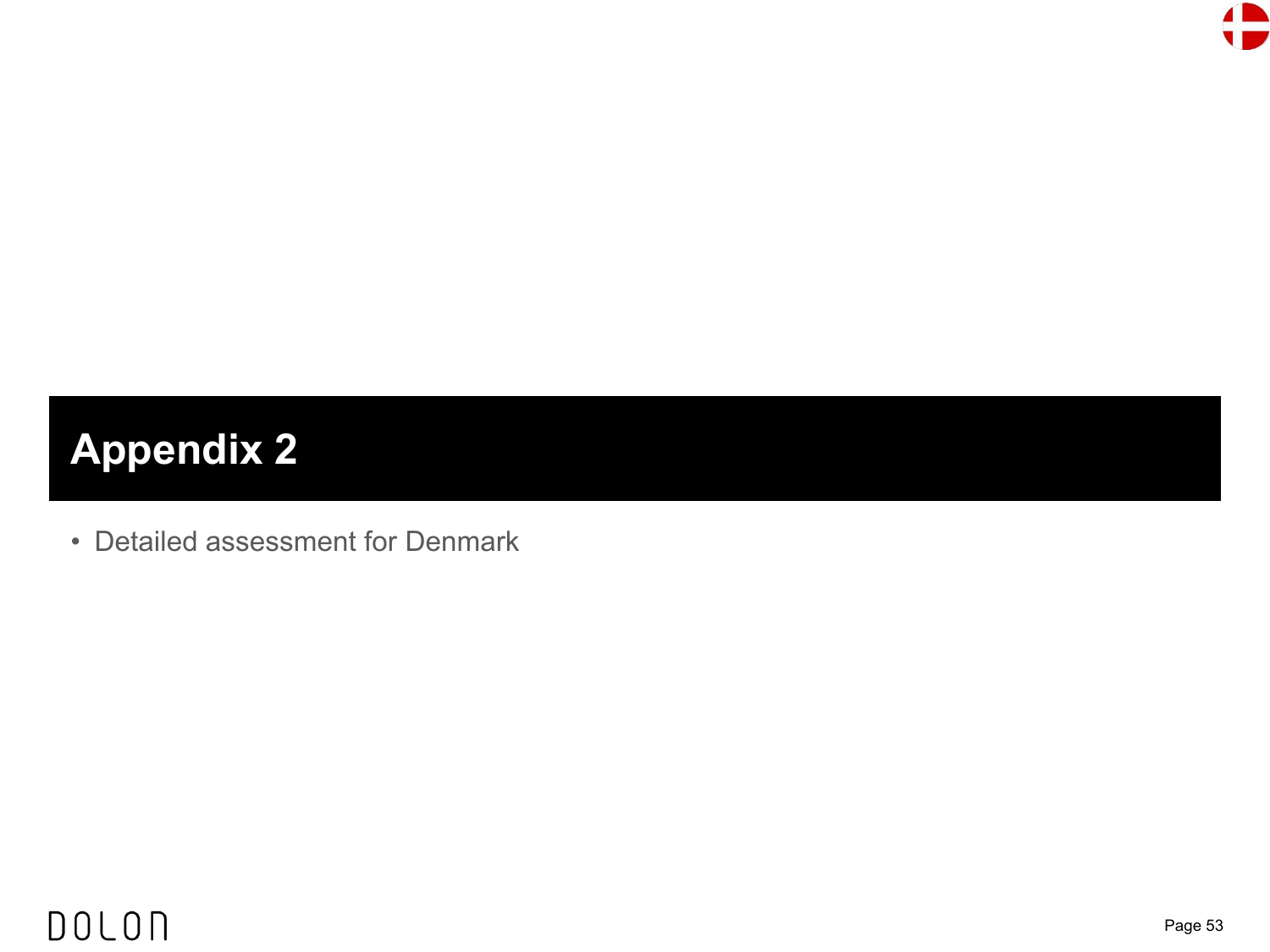Principle 1: OMP assessment should consider all relevant elements of product value for OMPs in an appropriate multi-dimensional framework



| <b>Subprinciples</b>                                                                                                                                  | <b>Inpatient</b>       |
|-------------------------------------------------------------------------------------------------------------------------------------------------------|------------------------|
| Decision-makers should consider OMP value from the perspective of patients, the healthcare<br>system and wider society (dynamic effects not included) | ✓✓                     |
| Core elements of value and other considerations (see next slide)                                                                                      | $\checkmark\checkmark$ |
| Societal values underpinning value assessment are explicit                                                                                            |                        |
| Use of multi-criteria decision analytic (MCDA) frameworks approach                                                                                    | ✓✓                     |

- In the joint assessment, a restricted societal perspective is adopted and some other elements of value are not captured (see next slide for more details)
- No formal MCDA approach used in the overall decision making#
- ICER threshold: No, but cost/QALY is used as an indication of value
- No special rules for RDTs (although some elements are informally considered see next slides)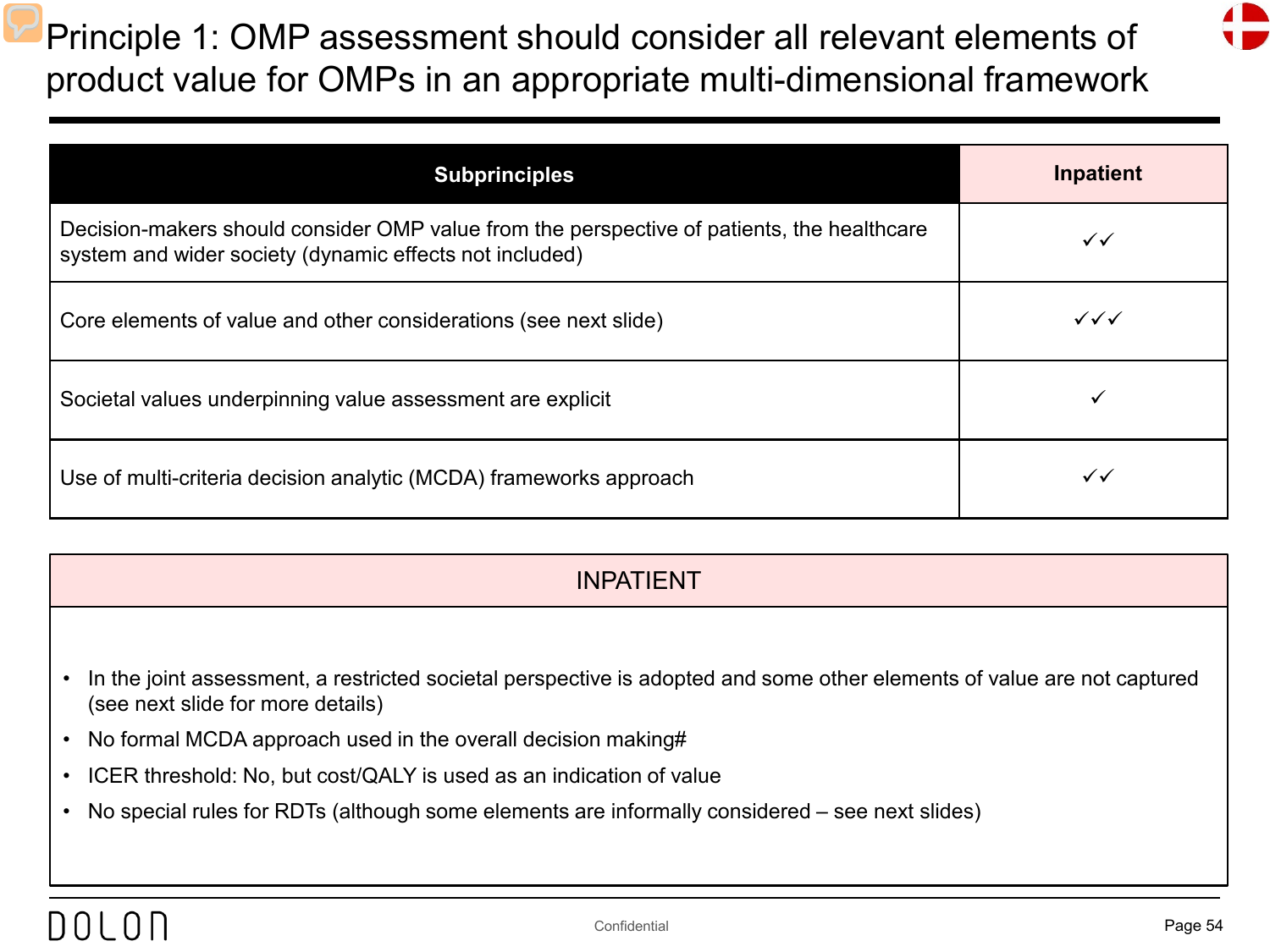

## **Guide to core elements of value**

|                       | <b>OMP value</b>                                    |                                |  |  |
|-----------------------|-----------------------------------------------------|--------------------------------|--|--|
|                       | Impact of disease on                                | Impact of treatment on         |  |  |
|                       | $\checkmark$ Survival/life expectancy               |                                |  |  |
|                       | $\checkmark$ Morbidity                              |                                |  |  |
| <b>Patient level</b>  | $\checkmark$ Patient experience and quality of life |                                |  |  |
|                       | $\checkmark$ Patient economic burden                |                                |  |  |
|                       | $\checkmark$ Existing treatment options             | $\checkmark$ Side effects      |  |  |
|                       |                                                     | <b>x</b> Treatment convenience |  |  |
| <b>Healthcare</b>     | $\checkmark$ Healthcare system resources and budget |                                |  |  |
| system level          | x Healthcare system organisation                    |                                |  |  |
|                       | $\sim$ Family/Carer quality of life                 |                                |  |  |
| <b>Societal level</b> | $\sim$ Family/carer economic burden                 |                                |  |  |
|                       | x Societal economic burden                          |                                |  |  |

#### INPATIENT

- Only direct costs are considered. Patient and carer time for treatment are also accounted for. A budget impact for the regions must be produced
- The wider societal aspects are not included (e.g.: loss/gains of productivity)
- Impact on family and carers can be provided, but it is unclear how these elements are weighted in the decision, informal conclusions may be inferred from them
- Overall, there is no explicit documentation on how the different criteria should be weighted in the final decision

Accounted for **ꭙ** Not accounted for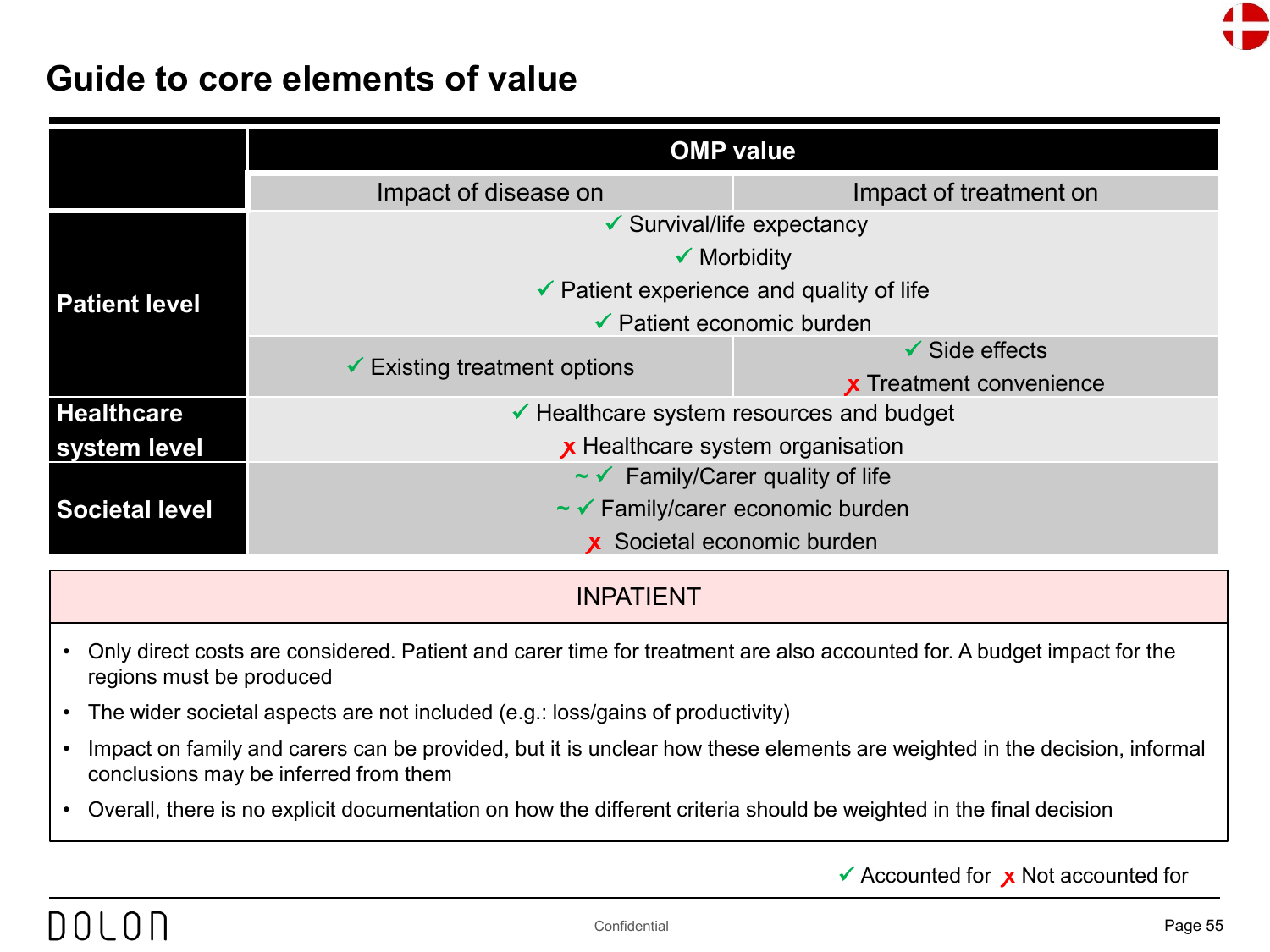## Principle 2: P&R decisions should be founded on the assessment of OMP value for U money and adjusted to reflect other considerations beyond product value

| <b>Subprinciples</b>                                                                                                                                                                                                                   | Inpatient                        |
|----------------------------------------------------------------------------------------------------------------------------------------------------------------------------------------------------------------------------------------|----------------------------------|
| Reimbursement decisions should be based on product value                                                                                                                                                                               | $\checkmark\checkmark\checkmark$ |
| Price should be informed by price-value precedents for other specialist medicines                                                                                                                                                      | $\checkmark\checkmark\checkmark$ |
| Beyond product value, price and reimbursement status should be modulated to reflect other<br>considerations, such as societal preferences, rarity, budget impact and sustainability of innovation in<br>rare diseases (see next slide) |                                  |
| If cost-effectiveness is applied, ICER thresholds should be modulated to reflect specificities of rare<br>diseases                                                                                                                     |                                  |
| Balances incentives for new research investment in rare diseases while maximising value for money for<br>healthcare systems                                                                                                            |                                  |
| <b>INPATIENT</b>                                                                                                                                                                                                                       |                                  |

- The assessment informs purchasing and negotiations by Amgros
- Price of other rare disease products in other therapeutic areas may be reviewed
- Tendering process for hospital products is carried out by Amgros (tenders occur when several products are on the market, less likely for RDTs)
- Cost/QALY approach used as of January 1, 2021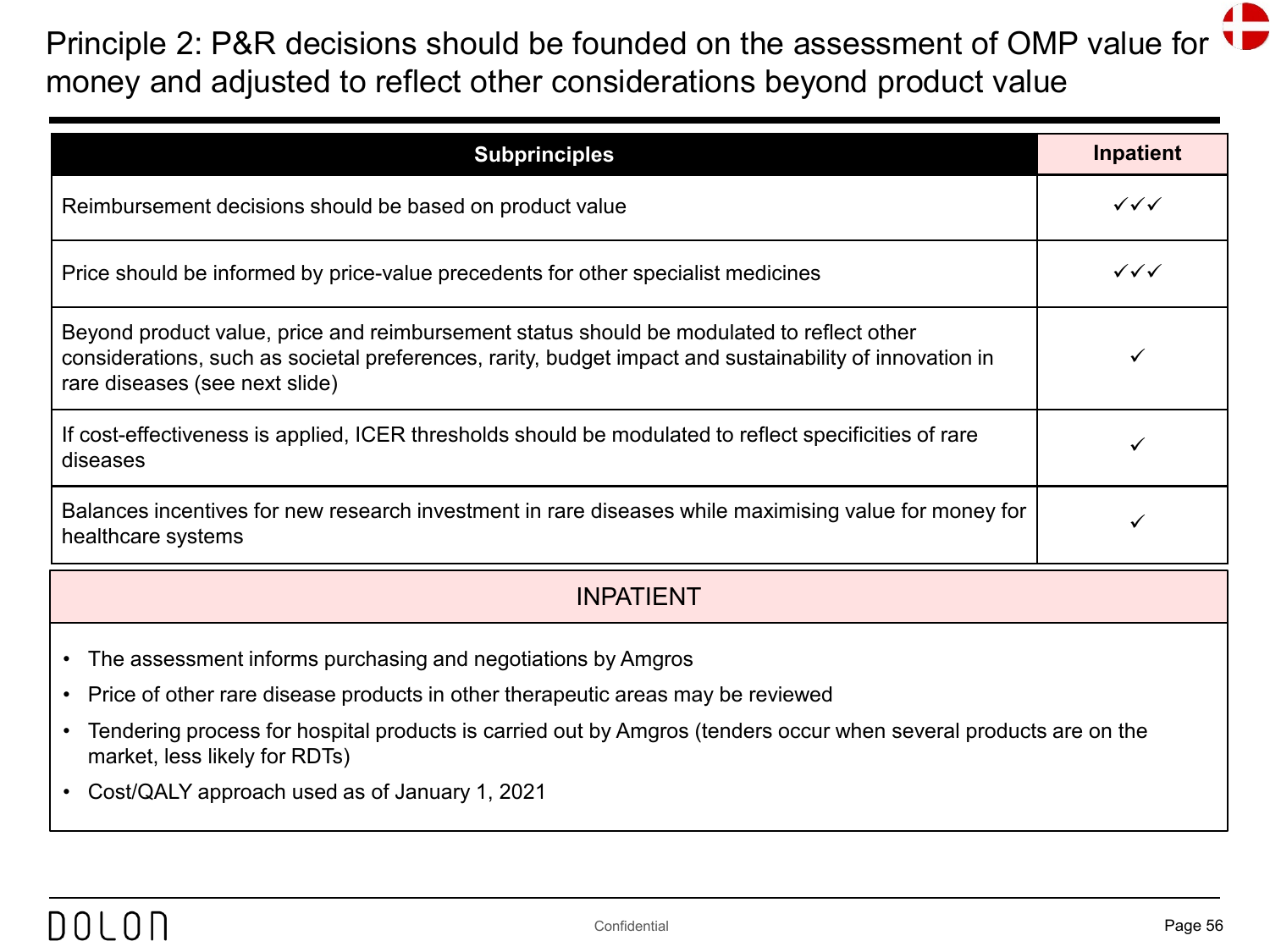## Considerations beyond product value & uncertainty of rare disease treatments



#### **Considerations beyond OMP value**

- **x** Rarity
	- x Sustainability of innovation in rare diseases
	- **~**  Small budget impact
- **ꭙ** Societal preferences

#### **Uncertainty of OMP value**

- $\checkmark$  Quality of evidence (via PICO)
- **~**  Uncertainty around value parameters

## INPATIENT

- There is no systematic validation of the evidence against real-world evidence in the Danish setting, although DMC can ask for follow-up data
- No transparency on how uncertainty is accounted or quantified for in the overall process but may impact price negotiation
- Severity of the disease may have an impact on how the different criteria are weighted in the final decision. However, this is not structured and it is more a political statement to accommodate for the challenges associated with rare diseases.
- Rarity not formally accounted for but because of the correlation between rarity and severity, this is somewhat indirectly accounted for  $\rightarrow$  No transparency on how severity is assessed

Accounted for **ꭙ** Not accounted for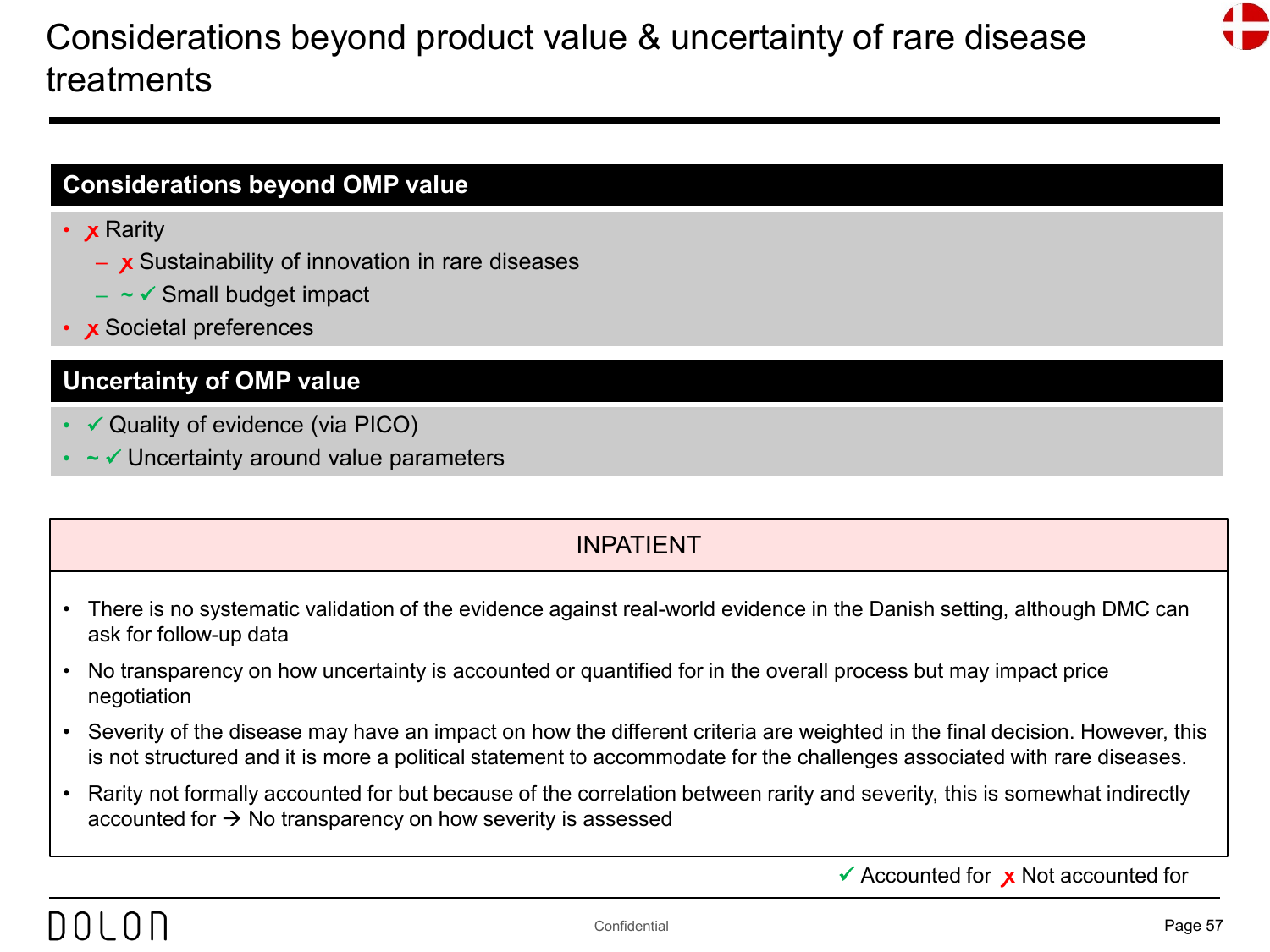Principle 3: All official regulatory and HTA of OMPs undertaken at the European level should be acknowledged by national health authorities

| <b>Subprinciples</b>                                                       | Inpatient |
|----------------------------------------------------------------------------|-----------|
| Assessment builds on the decisions and recommendations at a European level |           |

- EPAR document from EMA is included while EUnetHTA is not included
- Denmark has historically been very fast and often one of the first to have a recommendation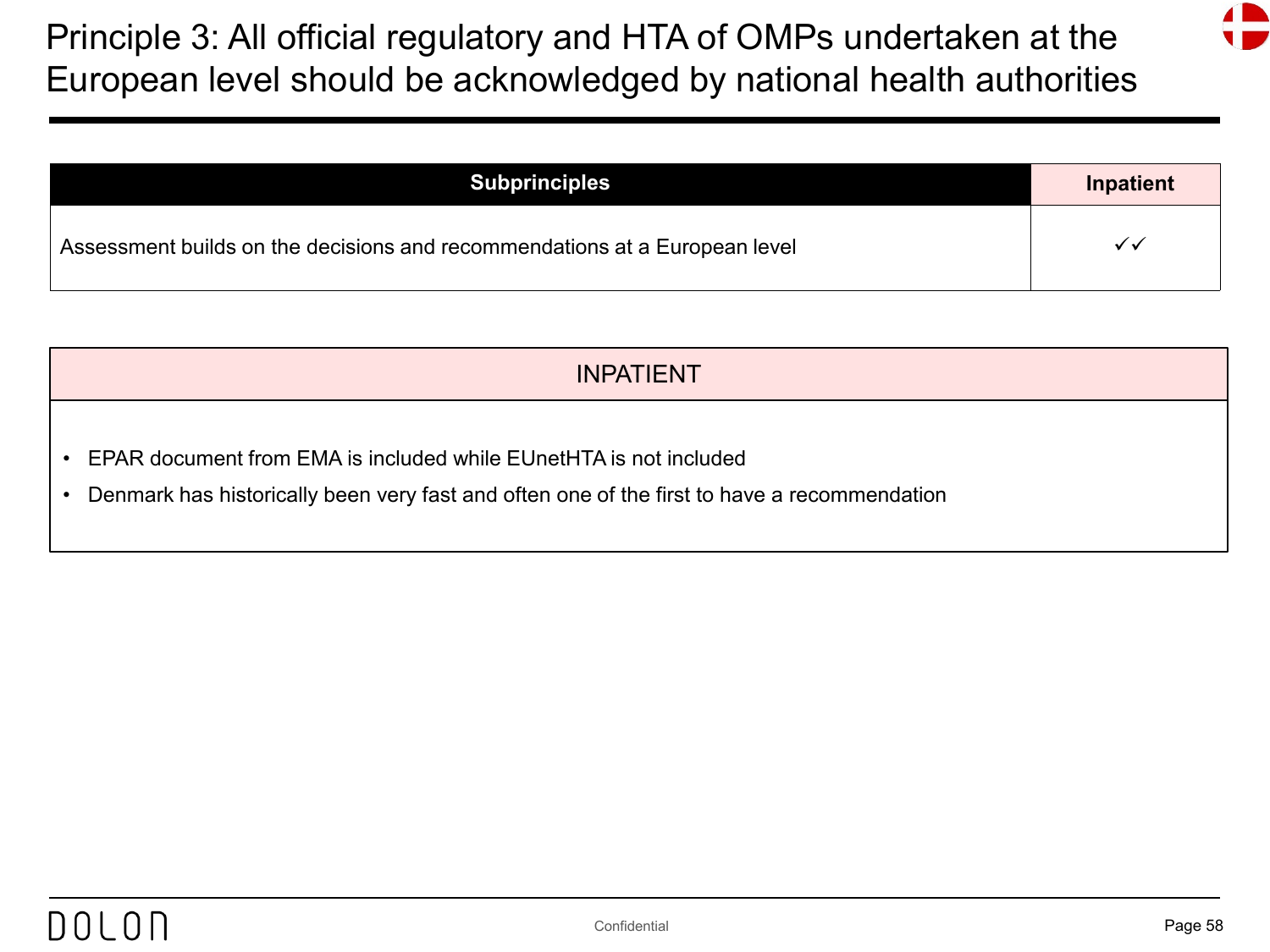Principle 4: The assessment and appraisal of OMPs should incorporate rare disease expertise including healthcare professionals' and patients' perspectives

| <b>Subprinciples</b>                                                                                                                                                                                                                                                                                                                                   | Inpatient                        |
|--------------------------------------------------------------------------------------------------------------------------------------------------------------------------------------------------------------------------------------------------------------------------------------------------------------------------------------------------------|----------------------------------|
| Disease-specific expert physicians should be involved in the value assessment and provide direct input                                                                                                                                                                                                                                                 | $\checkmark\checkmark\checkmark$ |
| Patients and their carers should be involved in the value assessment in the following ways:<br>- Systematic representation of patient associations in meetings that assess and appraise OMPs<br>- Disease-specific patient representatives should be involved throughout the process and given<br>appropriate training and support to contribute fully | $\checkmark\checkmark\checkmark$ |

- The Danish Medicines Council can use existing expert committees or set up new expert committees to assess the new medicines and indications
- Disease-specific experts are involved in product assessments
- Strict conflict of interest policy in Denmark where many experts are disqualified (challenging for RDTs)
- Disease-specific patient representative participate in a large part of the assessment. In the actual Appraisal Committee, there is a representative from a patient umbrella organisation (2 mandates in the Council)
- Clinical expert assessment may be included to a greater extent for treatments with sparse evidence (e.g. RDTs)
- Approach to incorporating clinicians and patients in Denmark is very well structured
- Nurses are part of the clinical expert committees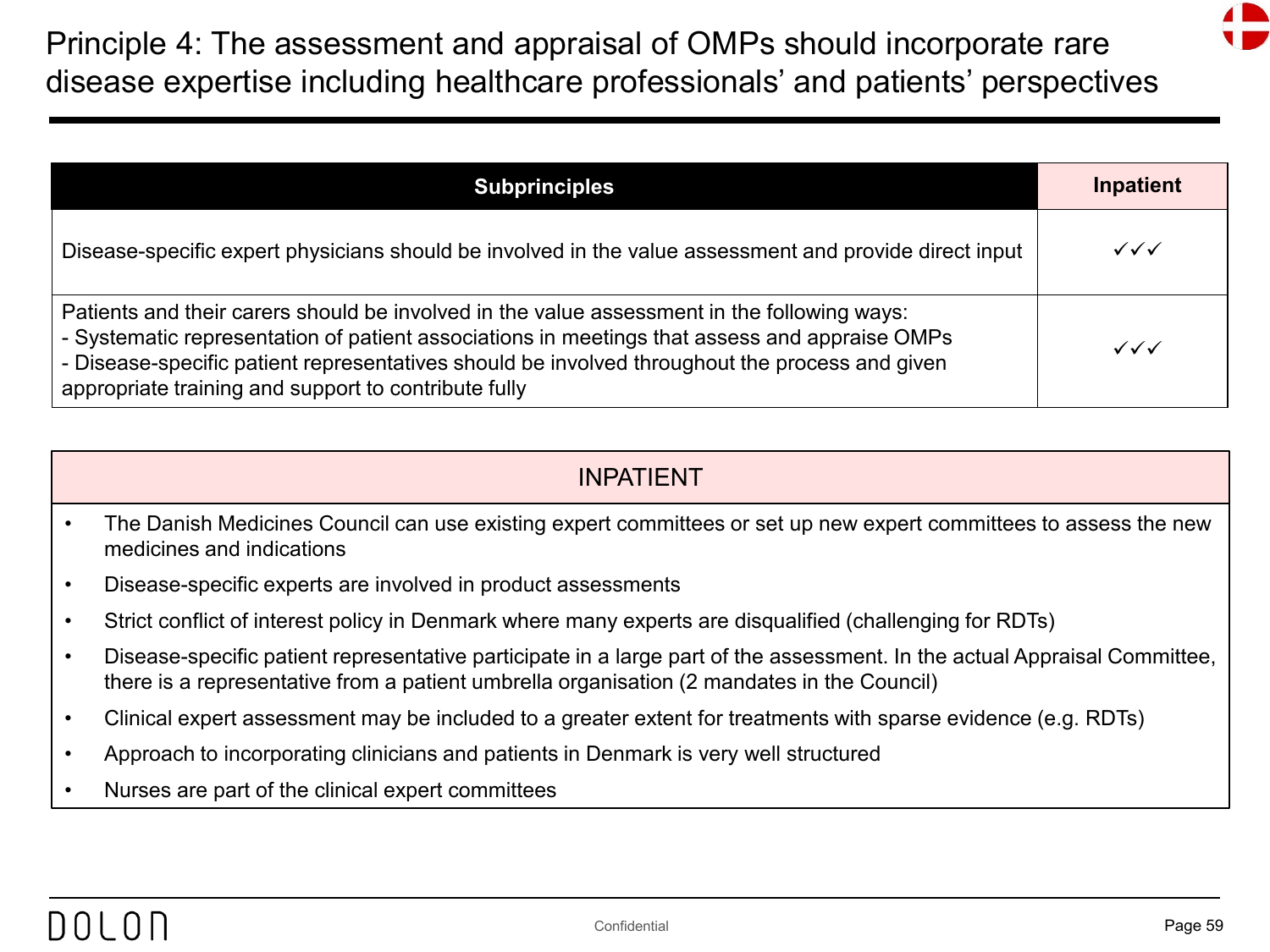Principle 5: To accommodate uncertainty, value assessment and P&R decisions should be adaptive subject to the need and availability of information over time

| <b>Subprinciples</b>                                                                                                                                                                                                                              | Inpatient    |
|---------------------------------------------------------------------------------------------------------------------------------------------------------------------------------------------------------------------------------------------------|--------------|
| Payers should consider uncertainty in light of disease prevalence, disease severity and unmet need,<br>amount of prior research conducted in the disease, extent to which the manufacturer has taken<br>reasonable steps to minimise uncertainty. | $\checkmark$ |
| Value assessment processes should be adaptive and continuous                                                                                                                                                                                      | ✓✓           |
| P&R decisions should allow movement both up and down with newly generated evidence on value                                                                                                                                                       | $\checkmark$ |
| Where adaptive processes are required, all parties (payers, HTA agencies, involved HCP, patients and<br>industry) need to agree on this iterative process                                                                                         |              |
| Where possible, the collection and analysis of RWE should be coordinated at EU or international level<br>and should be integrated in disease level registries and databases                                                                       |              |

- Amgros does not take severity into account, only DMC accounts for it in the assessment
- DMC may decide to reimburse a product despite Amgros not recommending a product due to high costs, and conversely may decide not to reimburse a product despite Amgros making a positive recommendation
- No formal adaptive processes, and there are no instructions in methods guideline
- Re-evaluation possible with new evidence, only few examples to date but the effects of such decision have not been seen yet
- RWE not consistently used in assessment processes, typically published evidence has more impact
- Nordic collaboration on RWE collection, willingness to use the data in the future, might be used to validate a decision
- When cost-utility analysis is not possible, manufacturers must justify why, and have the opportunity to submit alternative analyses, as well as unpublished data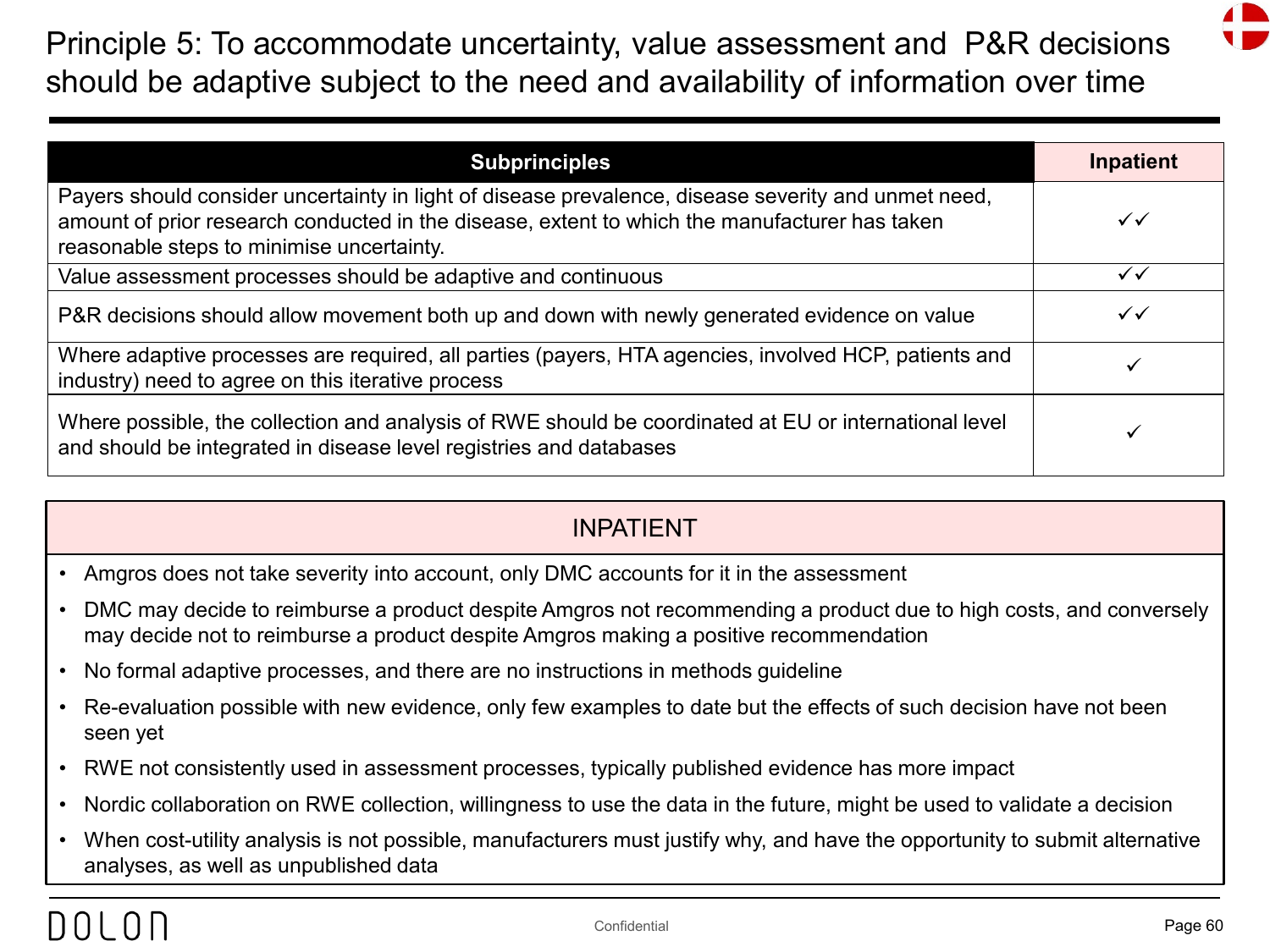Principle 6: All eligible patients within the authorised label of an OMP should be considered in the reimbursement appraisal although different decisions on access may apply to different sub-populations

| Subprinciple                                                                                                                                                               | Inpatient |
|----------------------------------------------------------------------------------------------------------------------------------------------------------------------------|-----------|
| Wherever possible, reimbursement decisions should seek to ensure that all patients specified in the<br>product license should receive access to treatment                  | ✓✓✓       |
| Reimbursement may be reflective of situations where there is a broad spectrum of disease and clearly<br>defined patient subgroups in which OMP value substantially differs | ✓✓✓       |

| <b>INPATIENT</b>                                                                                                                                          |
|-----------------------------------------------------------------------------------------------------------------------------------------------------------|
| • Manufacturers make a proposition on the reimbursement population in their submission and/or are asked to make a<br>submission for any sub-population(s) |
|                                                                                                                                                           |

• The DMC then reviews and decides which population should get reimbursement; this is based on the manufacturer's submission within the product license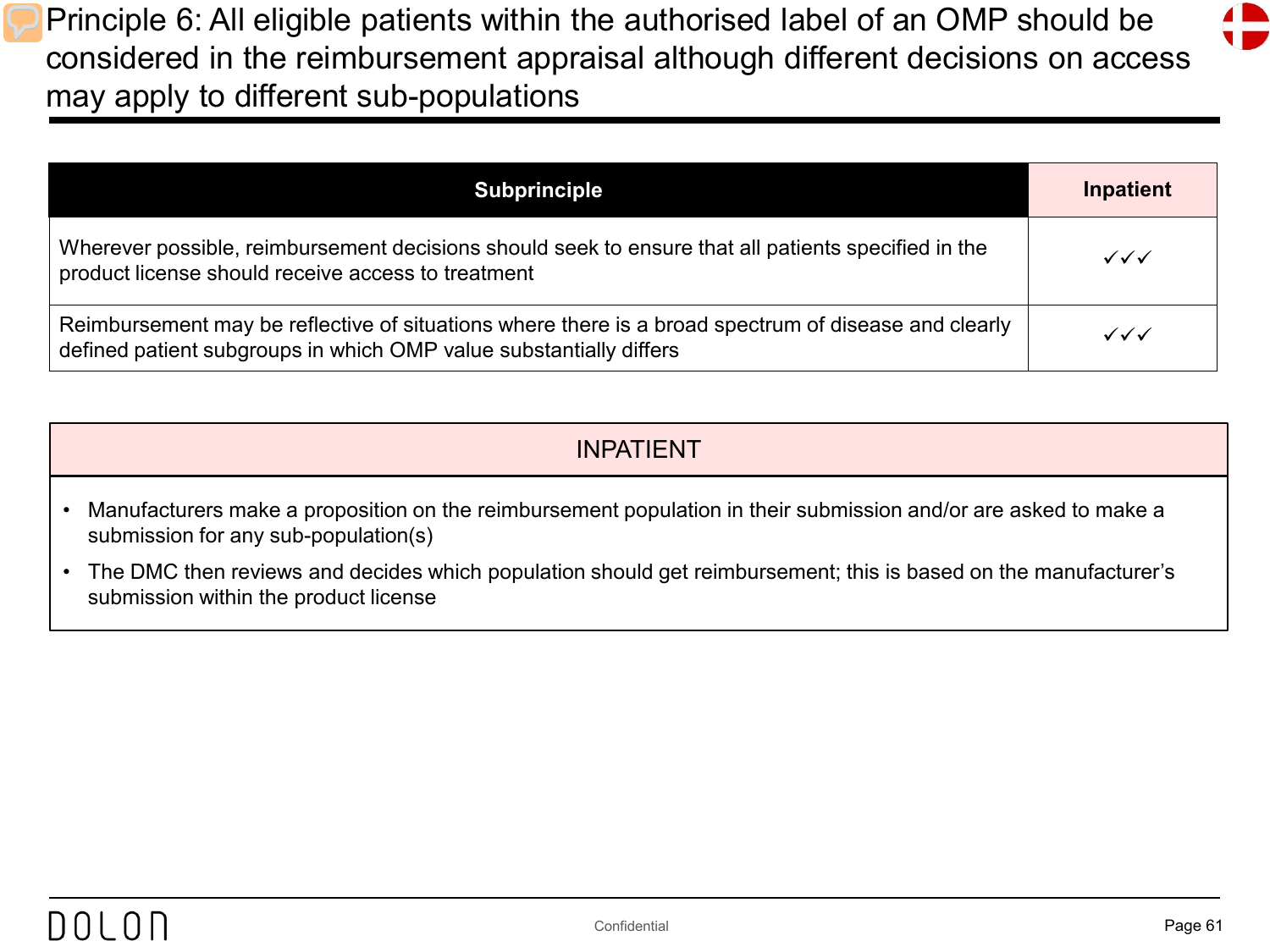## Principle 7: Funding should be provided at the national level to ensure patient access to OMPs

| <b>Subprinciple</b>                                                                                                                                                                 | Inpatient    |
|-------------------------------------------------------------------------------------------------------------------------------------------------------------------------------------|--------------|
| Funding for OMPs should be co-ordinated at a national level in order to avoid disparities in access<br>between regions                                                              | $\checkmark$ |
| It is preferable that funding for OMPs should come out of normal healthcare budgets rather than from<br>ear-marked rare disease funds that do not allow for a long-term perspective | ✓✓✓          |

- Although DMC grants reimbursement for RDTs nationally, they have no mandate to force regions to use RDTs. Regions decide, and most often follow the recommendation. If they don't have enough finance, they may not be able to reimburse RDTs
- Price negotiations by Amgros apply nationally
- Products are procured centrally by Amgros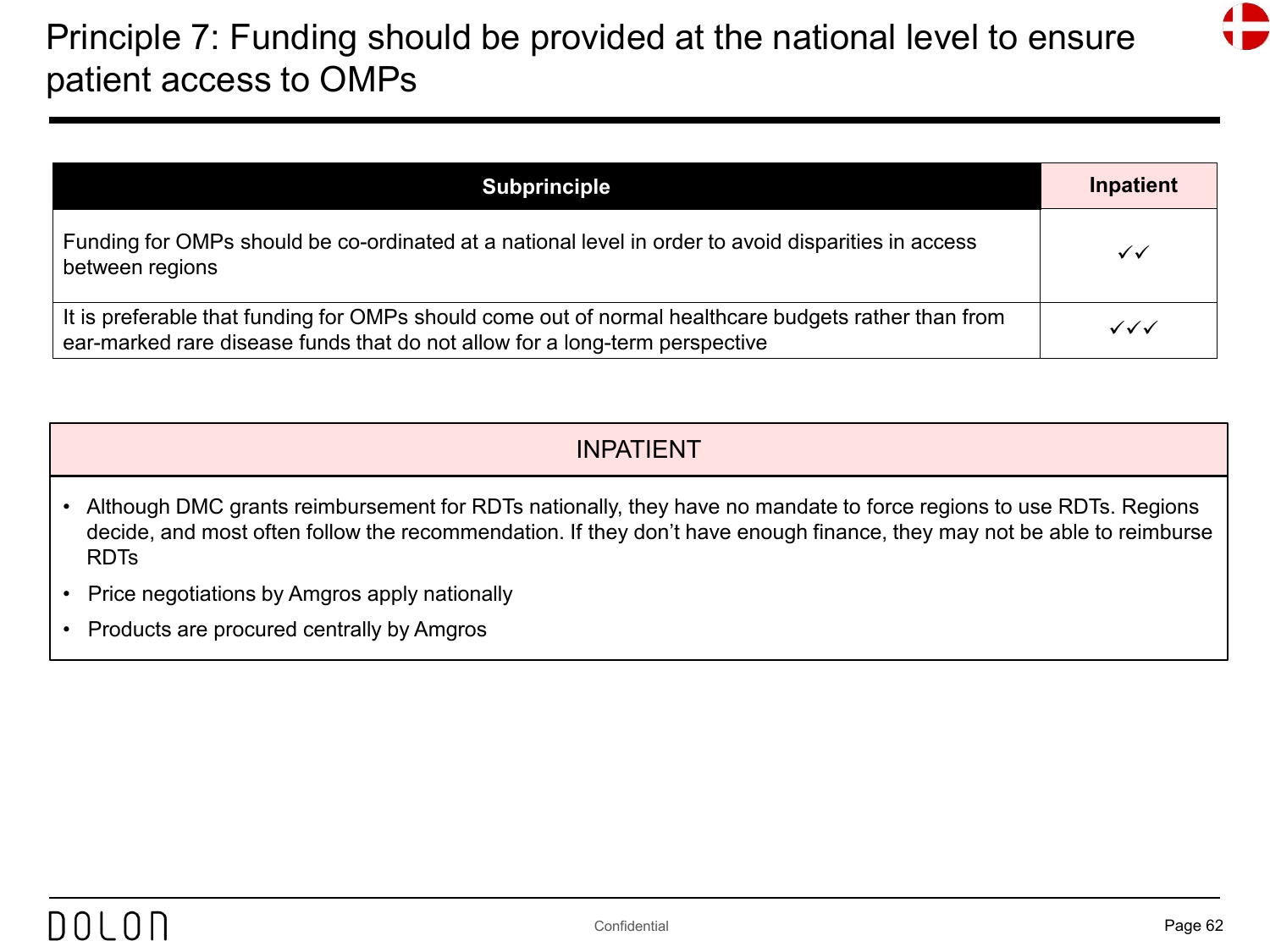# Principle 8: Evidence-based funding mechanisms should be developed to  $\begin{pmatrix} 1 \\ 2 \end{pmatrix}$ guarantee long-term sustainability

| <b>Subprinciples</b>                                                                                                                              | Inpatient                                          |
|---------------------------------------------------------------------------------------------------------------------------------------------------|----------------------------------------------------|
| Manufacturers, payers and HTA agencies should collaborate nationally to improve forecasting of<br>expenditure and ensure adequate funding of OMPs | $\checkmark$ .<br>$\checkmark\checkmark\checkmark$ |
| Early stage dialog between all stakeholders should be put in place to ensure long term sustainability of<br>outcomes                              | ✓✓                                                 |

| <b>INPATIENT</b>                                                                                                                                                                                                                        |
|-----------------------------------------------------------------------------------------------------------------------------------------------------------------------------------------------------------------------------------------|
| Horizon scanning is conducted for planning purposes by DMC and Amgros and for budgetary reasons by the regions<br>Informal dialogue with the Council can happen, near the submission date to discuss the kind of data to include in the |
| dossier                                                                                                                                                                                                                                 |
| There is opportunity for early dialogue between manufacturer and DMC                                                                                                                                                                    |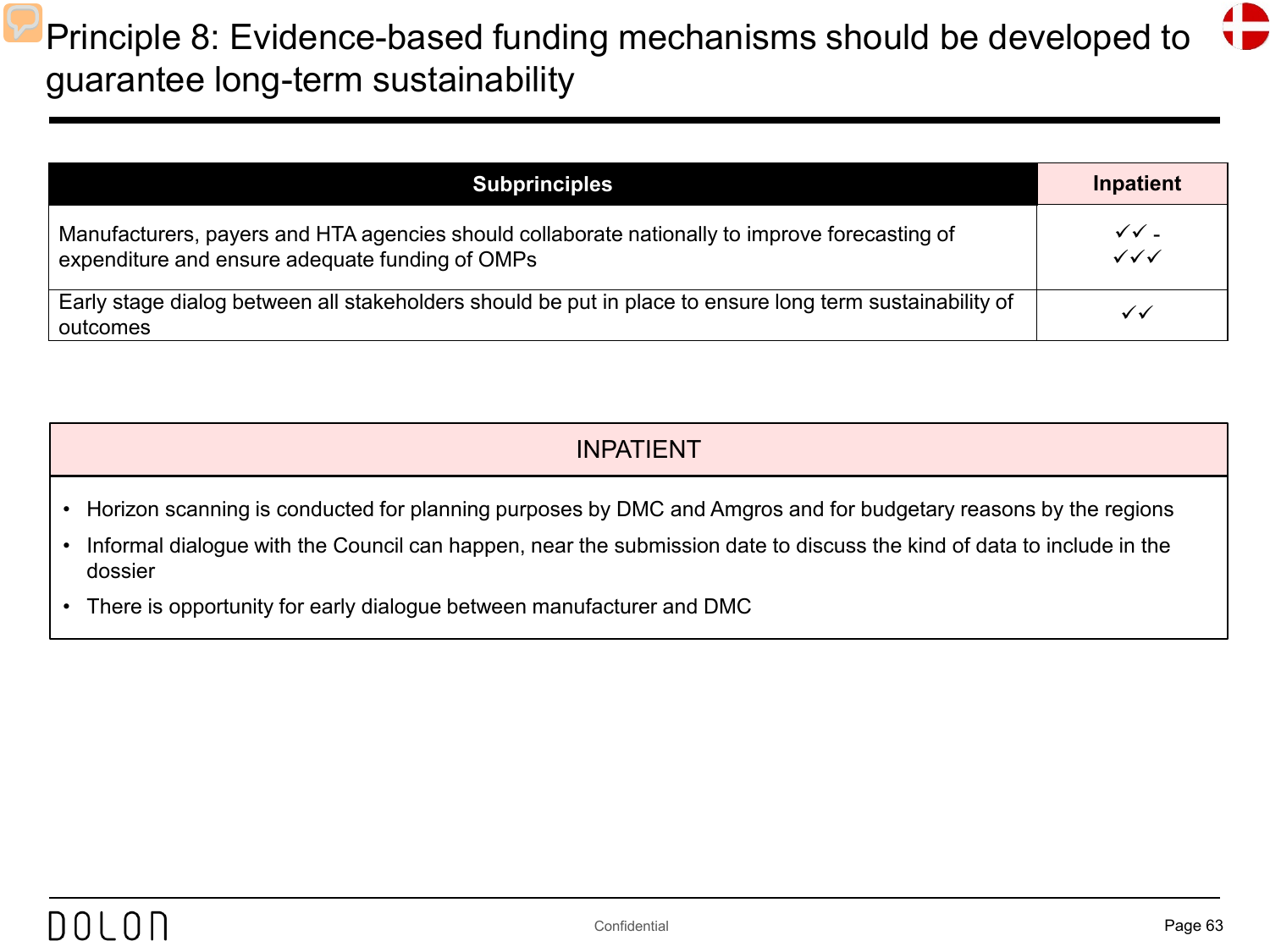## Principle 9: In the future there should be greater co-ordination of OMP value assessment processes at a European level

| <b>Subprinciples</b>                                                                     | Inpatient |
|------------------------------------------------------------------------------------------|-----------|
| Collaborate with other European payers in regard to value assessment and data generation |           |

### INPATIENT

• Nordic collaborations and EUnetHTA are different institutions from the DMC, hence what they do does not have any impact on product assessments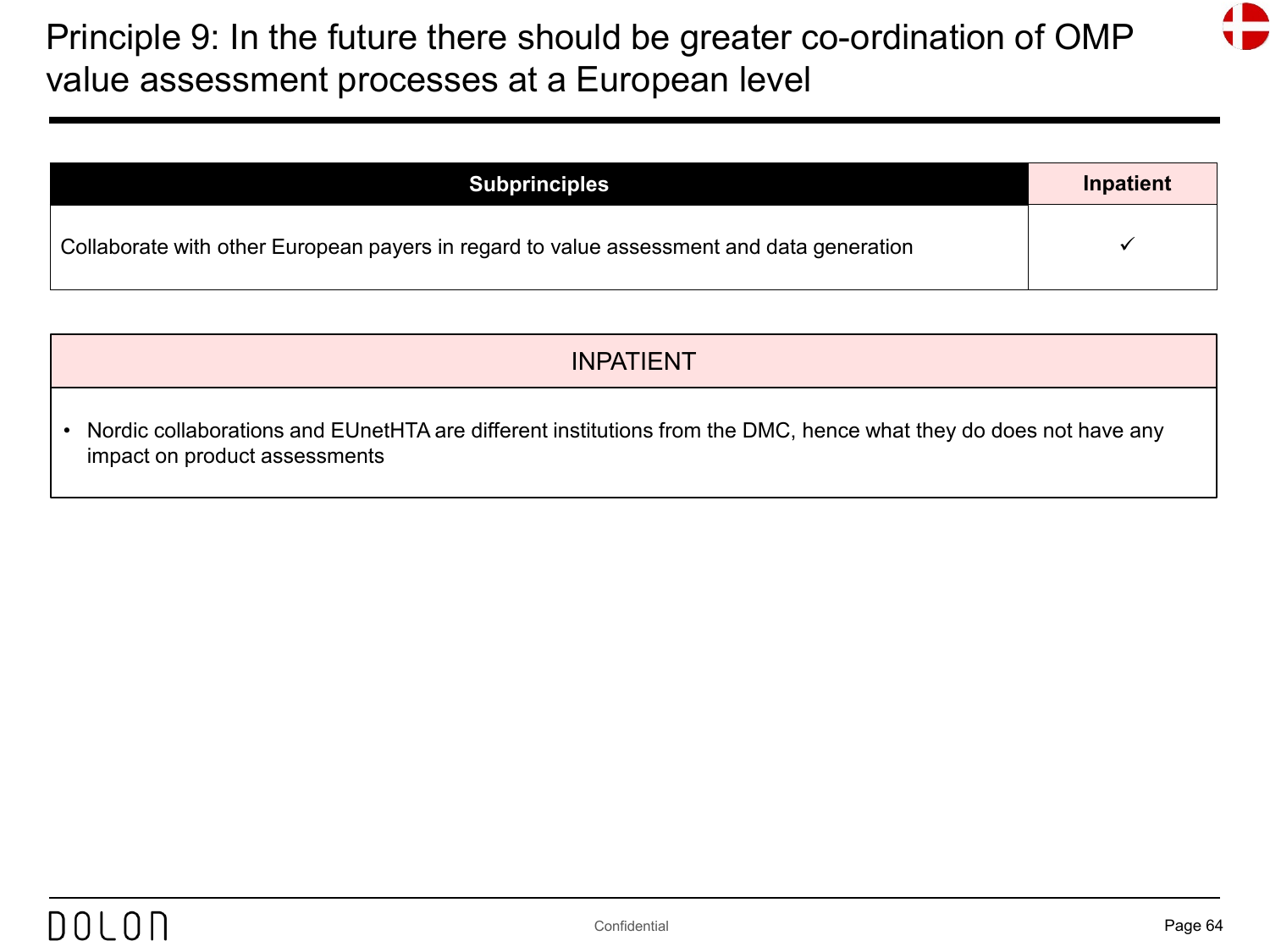

# **Appendix 1**

• Detailed assessment for Norway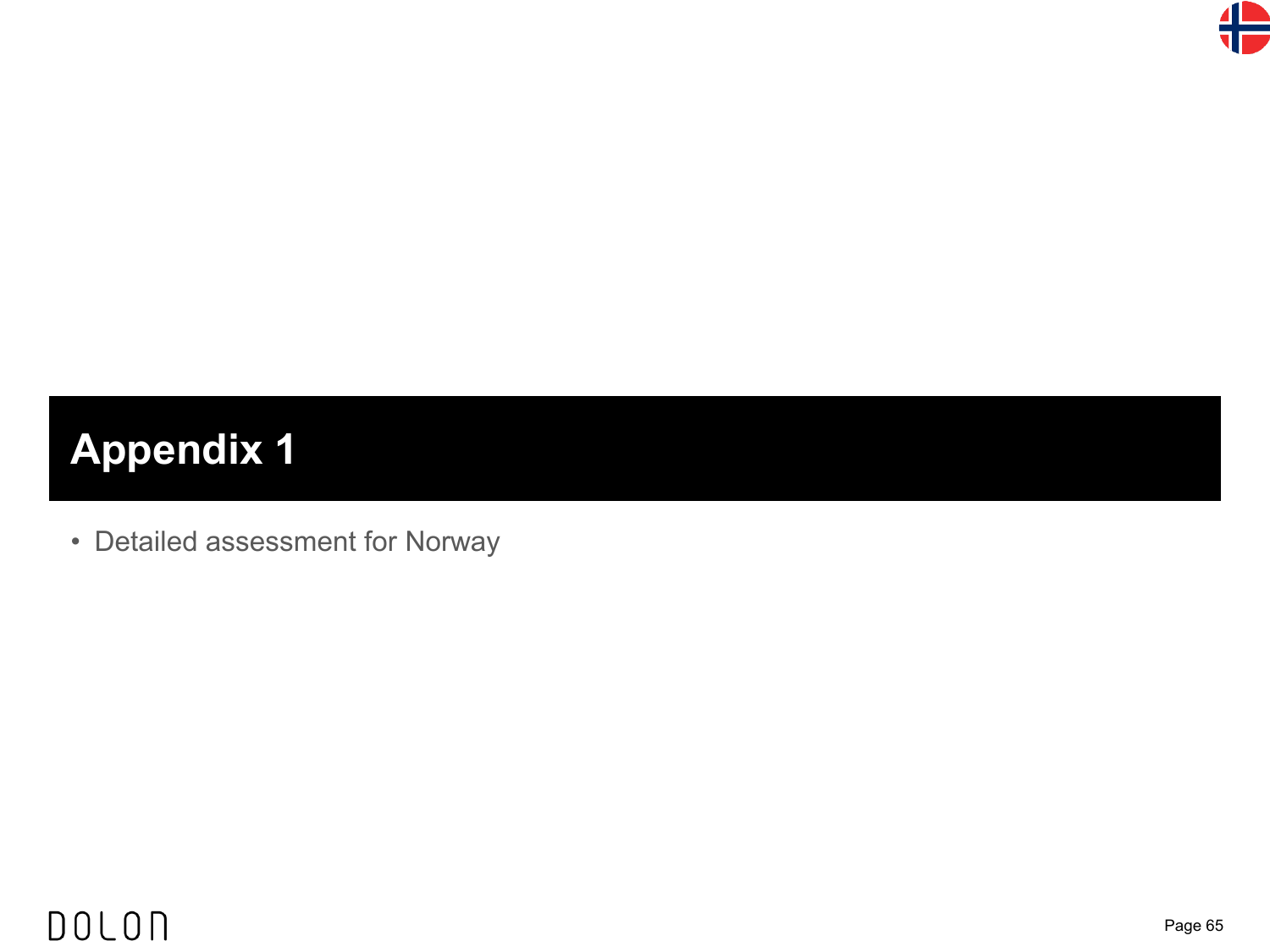Principle 1: OMP assessment should consider all relevant elements of product value for OMPs in an appropriate multi-dimensional framework



| <b>Subprinciples</b>                                                                                                   | <b>Hospital Funding</b> |
|------------------------------------------------------------------------------------------------------------------------|-------------------------|
| Decision-makers should consider OMP value from the perspective of patients, the healthcare<br>system and wider society |                         |
| Core elements of value and other considerations (see next slide)                                                       |                         |
| Societal values underpinning value assessment are explicit                                                             | $\checkmark\checkmark$  |
| Use of multi-criteria decision analytic (MCDA) frameworks approach                                                     | $\checkmark$            |

- Decision accounts for NOMA's recommendation
- Decision also depends on if sufficient funds or if organisational changes are required
- Cost containment may have more weight for in the decision by the Decision Forum, if there is insufficient budget
- Societal perspective and additional considerations are not accounted for; focus of assessment is on economic effectiveness and direct health care perspective (costs)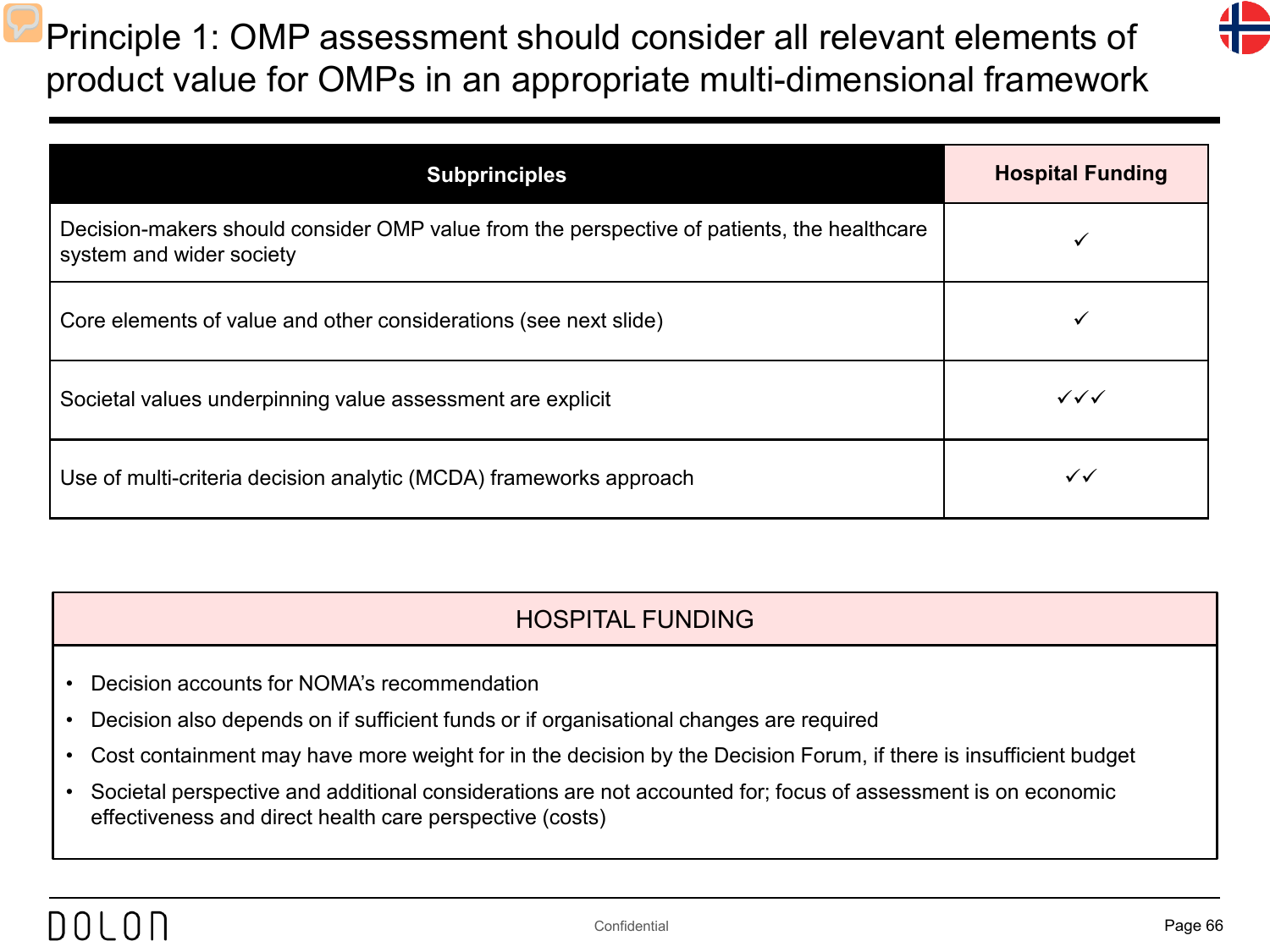

## **Guide to core elements of value**

|                       | <b>OMP value</b>                                    |                                |
|-----------------------|-----------------------------------------------------|--------------------------------|
|                       | Impact of disease on                                | Impact of treatment on         |
|                       | $\checkmark$ Survival/life expectancy               |                                |
|                       | $\checkmark$ Morbidity                              |                                |
| <b>Patient level</b>  | $\checkmark$ Patient experience and quality of life |                                |
|                       | $\checkmark$ Patient economic burden                |                                |
|                       | $\checkmark$ Existing treatment options             | $\checkmark$ Side effects      |
|                       |                                                     | $\sim$ x Treatment convenience |
| <b>Healthcare</b>     | $\checkmark$ Healthcare system resources and budget |                                |
| system level          | $\sim$ x Healthcare system organisation             |                                |
|                       | $\sim$ x Family/Carer quality of life               |                                |
| <b>Societal level</b> | $\checkmark$ Family/carer economic burden           |                                |
|                       | $\sim$ x Societal economic burden                   |                                |

- The ICER (preferably cost/QALY) captures survival and QOL impact (EQ-5D). The rest would be accounted for during discussions
- Treatment convenience: not often used, but would be if main advantage
- Healthcare system organisation: not considered by NOMA, but could be included by hospitals in their recommendations to the Decision Forum
- Family/carer quality of life: considered as a modifier, as difficult to quantify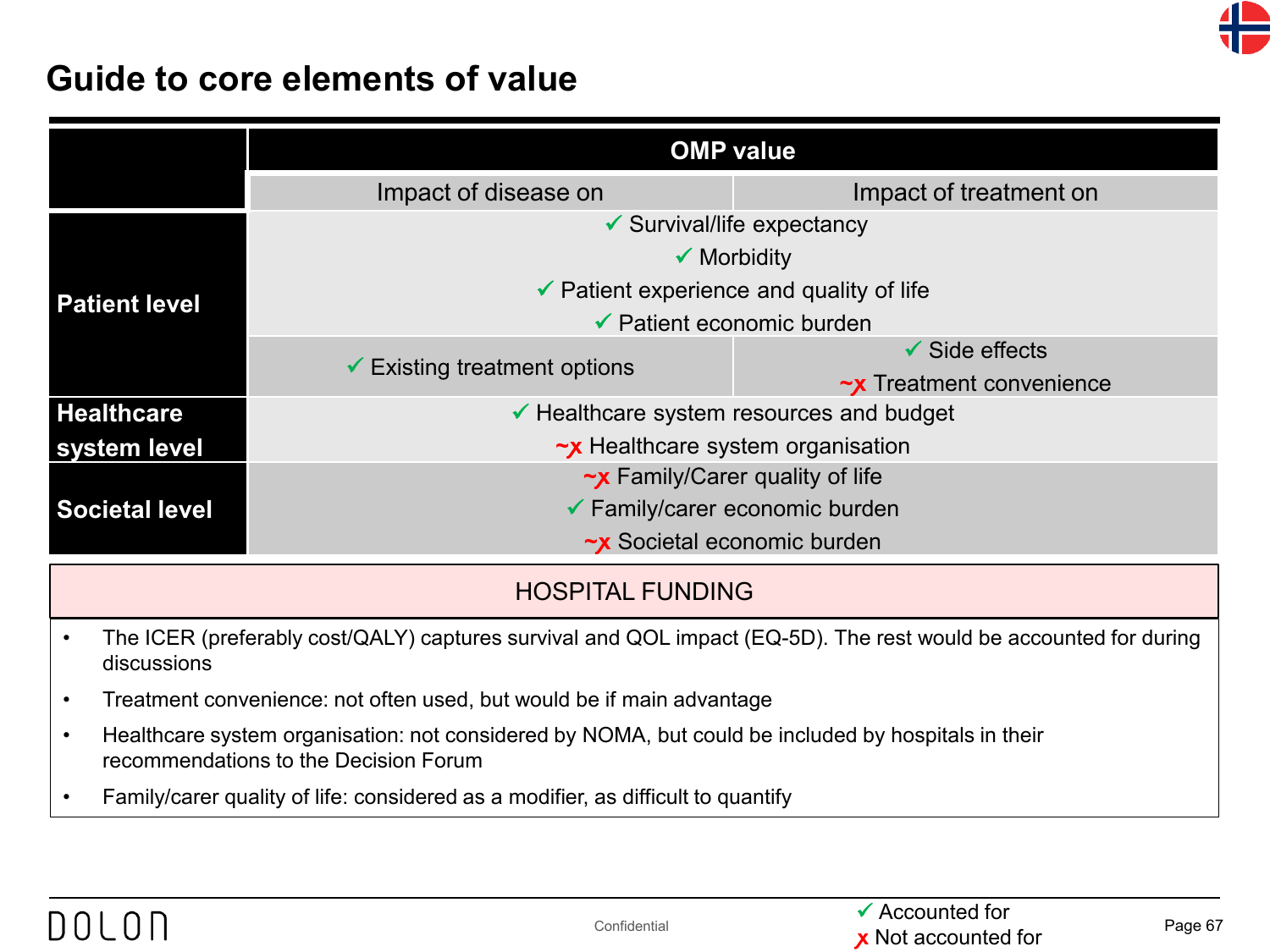## Principle 2: P&R decisions should be founded on the assessment of OMP value for  $\P$ money and adjusted to reflect other considerations beyond product value

| <b>Subprinciples</b>                                                                                                                                                                                                                   | <b>Hospital Funding</b> |
|----------------------------------------------------------------------------------------------------------------------------------------------------------------------------------------------------------------------------------------|-------------------------|
| Reimbursement decisions should be based on product value                                                                                                                                                                               | ✓✓✓                     |
| Price should be informed by price-value precedents for other specialist medicines                                                                                                                                                      | $\checkmark\checkmark$  |
| Beyond product value, price and reimbursement status should be modulated to reflect other<br>considerations, such as societal preferences, rarity, budget impact and sustainability of innovation in<br>rare diseases (see next slide) |                         |
| If cost-effectiveness is applied, ICER thresholds should be modulated to reflect specificities of rare<br>diseases                                                                                                                     |                         |
| Balances incentives for new research investment in rare diseases while maximising value for money for<br>healthcare systems                                                                                                            | ✓✓                      |

- The Decision Forum may decide not to follow NOMA's recommendation, and focus on cost-containment
- Other considerations, like rarity, not made; there is recognition of high uncertainty around RDTs and greater WTP officially, but often not seen in practice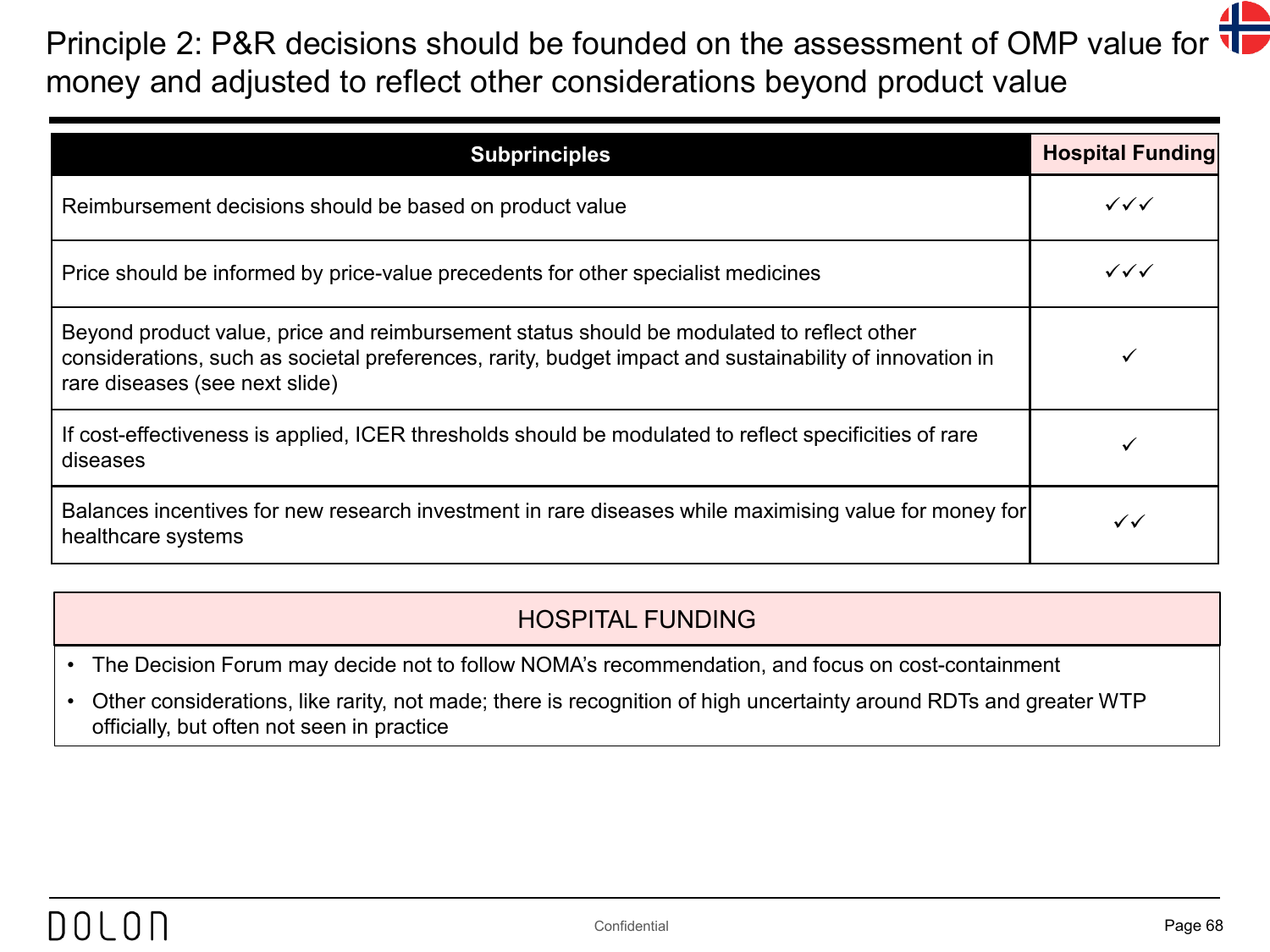## Considerations beyond product value & uncertainty of rare disease treatments



## **Considerations beyond OMP value**

- **X** Rarity
	- x Sustainability of innovation in rare diseases
	- $\checkmark$  Small budget impact
- **ꭙ** Societal preferences

#### **Uncertainty of OMP value**

- $\checkmark$  Quality of evidence
- $\checkmark$  Uncertainty around value parameters

- Criteria for ultra-rare diseases would give more flexibility (and accept higher ICERs) for very small patient populations. For the other rare diseases, their rare nature would not be considered
- Sustainability: higher WTP through new criteria for ultra-RDTs (captured indirectly, also in the added benefit of the drug)
- Quality of the evidence: modifier + for RDTs may expected more uncertainty & lower quality evidence

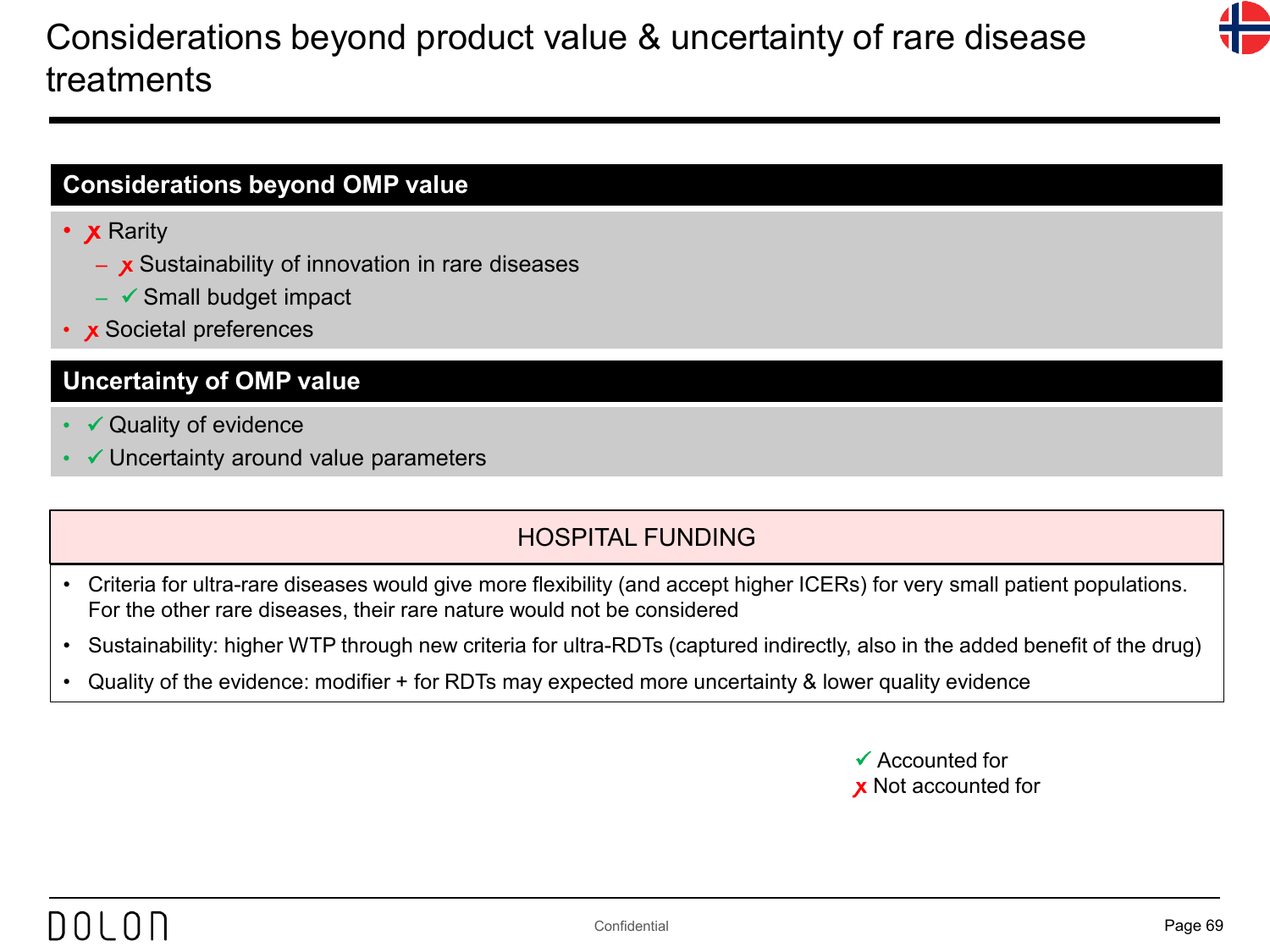Principle 3: All official regulatory and HTA of OMPs undertaken at the European level should be acknowledged by national health authorities

| <b>Subprinciples</b>                                                       | <b>Hospital Funding</b> |
|----------------------------------------------------------------------------|-------------------------|
| Assessment builds on the decisions and recommendations at a European level |                         |

- EMA EPAR and assessment reports frequently used (particularly for RDTs)
- Don't necessarily adopt their conclusions
- Don't look at HTA body decisions in other countries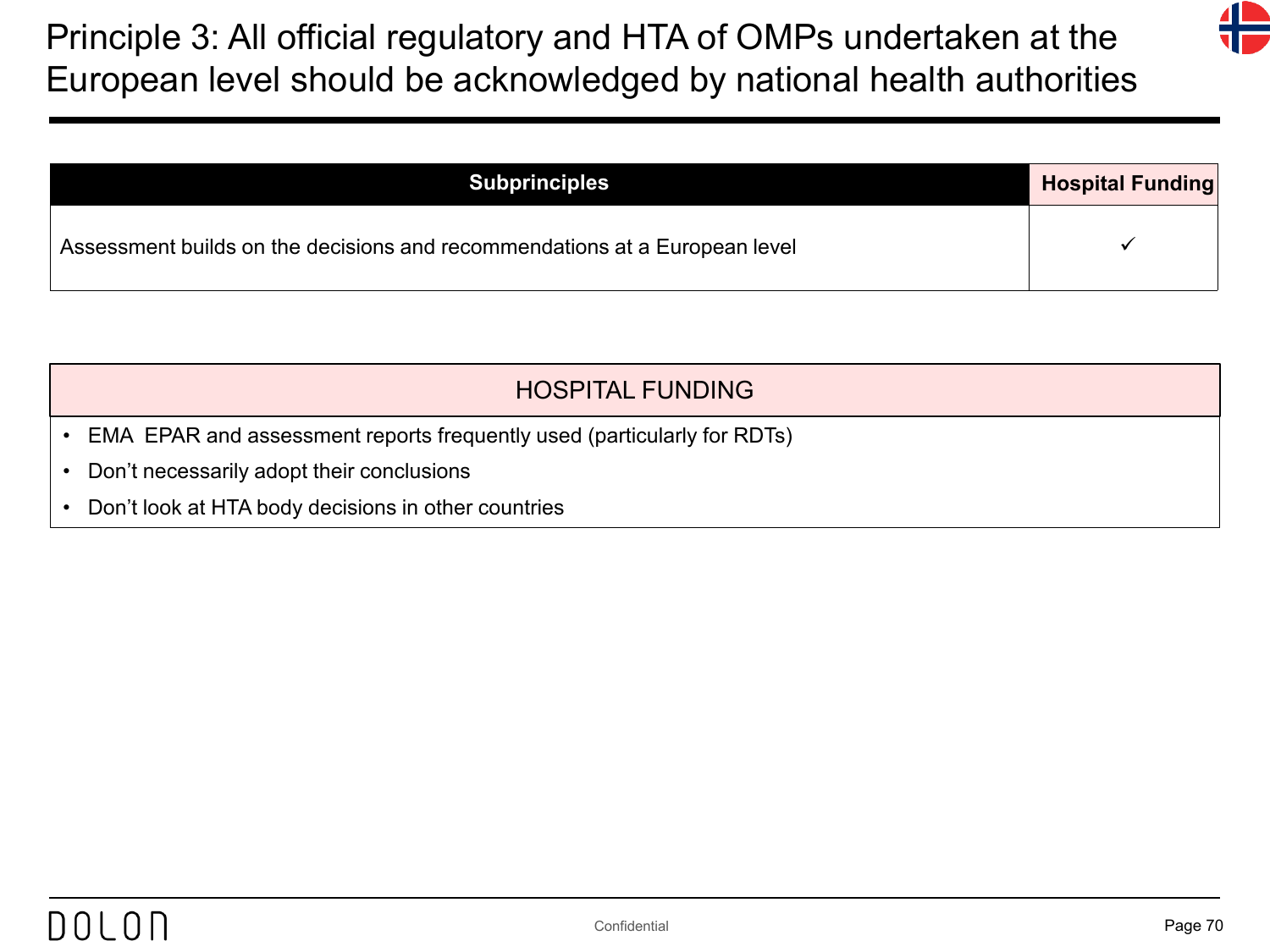Principle 4: The assessment and appraisal of OMPs should incorporate rare disease expertise including healthcare professionals' and patients' perspectives

| <b>Subprinciples</b>                                                                                                                                                                                                                                                                                                                                   | <b>Hospital Funding</b> |
|--------------------------------------------------------------------------------------------------------------------------------------------------------------------------------------------------------------------------------------------------------------------------------------------------------------------------------------------------------|-------------------------|
| Disease-specific expert physicians should be involved in the value assessment and provide direct input                                                                                                                                                                                                                                                 | ✓✓                      |
| Patients and their carers should be involved in the value assessment in the following ways:<br>- Systematic representation of patient associations in meetings that assess and appraise OMPs<br>- Disease-specific patient representatives should be involved throughout the process and given<br>appropriate training and support to contribute fully |                         |

- No disease-specific experts in the Decision Forum. Medical experts from each health region are included earlier in the process. One patient representative in the Decision Forum, does not have formal vote, but can possibly influence the process
- Hospitals include a report with NOMA's report with their input, including input from clinical experts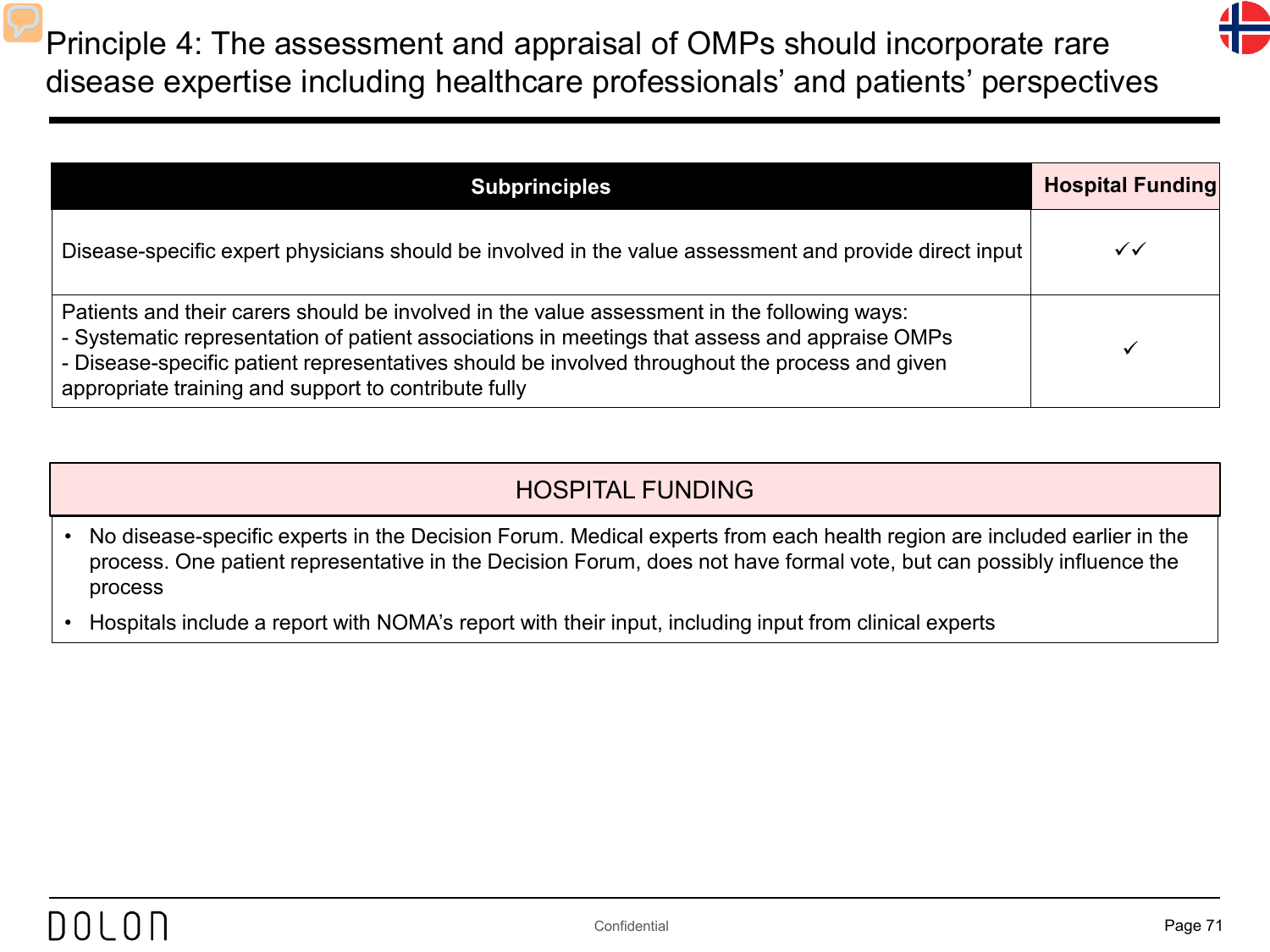Principle 5: To accommodate uncertainty, value assessment and P&R decisions should be adaptive subject to the need and availability of information over time



| <b>Subprinciples</b>                                                                                                                                                                                                                              | <b>Hospital Funding</b> |
|---------------------------------------------------------------------------------------------------------------------------------------------------------------------------------------------------------------------------------------------------|-------------------------|
| Payers should consider uncertainty in light of disease prevalence, disease severity and unmet need,<br>amount of prior research conducted in the disease, extent to which the manufacturer has taken<br>reasonable steps to minimise uncertainty. | ✓✓                      |
| Value assessment processes should be adaptive and continuous                                                                                                                                                                                      |                         |
| P&R decisions should allow movement both up and down with newly generated evidence on value                                                                                                                                                       |                         |
| Where adaptive processes are required, all parties (payers, HTA agencies, involved HCP, patients and<br>industry) need to agree on this iterative process                                                                                         |                         |
| Where possible, the collection and analysis of RWE should be coordinated at EU or international level<br>and should be integrated in disease level registries and databases                                                                       |                         |

- The Decision Forum does not consider outcome-based MEAs
- All points raised about the assessment by NOMA are applicable for hospital funding
- Decisions are not adapted once made
- NOMA recognises difficulty coping with RDTs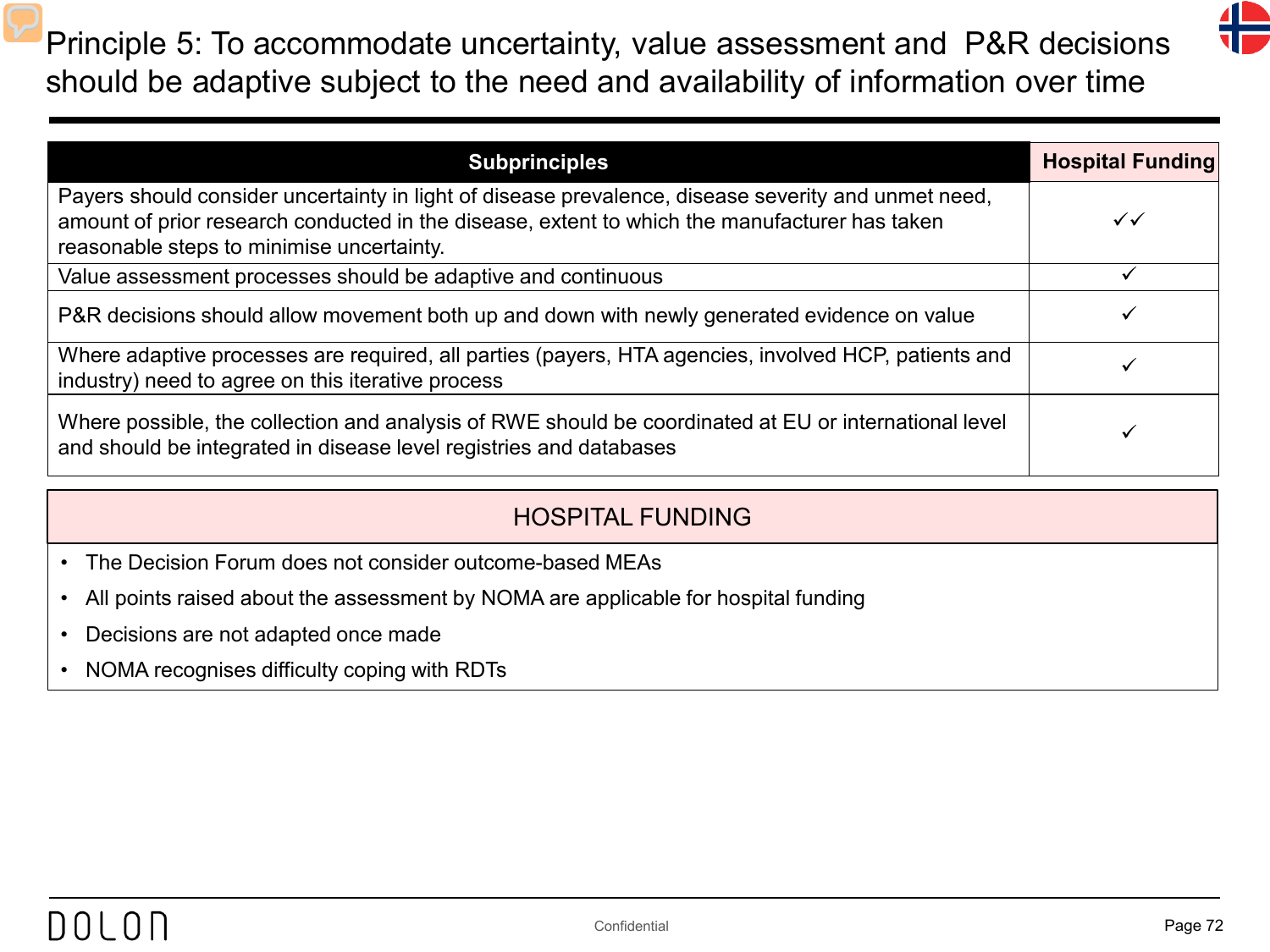Principle 6: All eligible patients within the authorised label of an OMP should be considered in the reimbursement appraisal although different decisions on access may apply to different sub-populations

| <b>Subprinciple</b>                                                                                                                                                        | <b>Hospital Funding</b>          |
|----------------------------------------------------------------------------------------------------------------------------------------------------------------------------|----------------------------------|
| Wherever possible, reimbursement decisions should seek to ensure that all patients specified in the<br>product license should receive access to treatment                  | $\checkmark\checkmark\checkmark$ |
| Reimbursement may be reflective of situations where there is a broad spectrum of disease and clearly<br>defined patient subgroups in which OMP value substantially differs | ✓✓✓                              |

| HOSPITAL FUNDING |  |  |
|------------------|--|--|
|                  |  |  |

- Manufacturers are invited to apply for reimbursement of an indication
- All new drugs and indications undergo the reimbursement process
- NOMA prefers not to use subpopulations; uses ITT population, but may recommend reimbursement to certain subgroups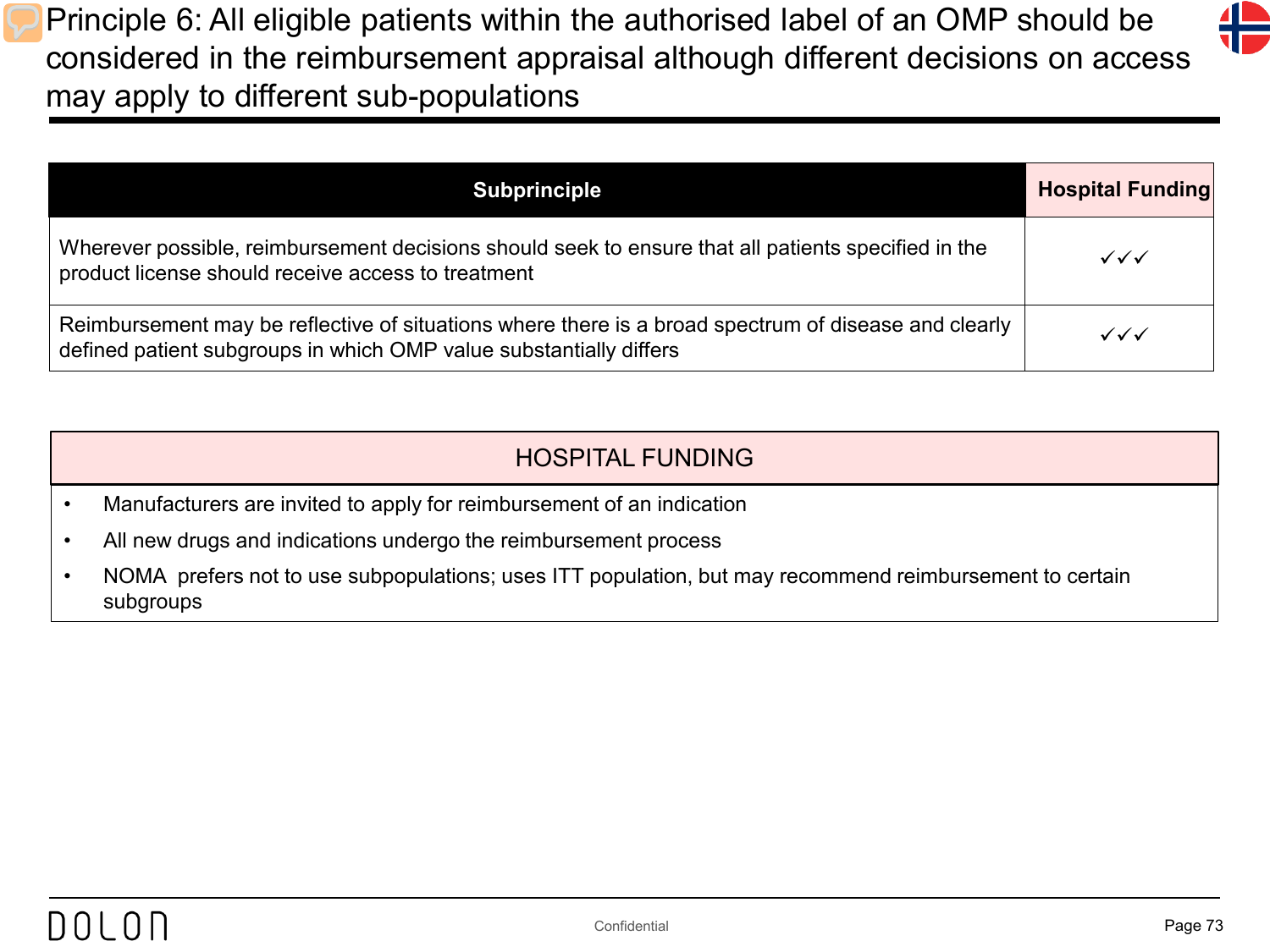# Principle 7: Funding should be provided at the national level to ensure patient access to OMPs

| <b>Subprinciple</b>                                                                                                                                                                 | <b>Hospital Funding</b>          |
|-------------------------------------------------------------------------------------------------------------------------------------------------------------------------------------|----------------------------------|
| Funding for OMPs should be co-ordinated at a national level in order to avoid disparities in access<br>between regions                                                              | ✓✓                               |
| It is preferable that funding for OMPs should come out of normal healthcare budgets rather than from<br>ear-marked rare disease funds that do not allow for a long-term perspective | $\checkmark\checkmark\checkmark$ |

|           | <b>HOSPITAL FUNDING</b>                                                                                                                                                                        |
|-----------|------------------------------------------------------------------------------------------------------------------------------------------------------------------------------------------------|
| $\bullet$ | The Decision Forum makes national decisions, which are to be covered by hospital budgets                                                                                                       |
|           | National funding is distributed among regions. Decision is made nationally, but funding is regional (hospitals; mainly<br>based on budget impact and previous year expenditure, not earmarked) |

• Regional funding may put access to RDTs at risk.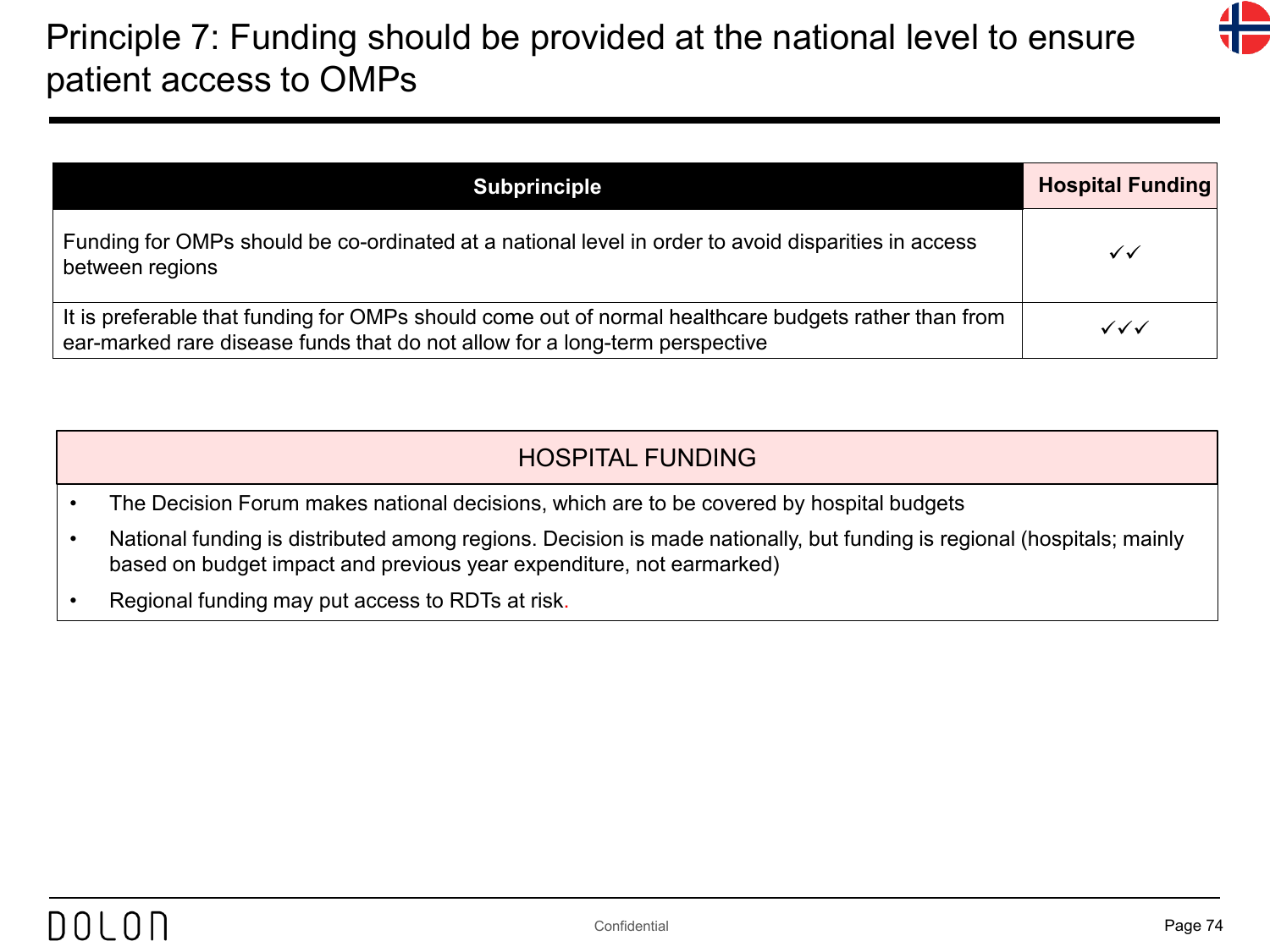# Principle 8: Evidence-based funding mechanisms should be developed to guarantee long-term sustainability

| <b>Subprinciples</b>                                                                                                                              | <b>Hospital Funding</b> |
|---------------------------------------------------------------------------------------------------------------------------------------------------|-------------------------|
| Manufacturers, payers and HTA agencies should collaborate nationally to improve forecasting of<br>expenditure and ensure adequate funding of OMPs | ✓✓                      |
| Early stage dialog between all stakeholders should be put in place to ensure long term sustainability of<br>outcomes                              | ✓✓                      |

- NoMA has access to information from EMA, then ask for information to conduct HTA before market authorisation is obtained in order to start the assessment early.
- Early scientific advice: it is possible to have pre-meetings before submitted the dossier. This would be the first contact with NOMA
- Limited early dialogue except between manufacturer and trade organisation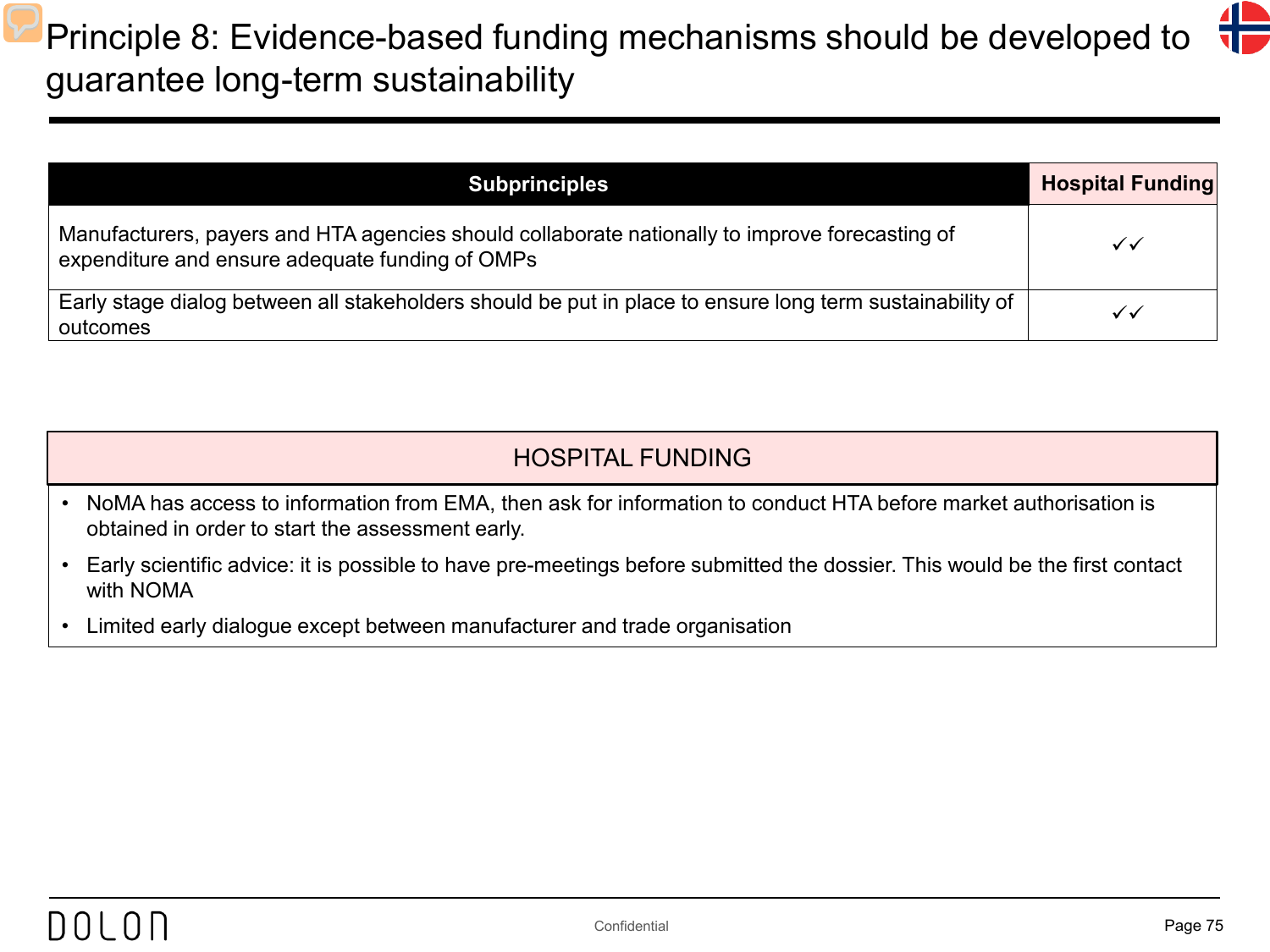# Principle 9: In the future there should be greater co-ordination of OMP value assessment processes at a European level

| <b>Subprinciples</b>                                                                     | <b>Hospital Funding</b> |
|------------------------------------------------------------------------------------------|-------------------------|
| Collaborate with other European payers in regard to value assessment and data generation |                         |

## HOSPITAL FUNDING

• NOMA is a participant of EUnetHTA JA3 and Finose HTA collaboration, though engagement is difficult when it comes to RDTs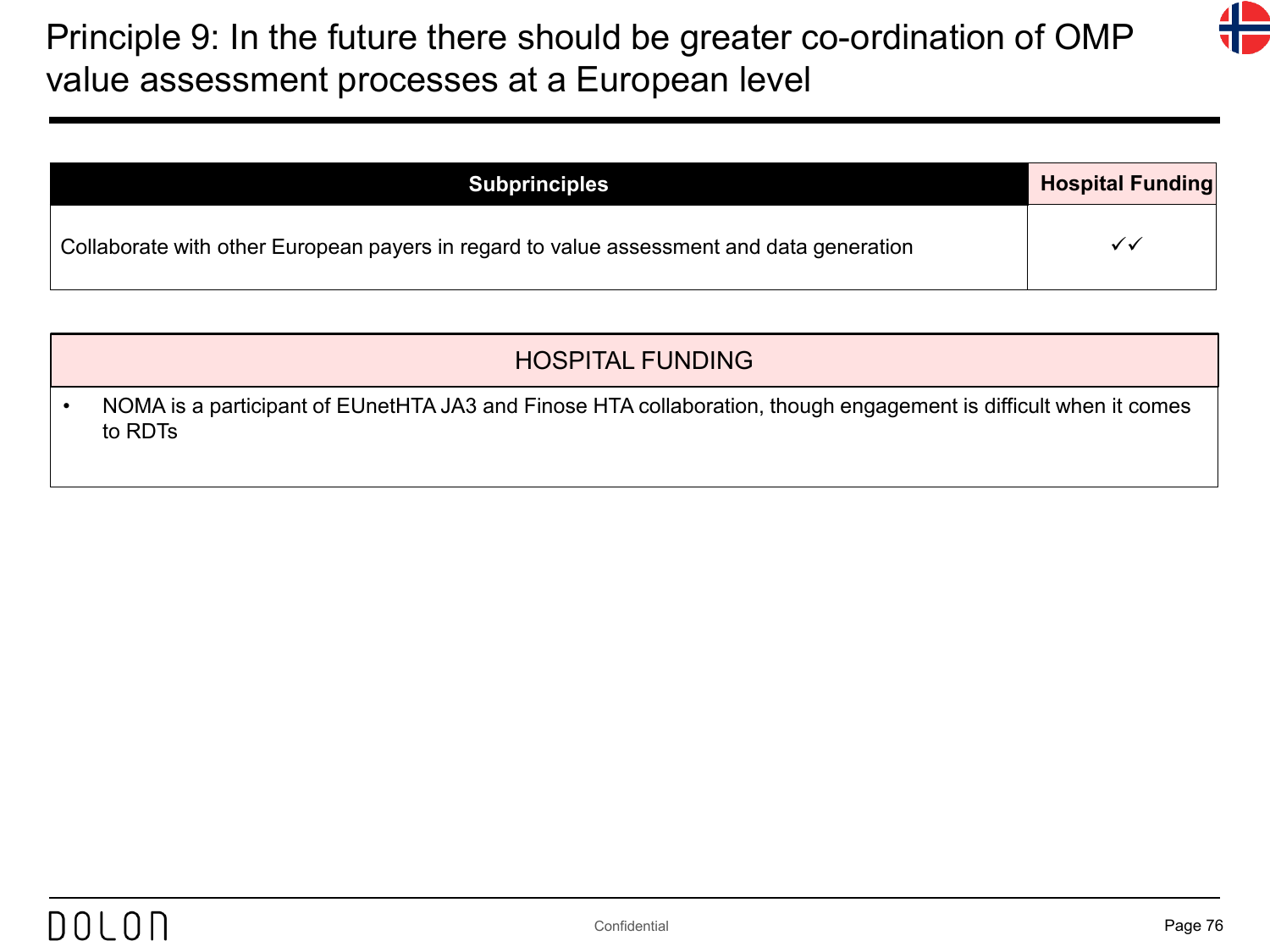# **Appendix 1**

• Detailed assessment for Finland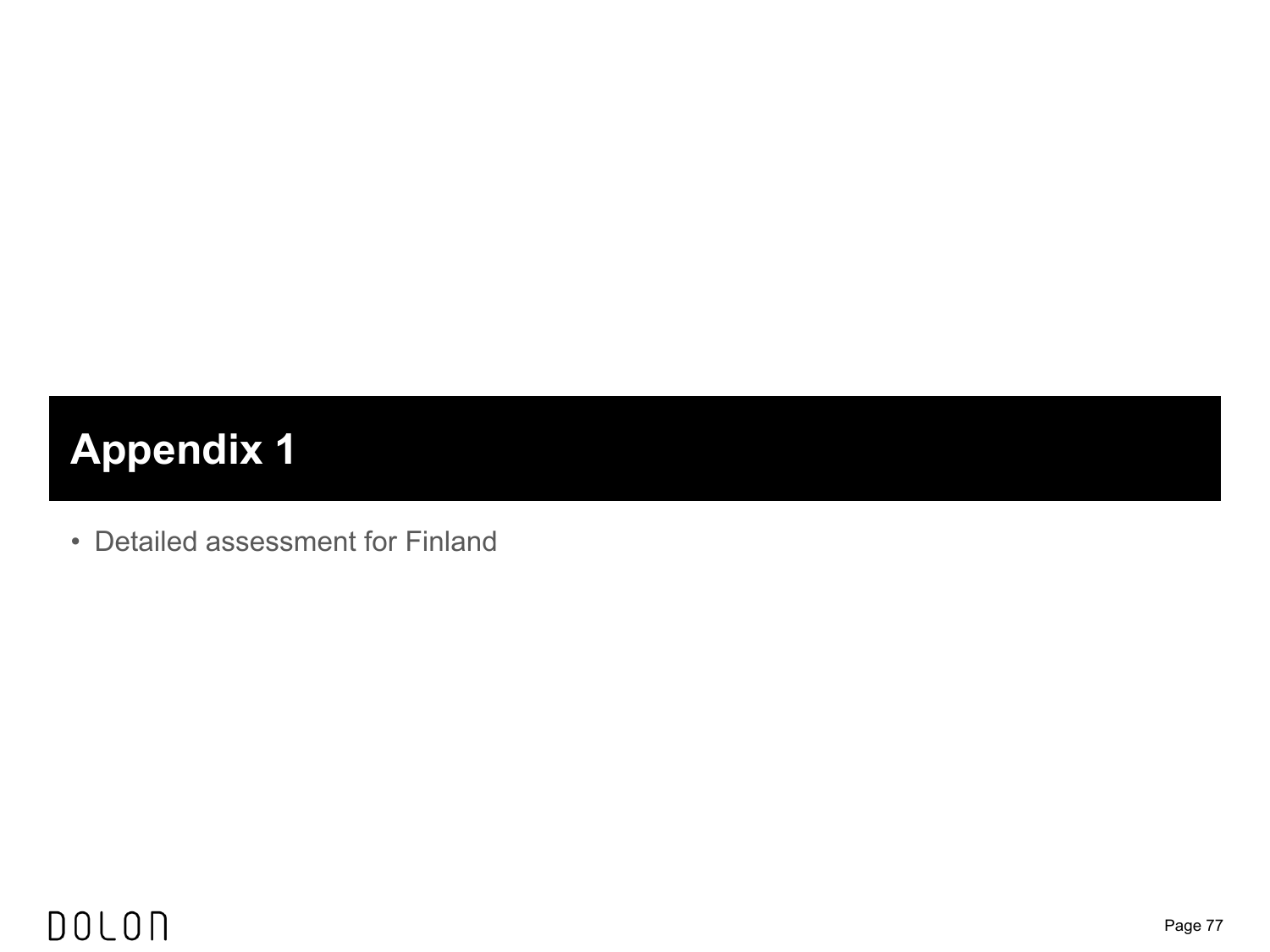Principle 1: OMP assessment should consider all relevant elements of product value for OMPs in an appropriate multi-dimensional framework

| <b>Subprinciples</b>                                                                                                   | <b>Outpatient</b>                                     | <b>Inpatient</b> |
|------------------------------------------------------------------------------------------------------------------------|-------------------------------------------------------|------------------|
| Decision-makers should consider OMP value from the perspective of<br>patients, the healthcare system and wider society | $\checkmark\checkmark$                                | $\checkmark$     |
| Core elements of value and other considerations (see next slide)                                                       | $\checkmark$ $\checkmark$ -<br>$\checkmark\checkmark$ | $\checkmark$     |
| Societal values underpinning value assessment are explicit                                                             |                                                       |                  |
| Use of multi-criteria decision analytic (MCDA) frameworks approach                                                     |                                                       |                  |

| <b>OUTPATIENT</b>                                                                                                                                                                                                                                                                                                                                                | <b>INPATIENT</b>                                                                                                                                                                                                                                                                                               |
|------------------------------------------------------------------------------------------------------------------------------------------------------------------------------------------------------------------------------------------------------------------------------------------------------------------------------------------------------------------|----------------------------------------------------------------------------------------------------------------------------------------------------------------------------------------------------------------------------------------------------------------------------------------------------------------|
| • Most elements of value are captured (see next slide)<br>No specification or prioritisation of orphan drugs,<br>although some drugs receive a higher reimbursement<br>level, this does not depend on rare disease status.<br>Higher ICER may rather be permitted due to other<br>considerations like high societal value, paediatric<br>indications, unmet need | The wider societal perspective is no considered (see<br>next slide)<br>Societal values are not explicitly considered but my be<br>reflected by assessing severity of the disease<br>PICO approach used to assess the clinical benefit but<br>no formal MCDA approach is used to review of<br>elements ff value |
| Multiple criteria are accounted for but no formal MCDA<br>approach                                                                                                                                                                                                                                                                                               |                                                                                                                                                                                                                                                                                                                |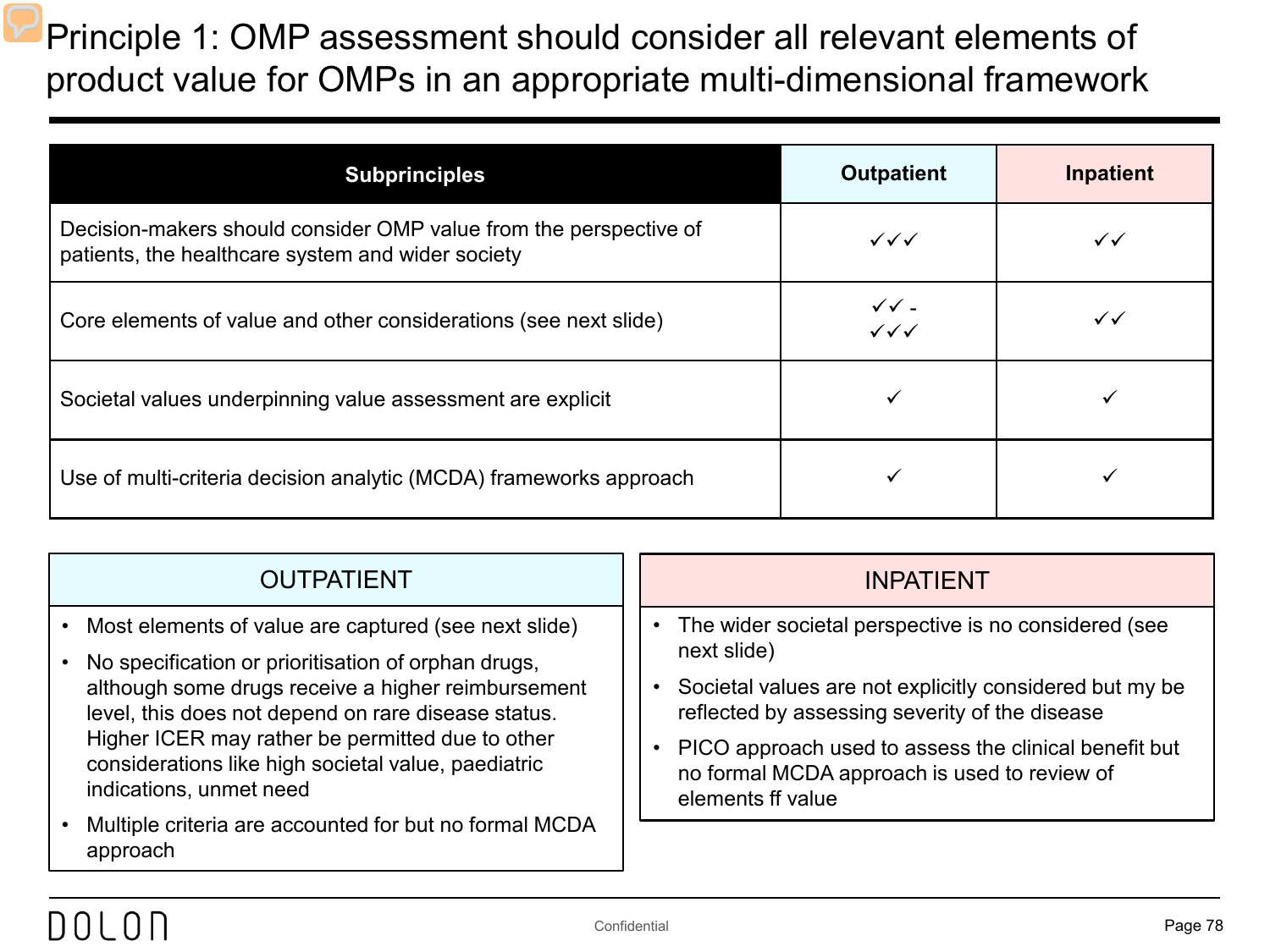## **Guide to core elements of value**

|                                                           | <b>OMP value (HILA)</b>                                                  |                                          |                                                                                                                                                                            |                                                                                                                   | <b>OMP value (Fimea)</b>                                                        |                                |
|-----------------------------------------------------------|--------------------------------------------------------------------------|------------------------------------------|----------------------------------------------------------------------------------------------------------------------------------------------------------------------------|-------------------------------------------------------------------------------------------------------------------|---------------------------------------------------------------------------------|--------------------------------|
|                                                           | Impact of treatment on<br>Impact of disease on                           |                                          | Impact of disease on                                                                                                                                                       | Impact of treatment on                                                                                            |                                                                                 |                                |
|                                                           | ✔ Survival/life expectancy                                               |                                          |                                                                                                                                                                            | $\checkmark$ Survival/life expectancy                                                                             |                                                                                 |                                |
|                                                           |                                                                          | $\checkmark$ Morbidity                   |                                                                                                                                                                            |                                                                                                                   |                                                                                 | $\checkmark$ Morbidity         |
| <b>Patient</b>                                            |                                                                          | ✔ Patient experience and quality of life |                                                                                                                                                                            |                                                                                                                   | ✔ Patient experience and quality of life                                        |                                |
| level                                                     |                                                                          | $\checkmark$ Patient economic burden     |                                                                                                                                                                            |                                                                                                                   | x Patient economic burden                                                       |                                |
|                                                           | $\checkmark$ Existing treatment options                                  | $\checkmark$ Side effects                |                                                                                                                                                                            | $\checkmark$ Existing treatment options                                                                           |                                                                                 | $\checkmark$ Side effects      |
|                                                           |                                                                          | <b>x</b> Treatment convenience           |                                                                                                                                                                            |                                                                                                                   |                                                                                 | <b>x</b> Treatment convenience |
|                                                           | <b>Healthcare</b><br>$\checkmark$ Healthcare system resources and budget |                                          |                                                                                                                                                                            | $\checkmark$ Healthcare system resources and budget                                                               |                                                                                 |                                |
| system<br>x Healthcare system organisation<br>level       |                                                                          |                                          |                                                                                                                                                                            |                                                                                                                   | x Healthcare system organisation                                                |                                |
|                                                           | $\checkmark$ Family/Carer quality of life                                |                                          |                                                                                                                                                                            | <b>x</b> Family/Carer quality of life                                                                             |                                                                                 |                                |
| <b>Societal</b>                                           | $\checkmark$ Family/carer economic burden                                |                                          | x Family/carer economic burden                                                                                                                                             |                                                                                                                   |                                                                                 |                                |
| level                                                     | ✔ Societal economic burden                                               |                                          | x Societal economic burden                                                                                                                                                 |                                                                                                                   |                                                                                 |                                |
| <b>OUTPATIENT</b>                                         |                                                                          |                                          | <b>INPATIENT</b>                                                                                                                                                           |                                                                                                                   |                                                                                 |                                |
|                                                           |                                                                          |                                          | Clinical assessment, cost and budget impact are<br>conducted                                                                                                               |                                                                                                                   |                                                                                 |                                |
| Indirect costs are assessed but they are not<br>mandatory |                                                                          |                                          |                                                                                                                                                                            | Optionally, cost-effectiveness data can be provided, but<br>this is typically seen as less important by hospitals |                                                                                 |                                |
| CEA is compulsory (but no ICER threshold)                 |                                                                          |                                          | Aspects such as treatment convenience or healthcare<br>$\bullet$<br>system organisation are discussed only if there is a<br>specific setting or issue in relation to these |                                                                                                                   |                                                                                 |                                |
|                                                           |                                                                          |                                          |                                                                                                                                                                            | $\bullet$                                                                                                         | Societal impact of the disease and the treatment are not<br>considered by Fimea |                                |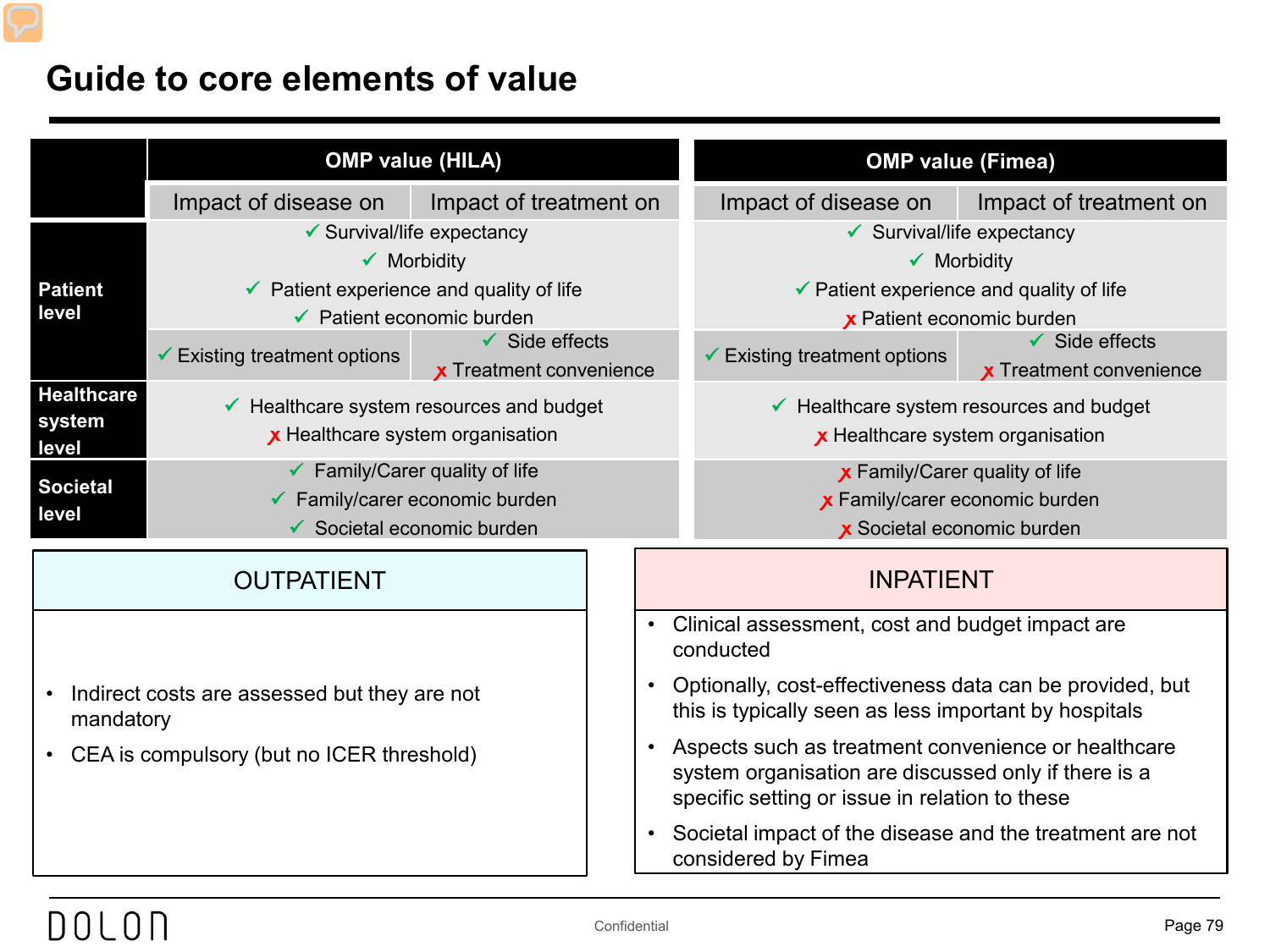## Principle 2: P&R decisions should be founded on the assessment of OMP value for money and adjusted to reflect other considerations beyond product value

| <b>Subprinciples</b>                                                                                                                                                                                                                   | <b>Outpatient</b>                                  | Inpatient    |
|----------------------------------------------------------------------------------------------------------------------------------------------------------------------------------------------------------------------------------------|----------------------------------------------------|--------------|
| Reimbursement decisions should be based on product value                                                                                                                                                                               | $\checkmark$ .<br>$\checkmark\checkmark\checkmark$ | $\checkmark$ |
| Price should be informed by price-value precedents for other specialist medicines                                                                                                                                                      | $\checkmark\checkmark$                             | $\checkmark$ |
| Beyond product value, price and reimbursement status should be modulated to reflect<br>other considerations, such as societal preferences, rarity, budget impact and<br>sustainability of innovation in rare diseases (see next slide) | $\checkmark$                                       | $\checkmark$ |
| If cost-effectiveness is applied, ICER thresholds should be modulated to reflect<br>specificities of rare diseases                                                                                                                     | N/A                                                | N/A          |
| Balances incentives for new research investment in rare diseases while maximising<br>value for money for healthcare systems                                                                                                            | $\checkmark$                                       |              |

|  | <b>OUTPATIENT</b> |  |
|--|-------------------|--|
|--|-------------------|--|

- Price is a key driver of reimbursement
- Funds available for special reimbursement
- Higher reimbursement rates (65-100%) for severe and chronic disorders
- No formal CE threshold
- Additional value can be based on unmet medical need, but not on rarity alone

### **INPATIENT**

- Economic evaluation not conducted for inpatient products by Fimea
- Free pricing based on competitive bidding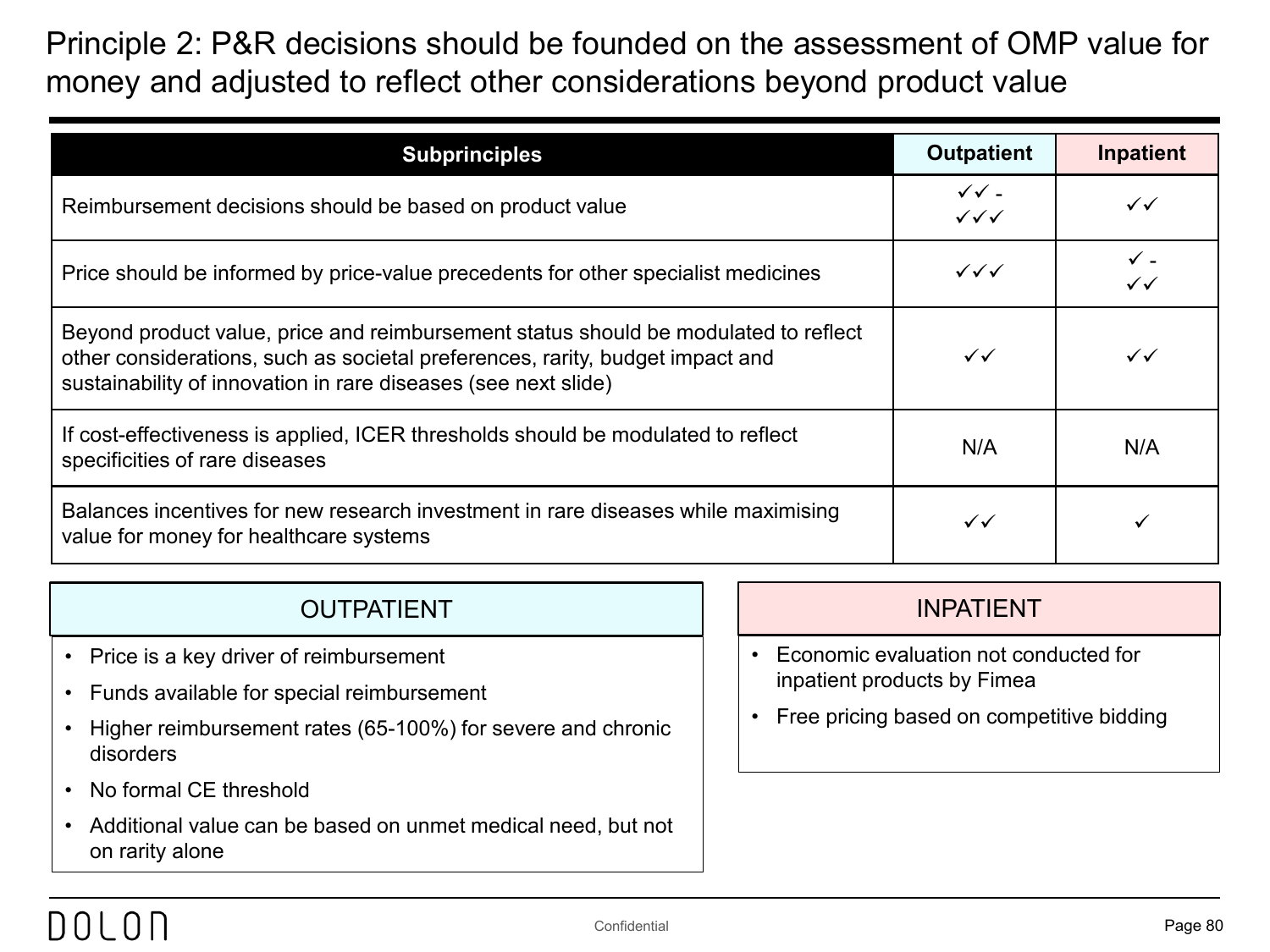# Considerations beyond product value & uncertainty of rare disease treatments



### **Uncertainty of OMP value** • **x** Quality of evidence • X Uncertainty around value parameters **Considerations beyond OMP value** • √Rarity  $\checkmark$  Sustainability of innovation in rare diseases  $\checkmark$ Small budget impact • X Societal preferences **Uncertainty of OMP value**  $\checkmark$  Quality of evidence Uncertainty around value parameters **Considerations beyond OMP value** • **x** Rarity - x Sustainability of innovation in rare diseases  $\checkmark$  Small budget impact • **ꭙ** Societal preferences **Outpatient Community Community Community Community Community Community Community Community Community Community**

## OUTPATIENT INPATIENT

- Rarity may be considered in certain cases, but additional value can only be based on other elements such as unmet medical need
- Reimbursement application can include manufacturing and R&D costs

- No formal procedure for accounting for rarity and uncertainty
- Rarity is not explicitly considered but severity of the disease is reviewed
- Requirements for rare diseases are implicitly not the same, and uncertainty around certain clinical outcomes is considered

 $\checkmark$  Accounted for **ꭙ** Not accounted for

*Outpatient setting findings were not validated by an external country representative*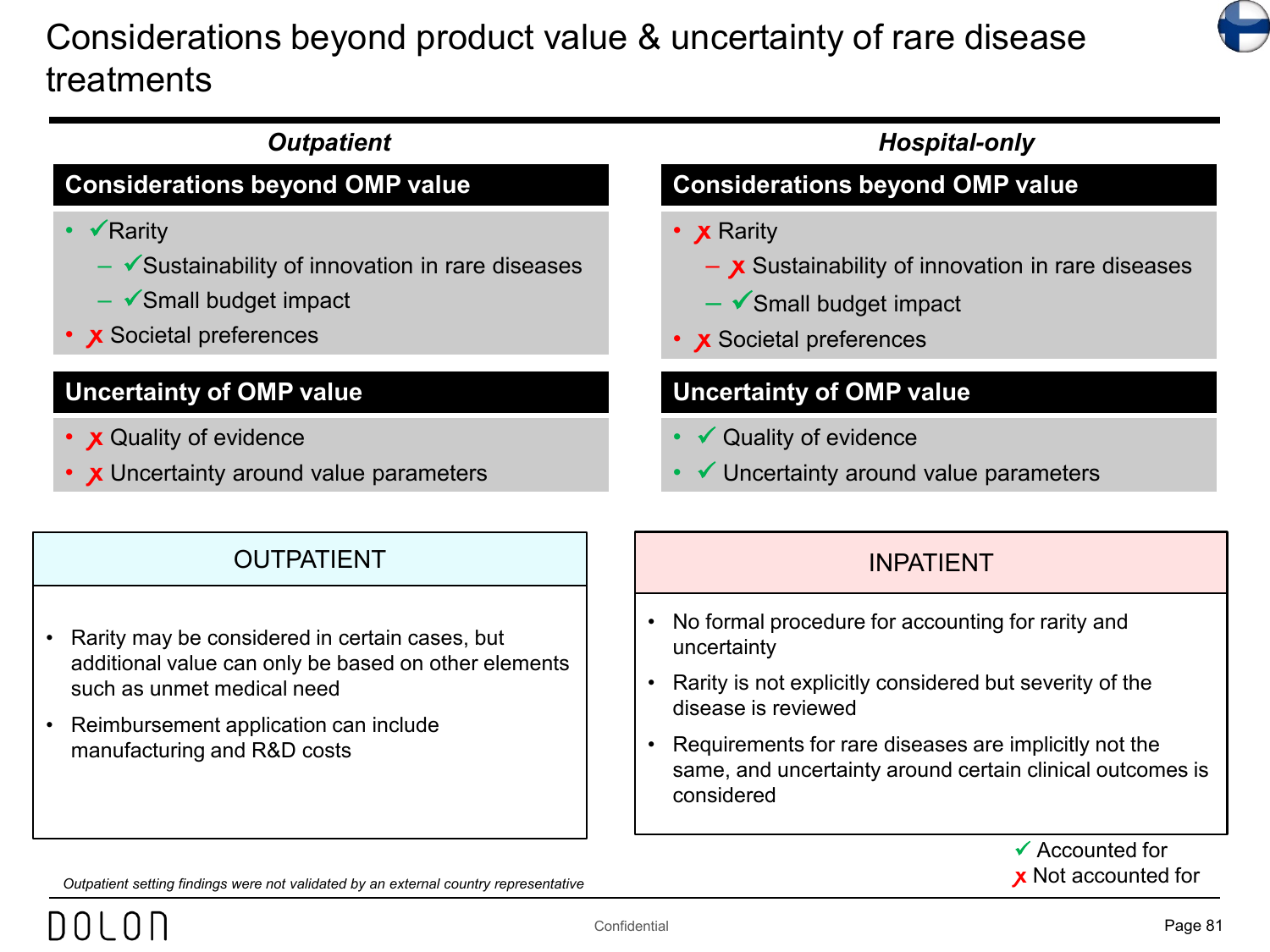## Principle 3: All official regulatory and HTA of OMPs undertaken at the European level should be acknowledged by national health authorities

| <b>Subprinciples</b>                                                       | <b>Outpatient</b>      | Inpatient                        |
|----------------------------------------------------------------------------|------------------------|----------------------------------|
| Assessment builds on the decisions and recommendations at a European level | $\checkmark\checkmark$ | $\checkmark\checkmark\checkmark$ |

## OUTPATIENT INPATIENT

- Manufacturer submission to include EPAR
- Reference to other countries' HTA decisions
- Evidence used in applications can come from other countries with exception of costs

• Various sources are used, this includes EMA's assessment and broader evidence from the literature and the manufacturer submission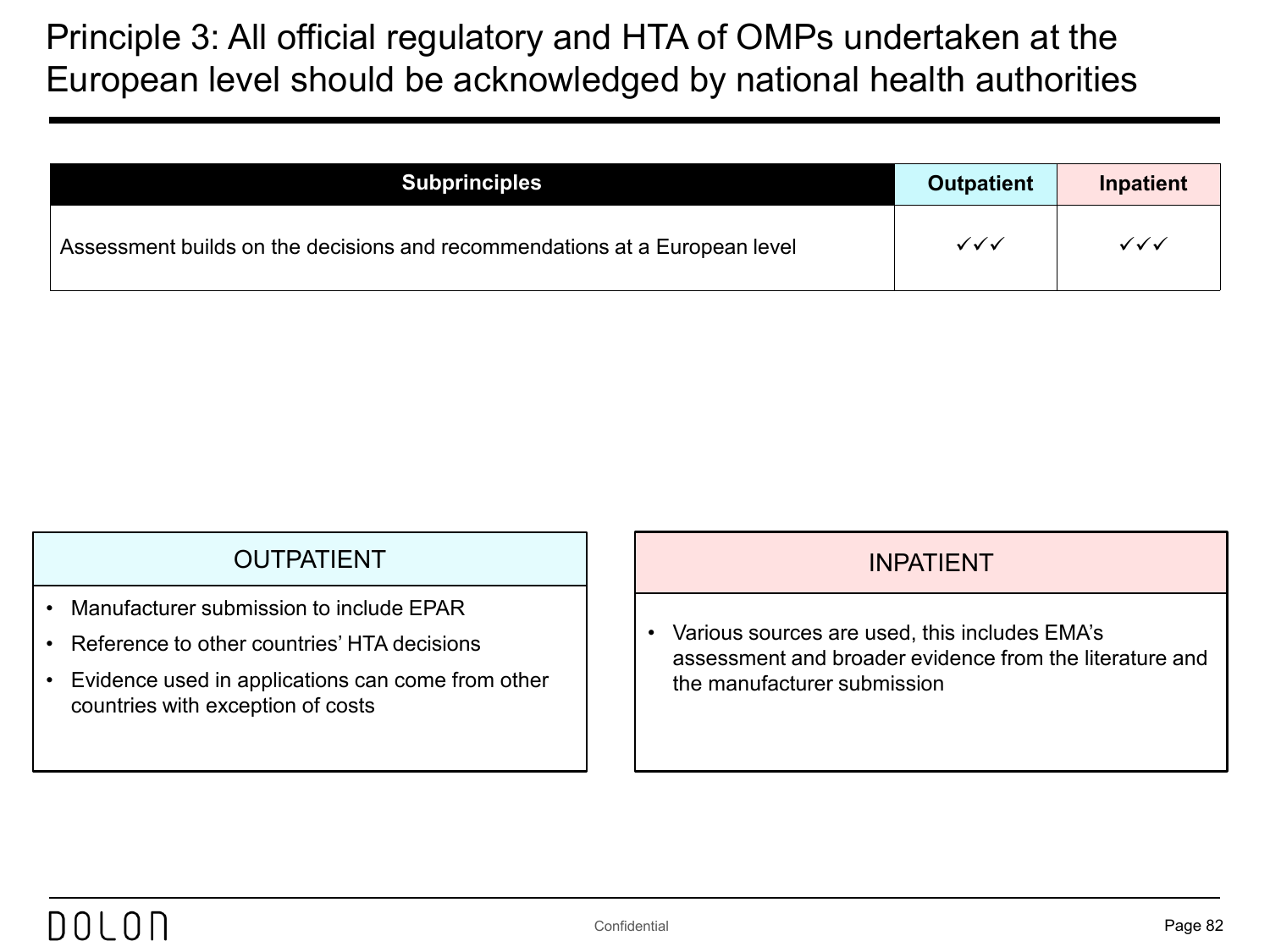Principle 4: The assessment and appraisal of OMPs should incorporate rare disease expertise including healthcare professionals' and patients' perspectives

| <b>Subprinciples</b>                                                                                                                                                                                                                                                                                                                                                | <b>Outpatient</b>                | Inpatient                        |
|---------------------------------------------------------------------------------------------------------------------------------------------------------------------------------------------------------------------------------------------------------------------------------------------------------------------------------------------------------------------|----------------------------------|----------------------------------|
| Disease-specific expert physicians should be involved in the value assessment and<br>provide direct input                                                                                                                                                                                                                                                           | $\checkmark\checkmark\checkmark$ | $\checkmark\checkmark\checkmark$ |
| Patients and their carers should be involved in the value assessment in the following<br>ways:<br>- Systematic representation of patient associations in meetings that assess and appraise<br><b>OMPs</b><br>- Disease-specific patient representatives should be involved throughout the process and<br>given appropriate training and support to contribute fully | $\checkmark$                     |                                  |

| Clinical experts assist in definition of PICOs and comment<br>$\bullet$<br>• P&R board appointed for 3 years. Usually use same<br>on material produced by the assessment team, they are<br>group of disease experts for different diseases,<br>also solicited to answer specific clinical questions<br>sometimes (not always) reach out for specific disease<br>expertise<br>Patient associations are not consulted during the<br>assessment by FIMEA<br>• Patient associations can provide an opinion on the<br>assessment, although information is not public and<br>The assessments are public and anyone can comment<br>$\bullet$<br>do not know the content of the submission<br>within a specific time frame, comments are published and<br>delivered to the decision-maker<br>• In general patient voice not heard as much and input<br>that is contributed needs could be better accepted.<br>Submissions can include experts' opinions. Usually same<br>Some changes in that patient groups are now<br>group for different diseases, but sometimes reach out for<br>proactively sending own statements more often<br>specific disease expertise | <b>OUTPATIENT</b> | <b>INPATIENT</b> |
|----------------------------------------------------------------------------------------------------------------------------------------------------------------------------------------------------------------------------------------------------------------------------------------------------------------------------------------------------------------------------------------------------------------------------------------------------------------------------------------------------------------------------------------------------------------------------------------------------------------------------------------------------------------------------------------------------------------------------------------------------------------------------------------------------------------------------------------------------------------------------------------------------------------------------------------------------------------------------------------------------------------------------------------------------------------------------------------------------------------------------------------------------------|-------------------|------------------|
|                                                                                                                                                                                                                                                                                                                                                                                                                                                                                                                                                                                                                                                                                                                                                                                                                                                                                                                                                                                                                                                                                                                                                          |                   |                  |
|                                                                                                                                                                                                                                                                                                                                                                                                                                                                                                                                                                                                                                                                                                                                                                                                                                                                                                                                                                                                                                                                                                                                                          |                   |                  |
|                                                                                                                                                                                                                                                                                                                                                                                                                                                                                                                                                                                                                                                                                                                                                                                                                                                                                                                                                                                                                                                                                                                                                          |                   |                  |
|                                                                                                                                                                                                                                                                                                                                                                                                                                                                                                                                                                                                                                                                                                                                                                                                                                                                                                                                                                                                                                                                                                                                                          |                   |                  |
|                                                                                                                                                                                                                                                                                                                                                                                                                                                                                                                                                                                                                                                                                                                                                                                                                                                                                                                                                                                                                                                                                                                                                          |                   |                  |
|                                                                                                                                                                                                                                                                                                                                                                                                                                                                                                                                                                                                                                                                                                                                                                                                                                                                                                                                                                                                                                                                                                                                                          |                   |                  |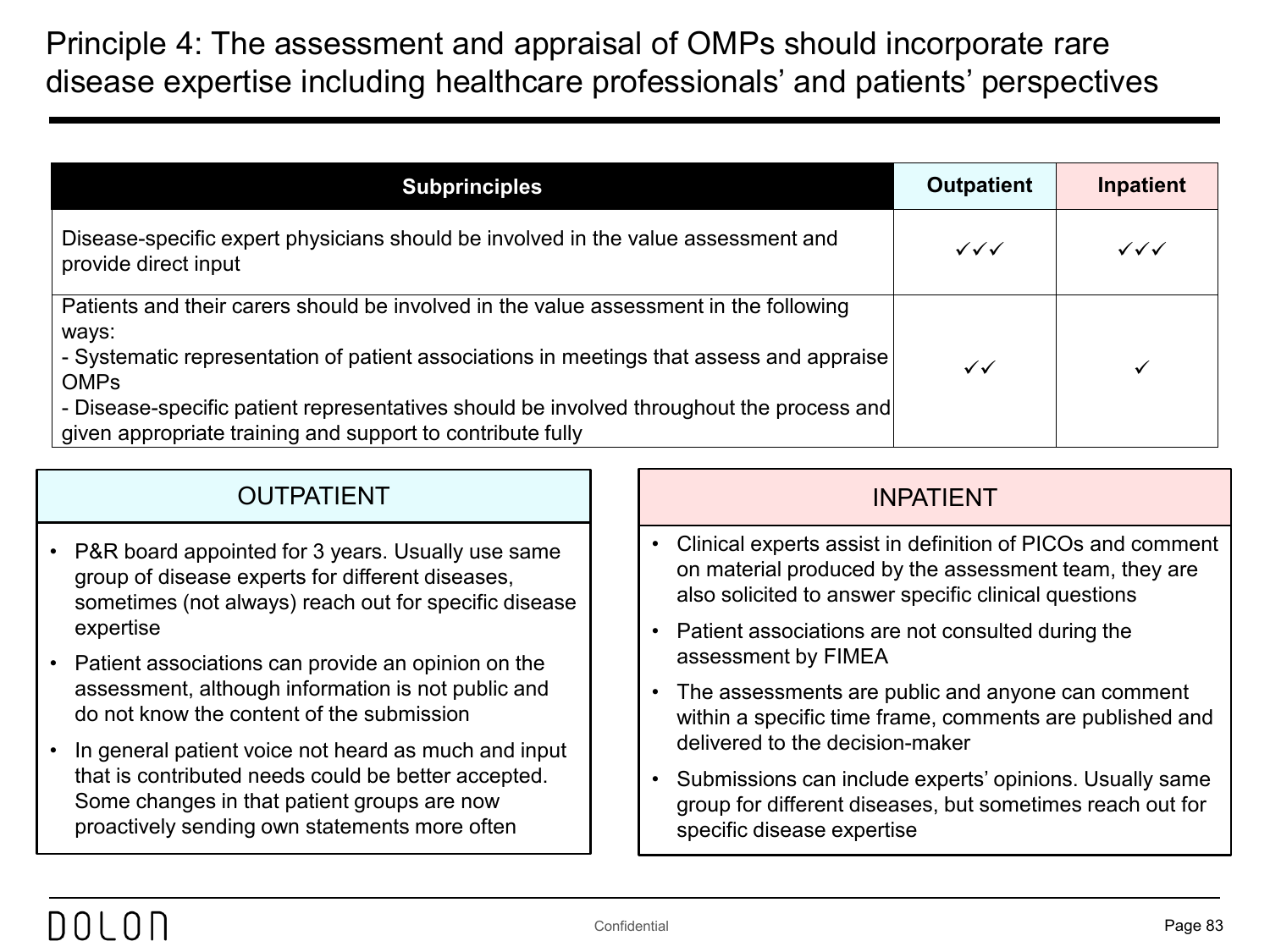Principle 5: To accommodate uncertainty, value assessment and P&R decisions should be adaptive subject to the need and availability of information over time

| <b>Subprinciples</b>                                                                                                                                                                                                                              | <b>Outpatient</b>    | Inpatient    |
|---------------------------------------------------------------------------------------------------------------------------------------------------------------------------------------------------------------------------------------------------|----------------------|--------------|
| Payers should consider uncertainty in light of disease prevalence, disease severity and<br>unmet need, amount of prior research conducted in the disease, extent to which the<br>manufacturer has taken reasonable steps to minimise uncertainty. | $\checkmark$         | $\checkmark$ |
| Value assessment processes should be adaptive and continuous                                                                                                                                                                                      | $\checkmark$         | $\checkmark$ |
| P&R decisions should allow movement both up and down with newly generated evidence<br>on value                                                                                                                                                    | $\checkmark$ .<br>✓✓ |              |
| Where adaptive processes are required, all parties (payers, HTA agencies, involved HCP,<br>patients and industry) need to agree on this iterative process                                                                                         |                      |              |
| Where possible, the collection and analysis of RWE should be coordinated at EU or<br>international level and should be integrated in disease level registries and databases                                                                       | $\checkmark$         | $\checkmark$ |

| <b>OUTPATIENT</b>                                                                                                                                                                                                                         | <b>INPATIENT</b>                                                                                                                                                                                           |
|-------------------------------------------------------------------------------------------------------------------------------------------------------------------------------------------------------------------------------------------|------------------------------------------------------------------------------------------------------------------------------------------------------------------------------------------------------------|
| • Unmet need accounted for (100% reimbursement.<br>status)                                                                                                                                                                                | Uncertainty not accounted for explicitly but the overall<br>$\bullet$<br>evidence is considered in the light of disease severity and<br>prevalence.                                                        |
| • New system to reduce uncertainty related to P&R<br>decisions launched in 2017, "conditional                                                                                                                                             | Re-evaluation via new application if change in indication or<br>significant change in usage or new evidence is provided                                                                                    |
| reimbursement" has now been used in 30 cases, both<br>big and small products. MAH submits request for this<br>option, deciding factor for acceptance is often unmet<br>need. Current learning curve regarding how to best<br>collect data | Future developments for Fimea refer to better collection of<br>RWE. RWE can be collected, but Fimea assessments may<br>provide recommendations on specific type of RWE to be<br>collected by manufacturers |
|                                                                                                                                                                                                                                           | RWE could be better coordinated at an international level –<br>Nordic registries are not looked at                                                                                                         |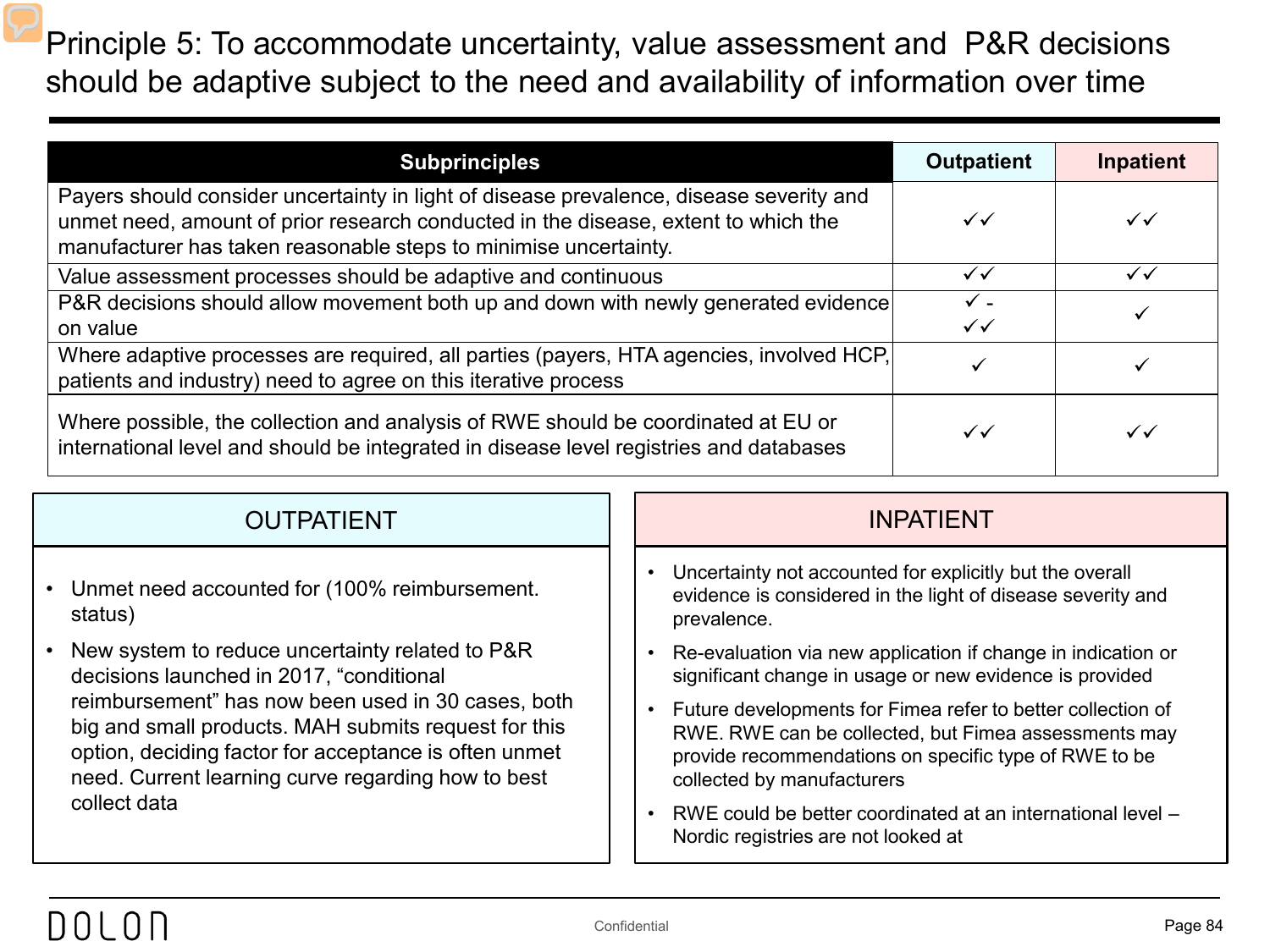Principle 6: All eligible patients within the authorised label of an OMP should be considered in the reimbursement appraisal although different decisions on access may apply to different sub-populations

| <b>Subprinciple</b>                                                                                                                                                        | <b>Outpatient</b>                | Inpatient                        |
|----------------------------------------------------------------------------------------------------------------------------------------------------------------------------|----------------------------------|----------------------------------|
| Wherever possible, reimbursement decisions should seek to ensure that all patients<br>specified in the product license should receive access to treatment                  | $\checkmark\checkmark\checkmark$ | $\checkmark\checkmark\checkmark$ |
| Reimbursement may be reflective of situations where there is a broad spectrum of<br>disease and clearly defined patient subgroups in which OMP value substantially differs | $\checkmark\checkmark\checkmark$ | $\checkmark$                     |

| <b>OUTPATIENT</b>                                                                                                                                                                                                                                         | <b>INPATIENT</b>                                                                                                                                                                                                                |
|-----------------------------------------------------------------------------------------------------------------------------------------------------------------------------------------------------------------------------------------------------------|---------------------------------------------------------------------------------------------------------------------------------------------------------------------------------------------------------------------------------|
| • Limitation to a certain patient population is relatively<br>frequent<br>• Restriction occur when there is uncertainty about a<br>drug overall benefit, hence usage is limited initially or<br>there is a subgroup population that would benefit<br>most | The overall indication is considered in the assessment but<br>$\bullet$<br>Fimea's looks specifically into subpopulation<br>Fimea provides an opinion when different efficacy<br>outcomes are observed in different populations |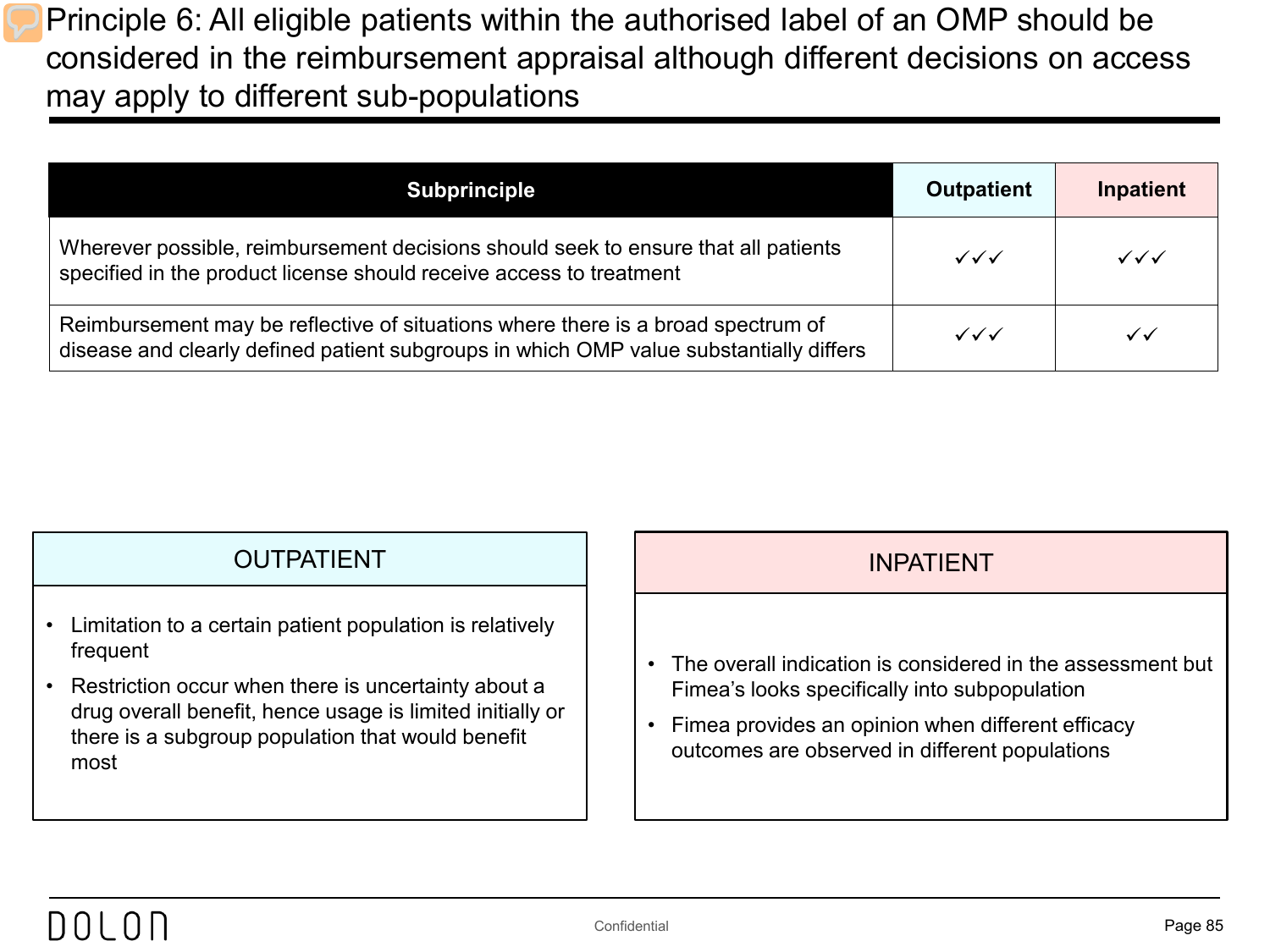## Principle 7: Funding should be provided at the national level to ensure patient access to OMPs

| <b>Subprinciple</b>                                                                                                                                                                    | <b>Outpatient</b>      | <b>Inpatient</b>                 |
|----------------------------------------------------------------------------------------------------------------------------------------------------------------------------------------|------------------------|----------------------------------|
| Funding for OMPs should be co-ordinated at a national level in order to avoid disparities<br>in access between regions                                                                 | $\checkmark\checkmark$ | $\checkmark$                     |
| It is preferable that funding for OMPs should come out of normal healthcare budgets<br>rather than from ear-marked rare disease funds that do not allow for a long-term<br>perspective | $\checkmark\checkmark$ | $\checkmark\checkmark\checkmark$ |

|  | <b>OUTPATIENT</b> |
|--|-------------------|
|  |                   |
|  |                   |

- No distinction between funding for rare and non-rare disease treatments
- National decision making and national funding is done and works well

## **INPATIENT**

- Since Jan 2017, Fimea undertakes a rapid HTA which aims to reduce disparities
- However funding comes from different sources: hospital products are funded by regions and final decision are done by pharmaceutical boards through a tender process. There different products may be used in different regions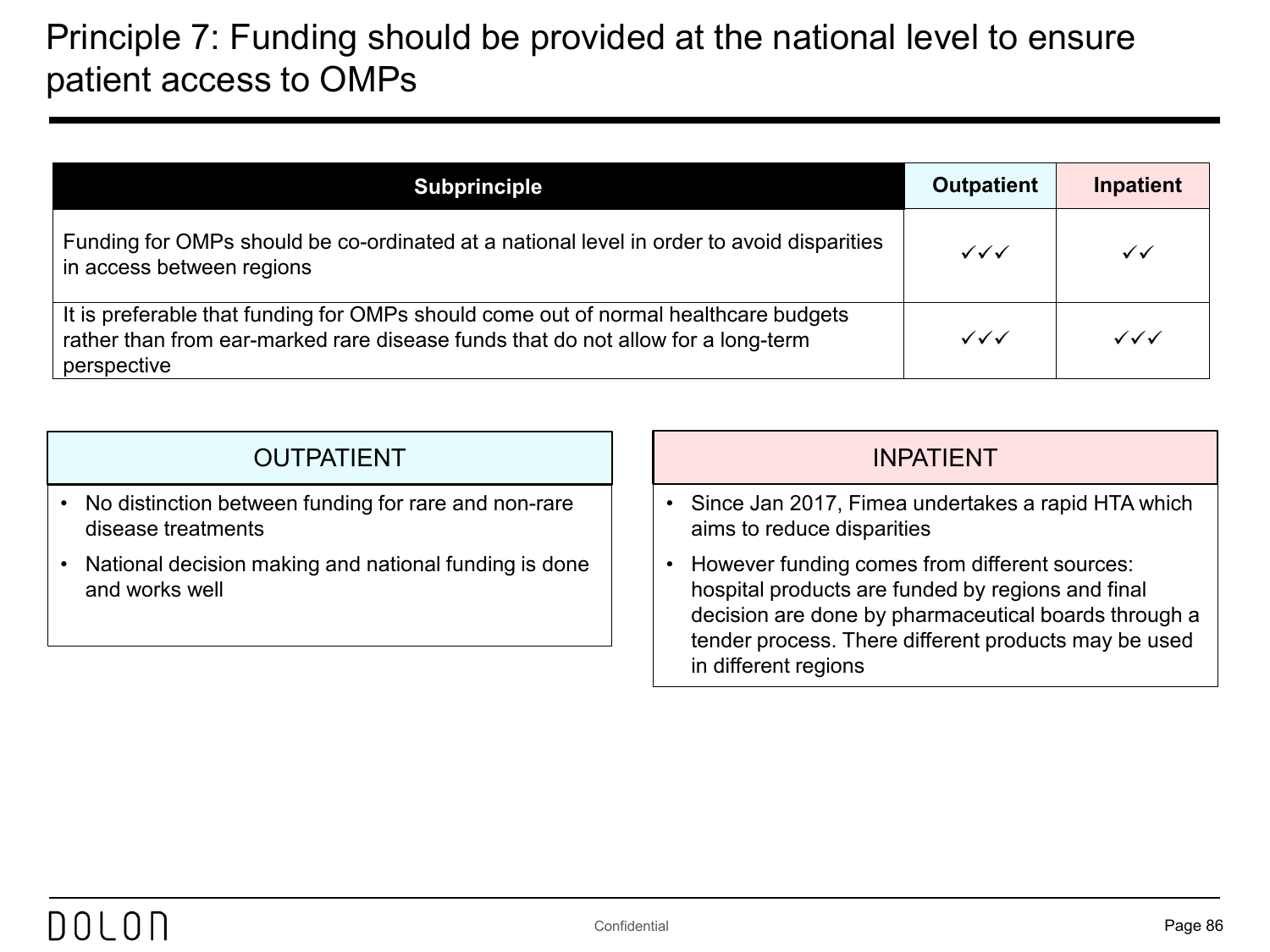# Principle 8: Evidence-based funding mechanisms should be developed to guarantee long-term sustainability

| <b>Subprinciples</b>                                                                                                                              | <b>Outpatient</b> | <b>Inpatient</b>       |
|---------------------------------------------------------------------------------------------------------------------------------------------------|-------------------|------------------------|
| Manufacturers, payers and HTA agencies should collaborate nationally to improve<br>forecasting of expenditure and ensure adequate funding of OMPs | $\checkmark$      | $\checkmark\checkmark$ |
| Early stage dialog between all stakeholders should be put in place to ensure long term<br>sustainability of outcomes                              |                   |                        |

| <b>OUTPATIENT</b>                                                                                                                                                                                                                                                      | <b>INPATIENT</b>                                                                                                                         |  |
|------------------------------------------------------------------------------------------------------------------------------------------------------------------------------------------------------------------------------------------------------------------------|------------------------------------------------------------------------------------------------------------------------------------------|--|
| Horizon scanning where PPB can organise meetings<br>where all stakeholders can be present and<br>manufacturer is invited to present new drugs (medical<br>focus to the meeting)<br>No formal early advice provided by HTA agencies, but<br>early dialogue is improving | • Topic selection procedure by Fimea: monthly<br>monitoring of drugs assessed by EMA, selection of<br>drugs suitable for hospital use    |  |
|                                                                                                                                                                                                                                                                        | • Fimea also consults hospitals for topic selection                                                                                      |  |
|                                                                                                                                                                                                                                                                        | • Horizon scanning where manufacturer is invited to<br>present to Fimea has been recently implemented                                    |  |
|                                                                                                                                                                                                                                                                        | Early dialogue happen informally where companies<br>approach Fimea to introduce some studies but this<br>does not consists of an advice  |  |
|                                                                                                                                                                                                                                                                        | Based on tender, quality criteria is not used for all<br>products $\rightarrow$ some hospitals or therapy areas more or<br>less advanced |  |

*Outpatient setting findings were not validated by an external country representative*

⊖